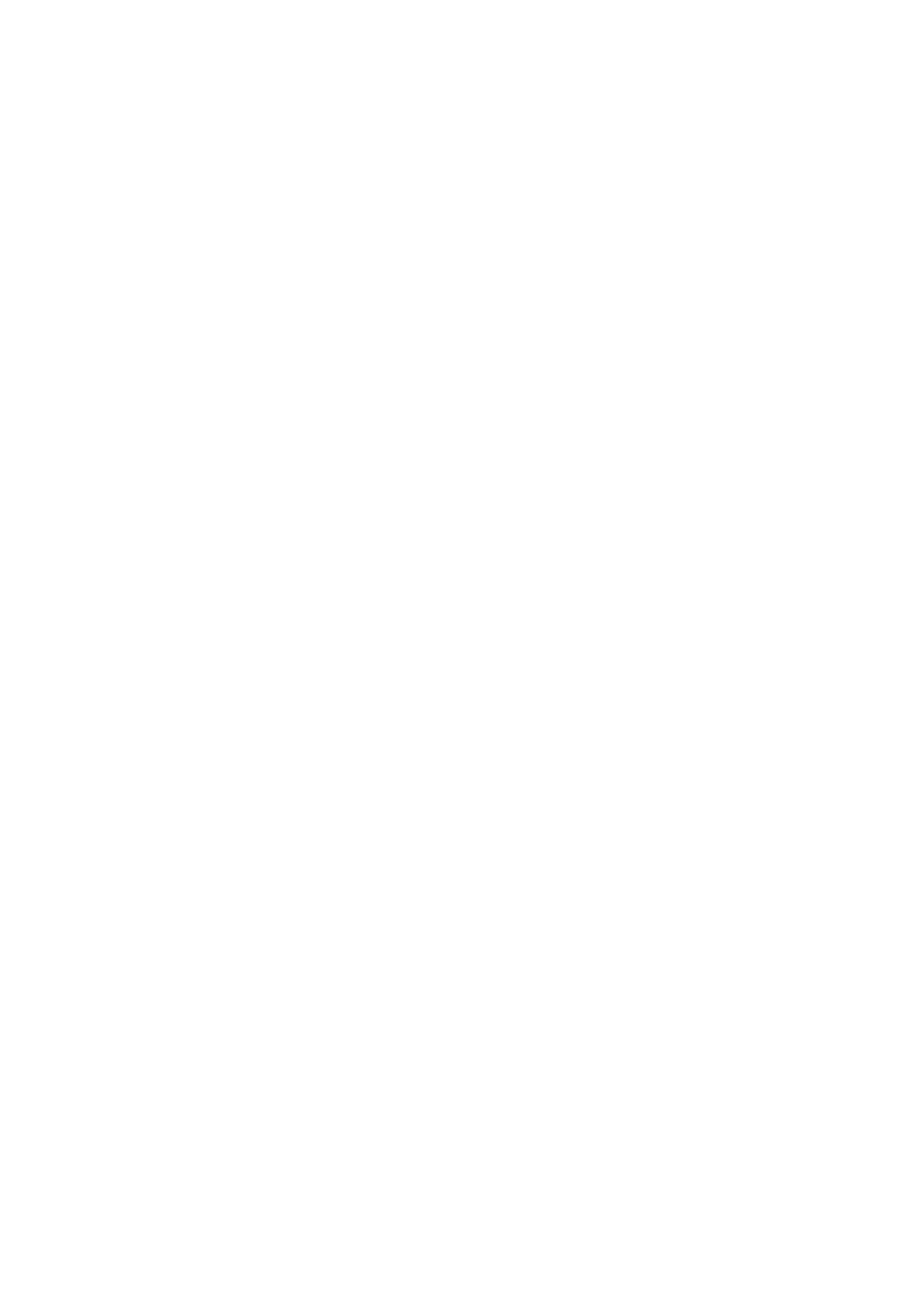## **In the case of Gäfgen v. Germany,**

The European Court of Human Rights, sitting as a Grand Chamber composed of:

Jean-Paul Costa, *President*, Christos Rozakis, Nicolas Bratza, Françoise Tulkens, Josep Casadevall, Anatoly Kovler, Ljiljana Mijović, Renate Jaeger, Sverre Erik Jebens, Danutė Jočienė, Ján Šikuta, Ineta Ziemele, George Nicolaou, Luis López Guerra, Ledi Bianku, Ann Power, Nebojša Vučinić, *judges*,

and Erik Fribergh, *Registrar*,

Having deliberated in private on 18 March 2009 and on 24 March 2010, Delivers the following judgment, which was adopted on the lastmentioned date:

## PROCEDURE

1. The case originated in an application (no. 22978/05) against the Federal Republic of Germany lodged with the Court under Article 34 of the Convention for the Protection of Human Rights and Fundamental Freedoms ("the Convention") by a German national, Mr Magnus Gäfgen ("the applicant"), on 15 June 2005. The applicant was granted legal aid.

2. The applicant alleged that the treatment to which he had been subjected during police interrogation concerning the whereabouts of a boy, J., on 1 October 2002 constituted torture prohibited by Article 3 of the Convention. He claimed that he remained a victim of this violation. He further alleged that his right to a fair trial as guaranteed by Article 6 of the Convention, comprising a right to defend himself effectively and a right not to incriminate himself, had been violated in that evidence which had been obtained in violation of Article 3 had been admitted at his criminal trial.

3. The application was allocated to the Third Section and, subsequently, to the Fifth Section of the Court (Rule 52 § 1 of the Rules of Court). By a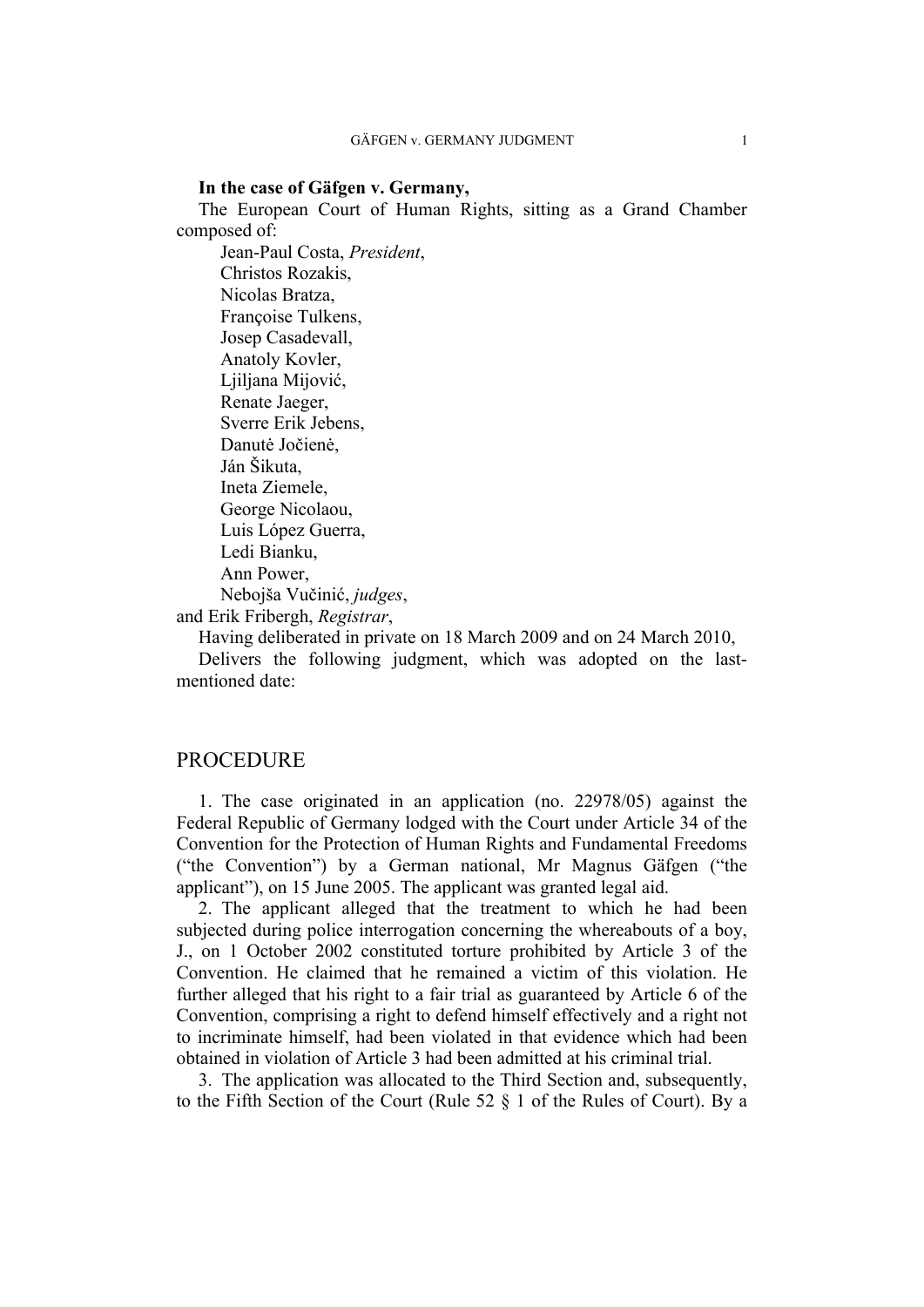decision of 10 April 2007, it was declared partly admissible by a Chamber of the latter Section, composed of Peer Lorenzen, President, Snejana Botoucharova, Volodymyr Butkevych, Margarita Tsatsa-Nikolovska, Rait Maruste, Javier Borrego Borrego, Renate Jaeger, judges, and Claudia Westerdiek, Section Registrar.

4. On 30 June 2008 a Chamber of the Fifth Section, composed of Peer Lorenzen, President, Rait Maruste, Volodymyr Butkevych, Renate Jaeger, Isabelle Berro-Lefèvre, Mirjana Lazarova Trajkovska, Zdravka Kalaydjieva, judges, and Claudia Westerdiek, Section Registrar, delivered its judgment. The Chamber decided unanimously that it was not necessary to rule on the Government's preliminary objection of non-exhaustion of domestic remedies. It held, by six votes to one, that the applicant could no longer claim to be the victim of a violation of Article 3 of the Convention. It further held, by six votes to one, that there had been no violation of Article 6 of the Convention.

5. By submissions dated 19 September 2008, received at the Court's Registry on 26 September 2008, the applicant requested that the case be referred to the Grand Chamber in accordance with Article 43 of the Convention and Rule 73, maintaining his claim that there had been a violation of both Article 3 and Article 6 of the Convention. On 1 December 2008 a panel of the Grand Chamber accepted that request.

6. The composition of the Grand Chamber was determined according to the provisions of Article 27 §§ 2 and 3 of the Convention and Rule 24.

7. The applicant and the German Government ("the Government") each filed a memorial on the merits and replied in writing to each other's memorials. In addition, third-party comments were received from Mr Friedrich von Metzler and Mrs Sylvia von Metzler, the parents of J., who had been given leave by the President to intervene in the written procedure (Article 36 § 2 of the Convention and Rule 44 § 2) and who were represented by Mr E. Kempf and Ms H. Schilling, lawyers practising in Frankfurt am Main. Additional third-party submissions were received from the Redress Trust, a London-based international human rights nongovernmental organisation, which had been granted leave by the President to intervene in the written procedure (Article 36 § 2 of the Convention and Rule 44 §§ 2 and 3) and which was represented by Ms C. Ferstman, Director, and Mr L. Oette, Adviser. The parties replied to those submissions (Rule 44 § 5).

8. A hearing took place in public in the Human Rights Building, Strasbourg, on 18 March 2009 (Rule 59 § 3).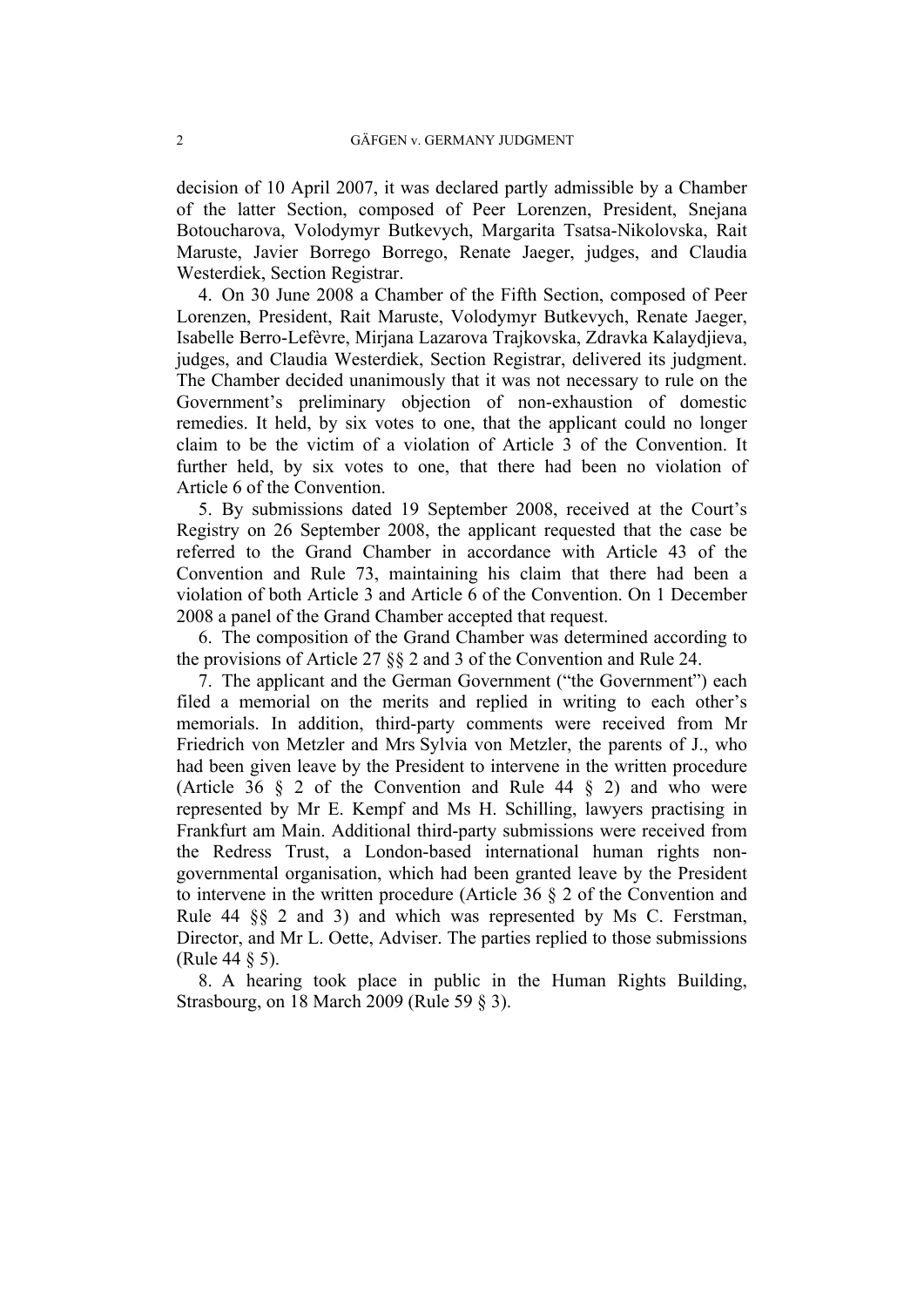There appeared before the Court:

|                       | (a) for the Government                          |                     |
|-----------------------|-------------------------------------------------|---------------------|
|                       | Ms A. WITTLING-VOGEL, Ministerialdirigentin,    |                     |
|                       | Federal Ministry of Justice,                    | Agent,              |
|                       | Mr J.A. FROWEIN, Director (emeritus) of the     |                     |
|                       | Max Planck Institute for Comparative Public Law |                     |
|                       | and International Law,                          | Counsel,            |
|                       | Mr M. BORNMANN, Public Prosecutor,              |                     |
| Mr                    | J. KOCH, District Court Judge,                  | <i>Advisers</i> ;   |
| (b) for the applicant |                                                 |                     |
|                       | Mr M. HEUCHEMER, lawyer,                        | Counsel,            |
|                       | Mr D. SCHMITZ, lawyer,                          |                     |
|                       | Mr B. VON BECKER, lawyer,                       |                     |
|                       | Mr J. SCHULZ-TORNAU, lawyer,                    | Advisers,           |
|                       | Mr S. STRÖHM,                                   |                     |
|                       | Mr M. BOLSINGER,                                | <i>Assistants</i> . |
|                       |                                                 |                     |

The Court heard addresses by Mr Heuchemer and Mr Frowein as well as their replies to questions put by the Court.

## THE FACTS

## I. THE CIRCUMSTANCES OF THE CASE

9. The applicant was born in 1975 and is currently detained in Schwalmstadt Prison, Germany.

## **A. The kidnapping of J. and the police investigation**

10. J. was the youngest son of a banking family in Frankfurt am Main. He got to know the applicant, a law student, as an acquaintance of his sister.

11. On 27 September 2002 the applicant lured J., aged 11, into his flat in Frankfurt am Main by pretending that the child's sister had left a jacket there. He then killed the boy by suffocating him.

12. Subsequently, the applicant deposited a ransom note at J.'s parents' place of residence stating that J. had been kidnapped and demanding one million euros. The note further stated that if the kidnappers received the ransom and managed to leave the country, then the child's parents would see their son again. The applicant then drove to a pond located on a private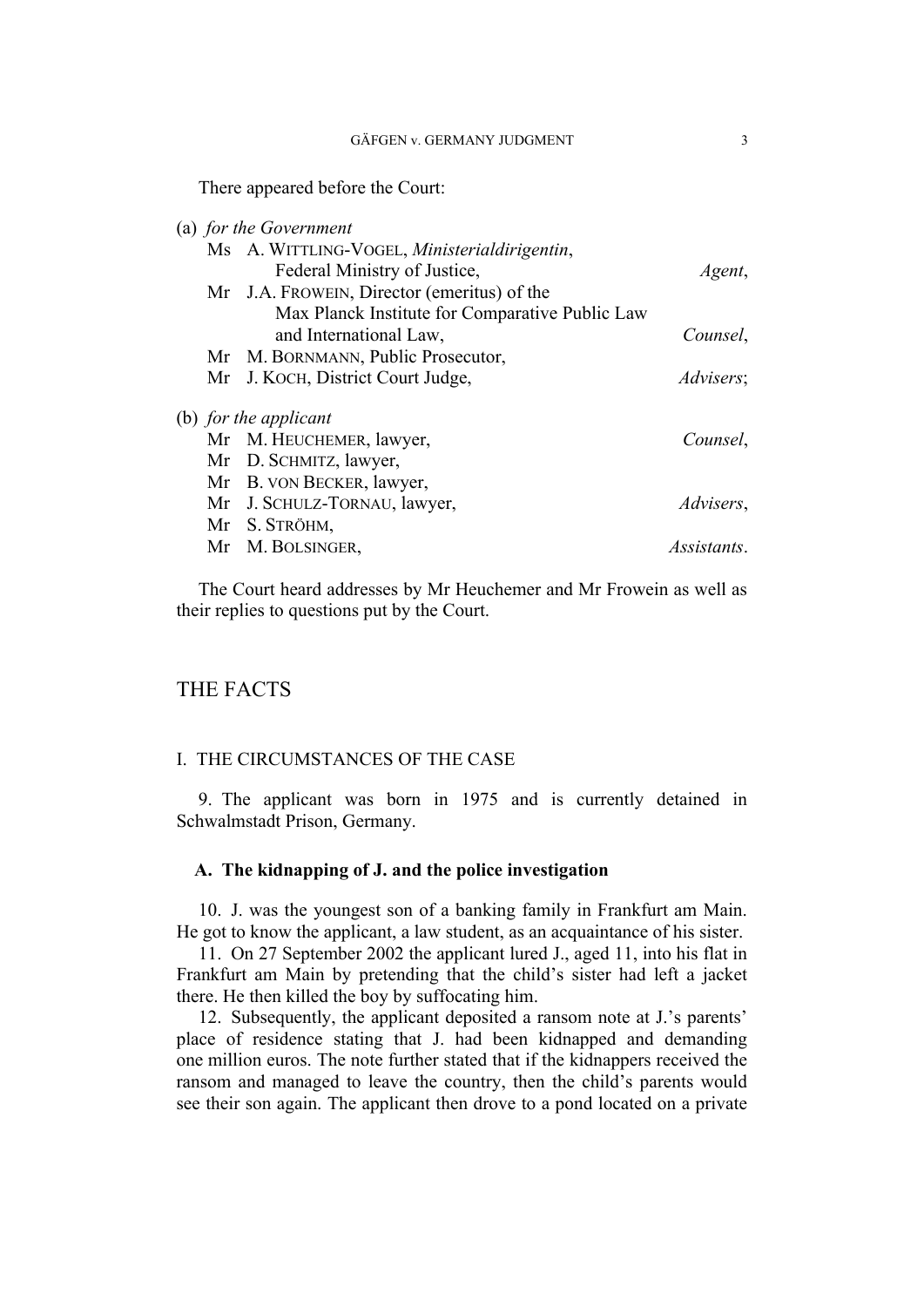property near Birstein, approximately one hour's drive from Frankfurt, and hid J.'s corpse under a jetty.

13. On 30 September 2002 at around 1 a.m. the applicant picked up the ransom at a tram station. From then on he was under police surveillance. He paid part of the ransom money into his bank accounts and hid the remainder of the money in his flat. That afternoon, he was arrested at Frankfurt am Main airport with the police pinning him face down on the ground.

14. After having been examined by a doctor at the airport's hospital on account of shock and skin lesions, the applicant was taken to the Frankfurt am Main police headquarters. He was informed by detective officer M. that he was suspected of having kidnapped J. and was instructed about his rights as a defendant, notably the right to remain silent and to consult a lawyer. He was then questioned by M. with a view to finding J. Meanwhile, the police, having searched the applicant's flat, found half of the ransom money and a note concerning the planning of the crime. The applicant intimated that the child was being held by another kidnapper. At 11.30 p.m. he was allowed to consult a lawyer, Z., for thirty minutes at his request. He subsequently indicated that F.R. and M.R. had kidnapped the boy and had hidden him in a hut by a lake.

15. Early in the morning of 1 October 2002, before M. came to work, Mr Daschner ("D."), deputy chief of the Frankfurt police, ordered another officer, Mr Ennigkeit ("E."), to threaten the applicant with considerable physical pain, and, if necessary, to subject him to such pain in order to make him reveal the boy's whereabouts. D.'s subordinate heads of department had previously and repeatedly opposed such a measure (see also paragraph 47 below). Detective officer E. thereupon threatened the applicant with subjection to considerable pain at the hands of a person specially trained for such purposes if he did not disclose the child's whereabouts. According to the applicant, the officer further threatened to lock him in a cell with two huge black men who would sexually abuse him. The officer also hit him several times on the chest with his hand and shook him so that, on one occasion, his head hit the wall. The Government disputed that the applicant had been threatened with sexual abuse or had been physically assaulted during the questioning.

16. For fear of being exposed to the measures he was threatened with, the applicant disclosed the whereabouts of J.'s body after approximately ten minutes.

17. The applicant was then driven with M. and numerous other police officers to Birstein. He had refused to go with detective officer E. The police waited for a video camera to be brought to the scene. Then, the applicant, on the communicated order of the police officer in command and while being filmed, pointed out the precise location of the body. The police found J.'s corpse under the jetty at the pond near Birstein as indicated by the applicant. The applicant claimed that he had been obliged to walk without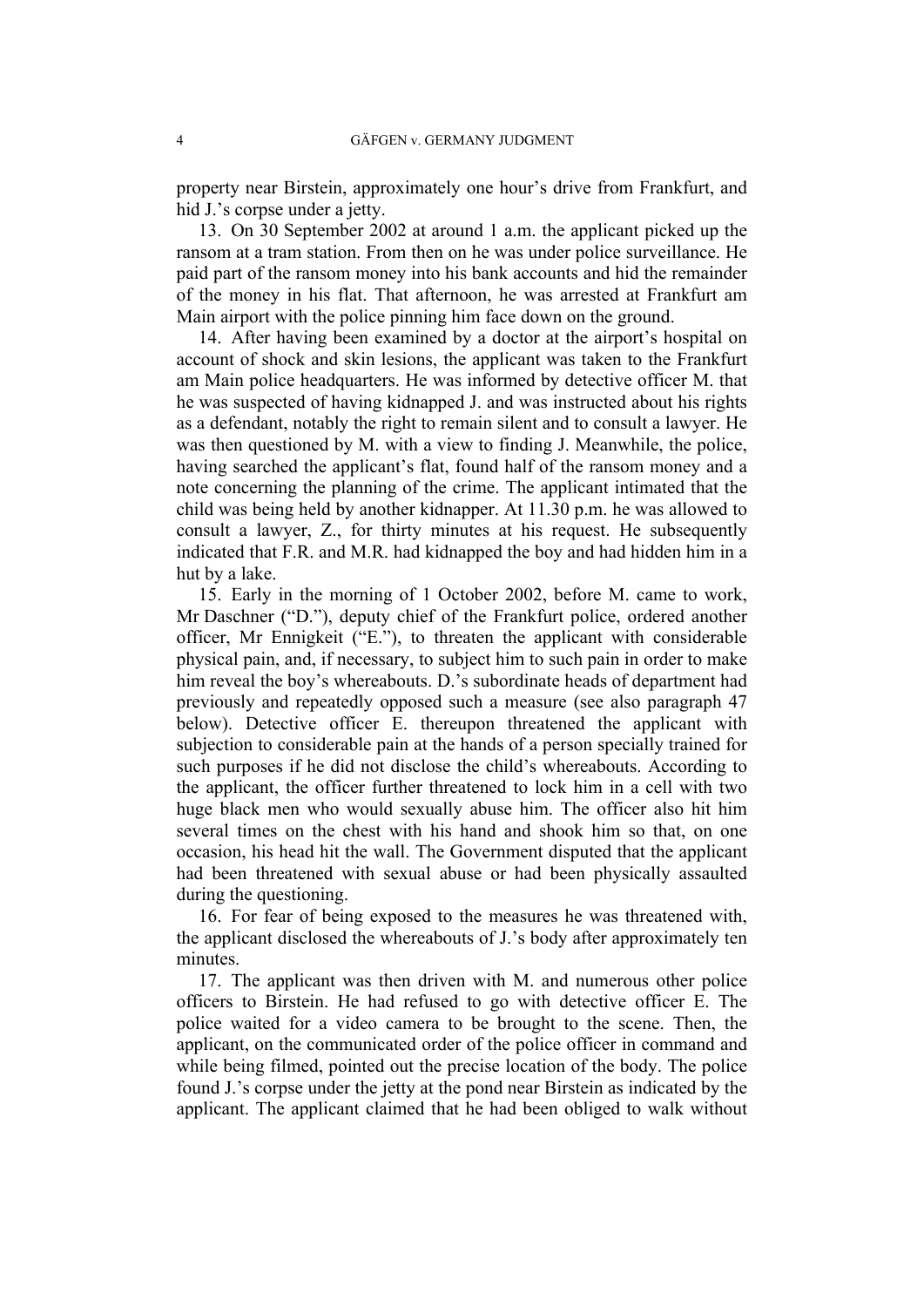shoes through woods to where he had left the corpse and, on the orders of the police, he had had to point out its precise location. The Government disputed that the applicant had had to walk without shoes.

18. Upon forensic examination of the scene, the police discovered tyre tracks left by the applicant's car near the pond near Birstein. Under questioning by detective officer M. on the return journey from Birstein the applicant confessed to having kidnapped and killed J. He was then taken by the police to various other locations indicated by him where they secured J.'s school exercise books, a backpack, J.'s clothes and a typewriter used for the blackmail letter in containers. An autopsy carried out on J.'s corpse on 2 October 2002 confirmed that J. had died of suffocation.

19. Having returned to the police station, the applicant was then permitted to consult his lawyer, En., who had been instructed to act on his behalf by his mother and who had tried, in vain, to contact and advise the applicant earlier that morning.

20. In a note for the police file dated 1 October 2002, the deputy chief of the Frankfurt police, D., stated that he believed that that morning J.'s life had been in great danger, if he was still alive at all, given his lack of food and the temperature outside. In order to save the child's life, he had therefore ordered the applicant to be threatened by detective officer E. with considerable pain which would not leave any trace of injury. He confirmed that the treatment itself was to be carried out under medical supervision. D. further admitted that he had ordered another police officer to obtain a "truth serum" to be administered to the applicant. According to the note, the threat to the applicant was exclusively aimed at saving the child's life rather than furthering the criminal proceedings concerning the kidnapping. As the applicant had disclosed the whereabouts of J.'s body, having been threatened with pain, no measures had in fact been carried out.

21. A medical certificate issued by a police doctor on 4 October 2002 confirmed that the applicant had a haematoma (7 cm x 5 cm) below his left collarbone, skin lesions and blood scabs on his left arm and his knees and swellings on his feet. A further medical certificate dated 7 October 2002 noted that, following an examination of the applicant on 2 October 2002, two haematomas on the left-hand side of the applicant's chest of a diameter of around 5 cm and 4 cm were confirmed, together with superficial skin lesions or blood scabs on his left arm, his knees and his right leg and closed blisters on his feet. According to the certificate, these discreet traces of injuries indicated that the injuries had been caused a few days before the examination. The precise cause of the injuries could not be diagnosed.

22. During subsequent questioning by the police on 4 October 2002, by a public prosecutor on 4, 14 and 17 October 2002, and by a district court judge on 30 January 2003 the applicant confirmed the confession he had made on 1 October 2002.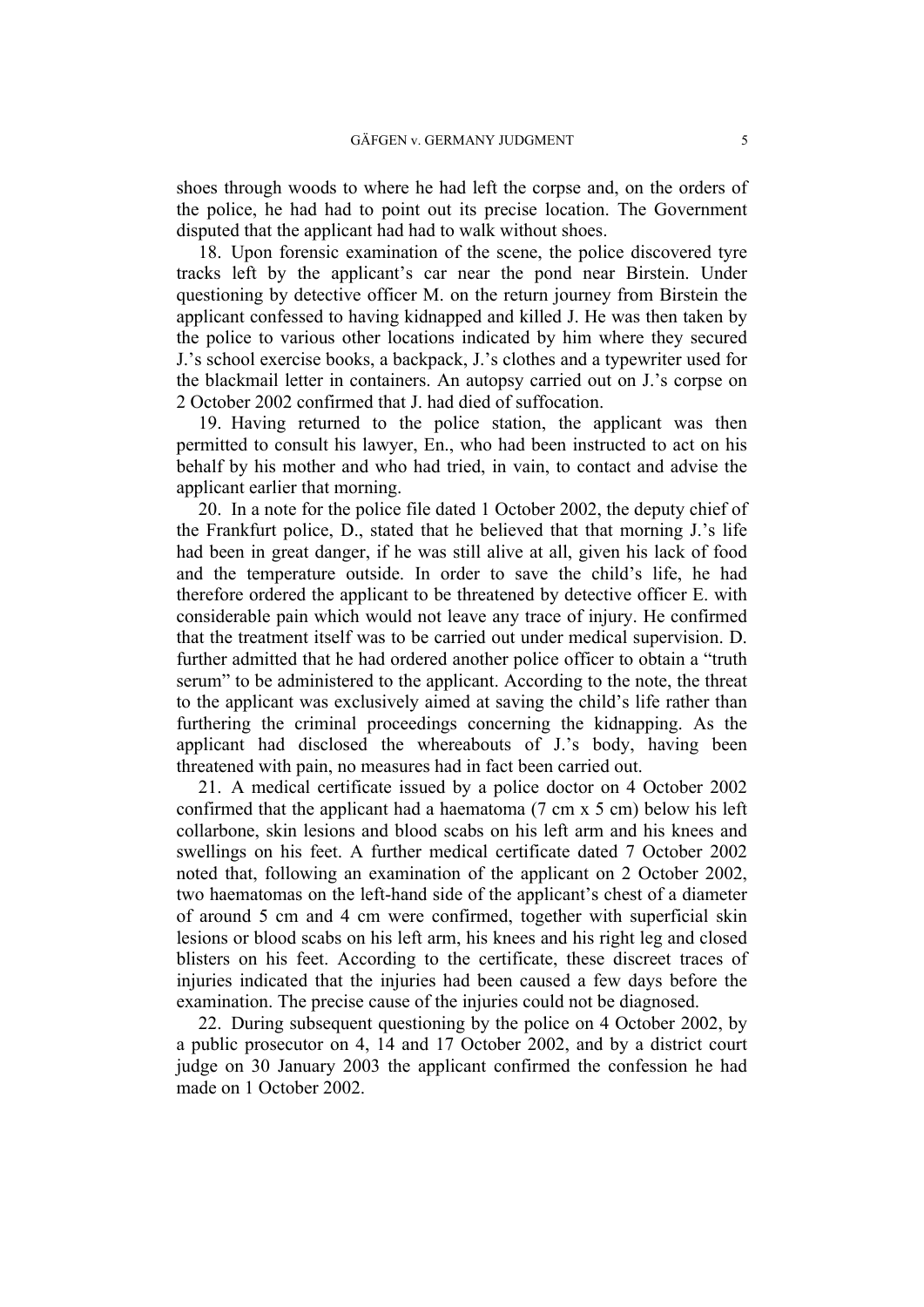23. In January 2003 the Frankfurt am Main public prosecutor's office opened criminal investigation proceedings against the deputy chief of the Frankfurt police, D., and detective officer E. on the basis of the applicant's allegations that he had been threatened on 1 October 2002.

## **B. The criminal proceedings against the applicant**

#### *1. The proceedings in the Frankfurt am Main Regional Court*

## **(a) The preliminary applications concerning the discontinuation of the proceedings and the inadmissibility of evidence**

24. On 9 April 2003, the first day of the hearing, the applicant, represented by counsel, lodged a preliminary application for the proceedings to be discontinued. The basis of his claim was that during interrogation and prior to confessing he had been threatened by detective officer E. with being subjected to severe pain and sexual abuse. He argued that this treatment had been in breach of Article 136a of the Code of Criminal Procedure (see paragraph 61 below) and Article 3 of the Convention and warranted the discontinuation of the proceedings against him.

25. The applicant also lodged an alternative preliminary application seeking a declaration that, owing to the continuous effect (*Fortwirkung*) of the threat of violence against him on 1 October 2002, all statements which he had made to the investigation authorities should not be relied upon in the criminal proceedings. Moreover, the applicant sought a declaration that on account of the violation of Article 136a of the Code of Criminal Procedure, the use in the criminal proceedings of all items of evidence, such as the child's corpse, which had become known to the investigation authorities because of the confession extracted – the so-called "fruit of the poisonous tree" – was prohibited (*Fernwirkung*).

26. On 9 April 2003, in response to the first preliminary application, the Frankfurt am Main Regional Court dismissed the applicant's application for the discontinuation of the criminal proceedings. The court noted that in the applicant's submission, detective officer E. had threatened that a specialist was on his way to the police station by helicopter who, without leaving any traces, would inflict on him intolerable pain the likes of which he had never before experienced, if he continued to refuse to disclose J.'s whereabouts. To underpin the threat, E. had imitated the sound of the rotating blades of a helicopter. E. had further threatened that the applicant would be locked up in a cell with two big "Negroes" who would anally assault him. He would wish that he had never been born. The court found as a fact that the applicant had been threatened with the infliction of considerable pain if he refused to disclose the victim's whereabouts. However, the court did not find it established that the applicant had also been threatened with sexual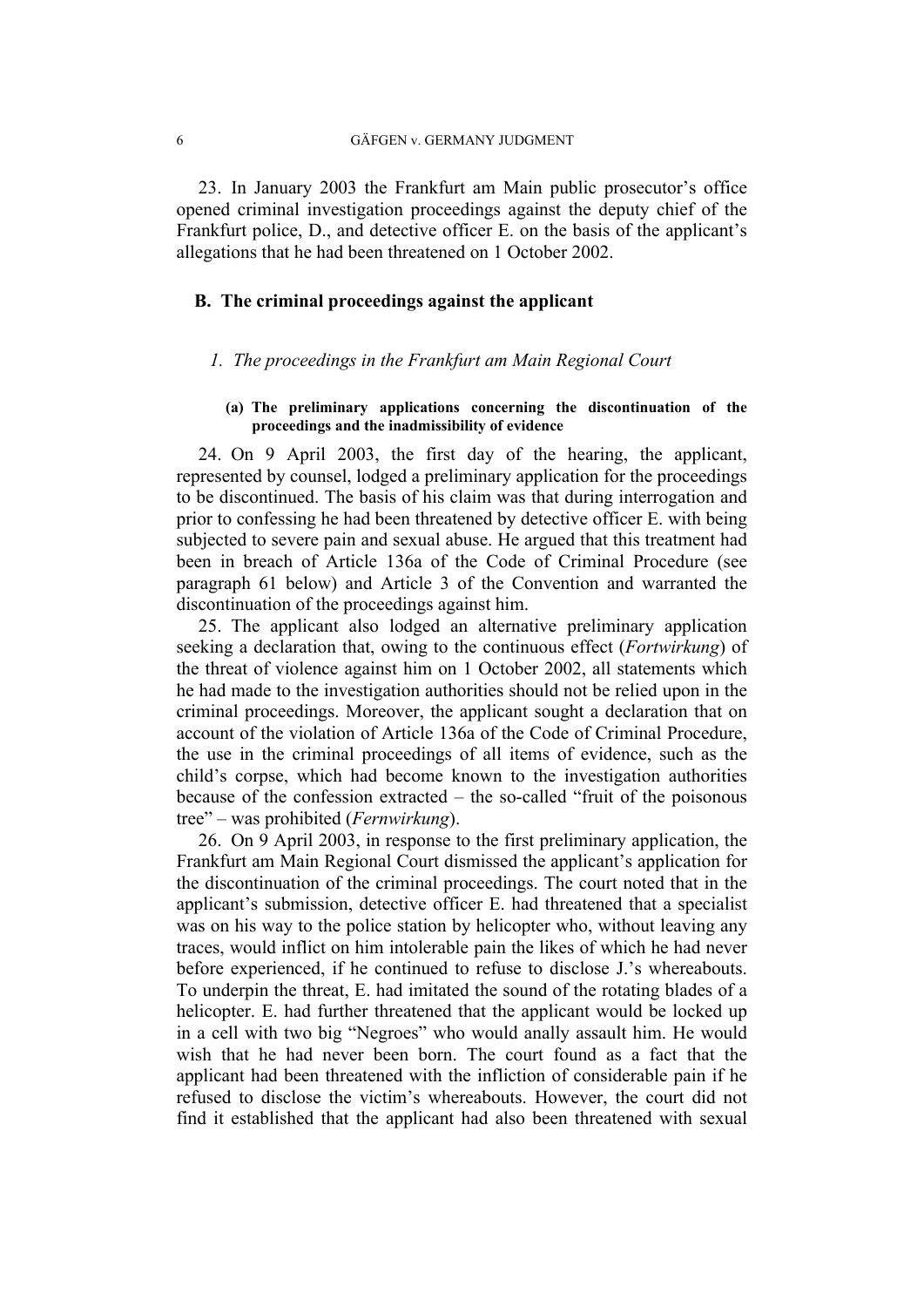abuse or had been otherwise influenced. The threat to inflict pain upon the applicant had been illegal pursuant to Article 136a of the Code of Criminal Procedure, and also pursuant to Article 1 and Article 104 § 1 of the Basic Law (see paragraphs 59-60 below) and in violation of Article 3 of the Convention.

27. However, notwithstanding this breach of the applicant's constitutional rights, the court found that the criminal proceedings were not, in consequence, barred and could proceed. It found that the use of the investigation methods in question, though prohibited in law, had not so restricted the rights of the defence that the criminal proceedings could not be pursued. In view of the seriousness of the charges against the applicant on the one hand, and the severity of the unlawful conduct during investigation on the other, there had not been such an exceptional and intolerable violation of the rule of law as to bar the continuation of the criminal proceedings.

28. In response to the applicant's second preliminary application, the Frankfurt am Main Regional Court found that, in accordance with Article 136a § 3 of the Code of Criminal Procedure, all confessions and statements hitherto made by the applicant before the police, a public prosecutor and a district court judge were inadmissible as evidence in the criminal proceedings because they had been obtained through the use of prohibited methods of interrogation.

29. The court found that on 1 October 2002 detective officer E. had used prohibited methods of interrogation within the meaning of Article 136a § 1 of the Code of Criminal Procedure by threatening the applicant with intolerable pain if he did not disclose the child's whereabouts. Therefore, any statements which the applicant had made as a consequence of this forbidden investigative measure were inadmissible as evidence. This exclusion of evidence (*Beweisverwertungsverbot*) did not only comprise the statements made immediately after the unlawful threat. It covered all further statements which the applicant had made to the investigation authorities since that date in view of the continuous effect of the violation of Article 136a of the Code of Criminal Procedure.

30. The procedural irregularity caused by the use of a prohibited method of investigation could only have been remedied if the applicant had been informed before his subsequent questioning that his earlier statements made as a consequence of the threat of pain could not be used as evidence against him. However, the applicant had only been instructed about his right not to testify, without having been informed about the inadmissibility of the evidence that had been improperly obtained. He had therefore not been given the necessary "qualified instruction" (*qualifizierte Belehrung*) before making further statements.

31. However, the court limited the inadmissible evidence to the abovementioned statements. It went on to dismiss the applicant's application for a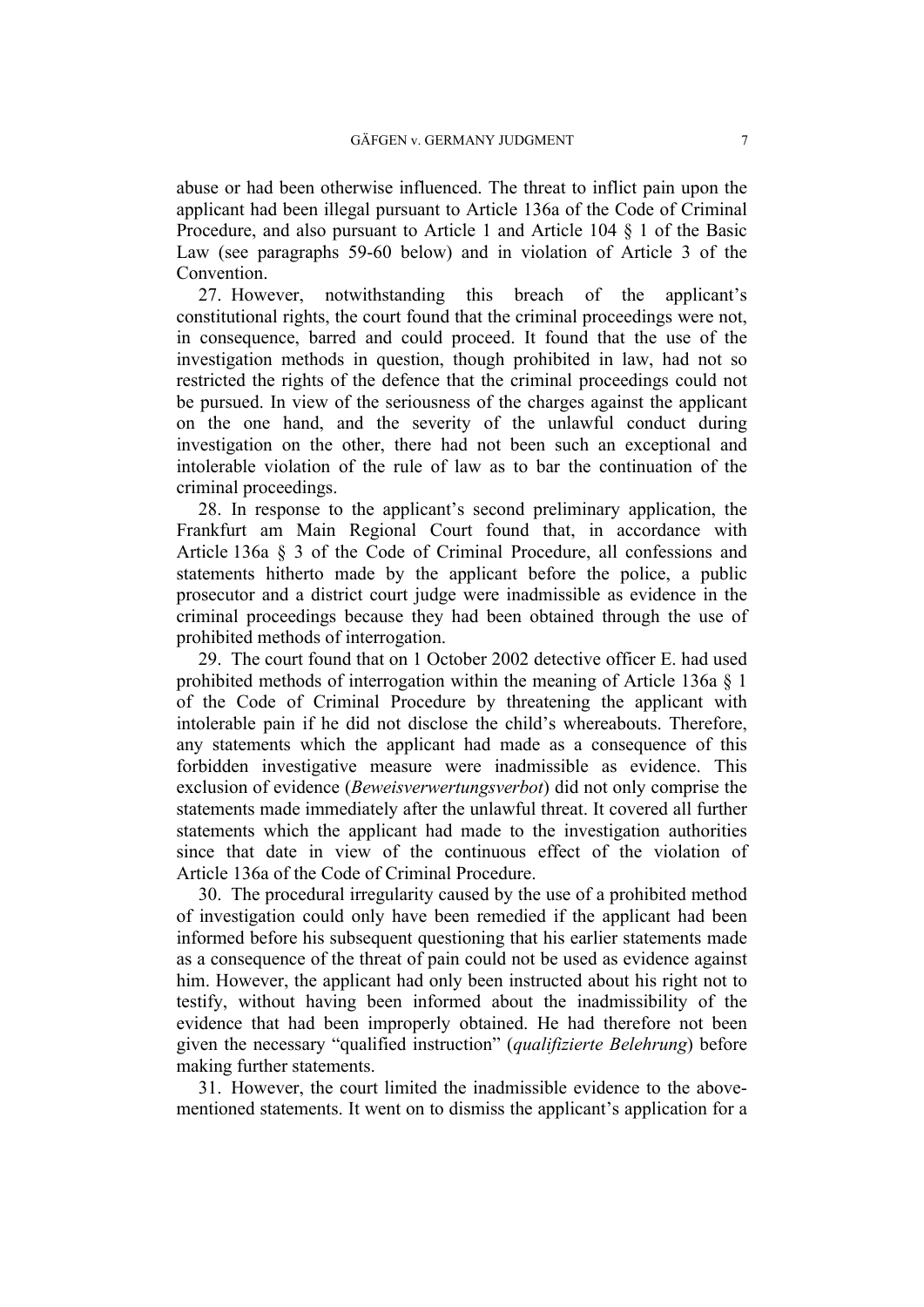declaration that, on account of the prohibited investigation methods, the use in the criminal proceedings of all items of evidence, such as the child's corpse, which had become known to the investigation authorities as a consequence of the statements extracted from the applicant ought to be excluded from trial (*Fernwirkung*). The court found as follows:

"... there is no *long-range effect* of the breach of Article 136a of the Code of Criminal Procedure meaning that the items of evidence which have become known as a result of the statement may likewise not be used [as evidence]. The Chamber agrees in this respect with the conciliatory view (*Mittelmeinung*) taken by scholars and in court rulings ... according to which a balancing [of interests] in the particular circumstances of the case had to be carried out, taking into account, in particular, whether there had been a flagrant violation of the legal order, notably of provisions on fundamental rights, and according to which the seriousness of the offence investigated also had to be considered. Balancing the severity of the interference with the defendant's fundamental rights – in the present case the *threat* of physical violence – and the seriousness of the offence he was charged with and which had to be investigated – the *completed murder* of a child – makes the exclusion of evidence which has become known as a result of the defendant's statement – in particular the discovery of the dead child and the results of the autopsy – appear disproportionate."

#### **(b) The Regional Court's judgment**

32. Following the above ruling on the applicant's preliminary applications lodged on the opening day of the trial, the proceedings continued. The next day, in his statement on the charges, the applicant admitted having killed J., but stated that he had not initially intended to do so. His defence counsel submitted that by confessing, the applicant wanted to take responsibility for his offence notwithstanding the interrogation methods used on 1 October 2002. As the trial proceeded, all further items of evidence found as a consequence of the applicant's original statement and which the applicant sought to have excluded were adduced. At the close of the trial on 28 July 2003 the applicant admitted that he had also intended from the outset to kill the child. He described his second confession as "the only way to accept his deep guilt" and as the "greatest possible apology for the murder of the child".

33. On 28 July 2003 the Frankfurt am Main Regional Court convicted the applicant, *inter alia*, of murder and kidnapping with extortion causing the death of the victim. It sentenced him to life imprisonment and declared that his guilt was of particular gravity, warranting a maximum sentence (see paragraph 63 below).

34. The court found that at the hearing the applicant had been instructed anew about his right to remain silent and about the fact that none of his earlier statements could be used as evidence against him and had thereby been given the necessary qualified instruction. However, the applicant had, following the qualified instruction, confessed that he had kidnapped and killed J. His statements at the trial concerning the planning of his offence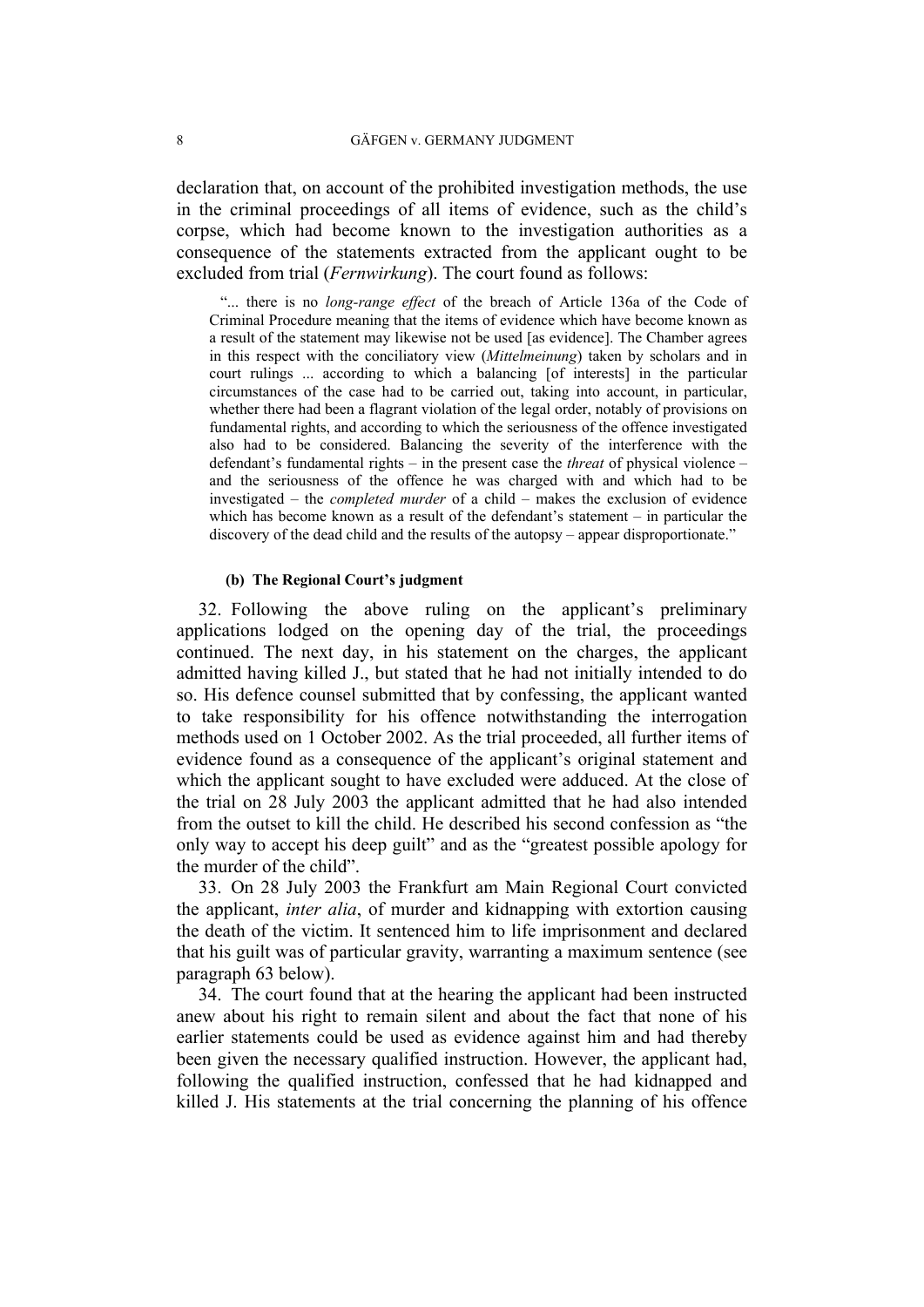formed the essential, if not the only, basis for the court's findings of fact. They were corroborated by the testimony of J.'s sister, the blackmail letter and the note concerning the planning of the crime found in the applicant's flat. The findings of fact concerning the execution of the crime were exclusively based on the applicant's confession at the trial. Further items of evidence showed that he had told the truth also in this respect. These included the findings of the autopsy as to the cause of the child's death, the tyre tracks left by the applicant's car near the pond where the child's corpse had been found, and the discovery of money from the ransom which had been found in his flat or paid into his accounts.

35. In assessing the gravity of the applicant's guilt, the court observed that he had killed his 11-year-old victim and demanded one million euros in ransom in order to preserve his self-created image of a rich and successful young lawyer. It did not share the views expressed by the public prosecutor's office and the private accessory prosecutors that the applicant's confession "was worth nothing" as the applicant had only confessed to what had in any event already been proven. The fact that the applicant had volunteered a full confession at the trial, even though all his earlier confessions could not be used as evidence pursuant to Article 136a § 3 of the Code of Criminal Procedure, was a mitigating factor. However, even without his confession, the applicant would have been found guilty of kidnapping with extortion causing the death of the victim. The applicant had been kept under police surveillance after he had collected the ransom, which had later been found in his flat or paid into his accounts. Furthermore, it had been proved by the autopsy on J.'s corpse that the boy had been suffocated, and tyre tracks left by the applicant's car had been detected at the place where J.'s body had been found.

36. The court further observed that in questioning the applicant, methods of interrogation prohibited under Article 136a of the Code of Criminal Procedure had been employed. Whether and to what extent detective officer E. and the deputy chief of the Frankfurt police, D., were guilty of an offence because of these threats had to be determined in the criminal investigations then pending against them. However, their allegedly illegal acts did not mitigate the applicant's own guilt. The misconduct of police officers, belonging to the executive power, could not prevent the judiciary from assessing findings of fact in accordance with the law.

## *2. The proceedings in the Federal Court of Justice*

37. On the day following his conviction, the applicant lodged an appeal on points of law with the Federal Court of Justice. He complained that the Regional Court, in its decision of 9 April 2003, had refused his preliminary application to discontinue the criminal proceedings against him. It had further refused to declare that the use in the criminal proceedings of all other items of evidence, such as the child's corpse, which had become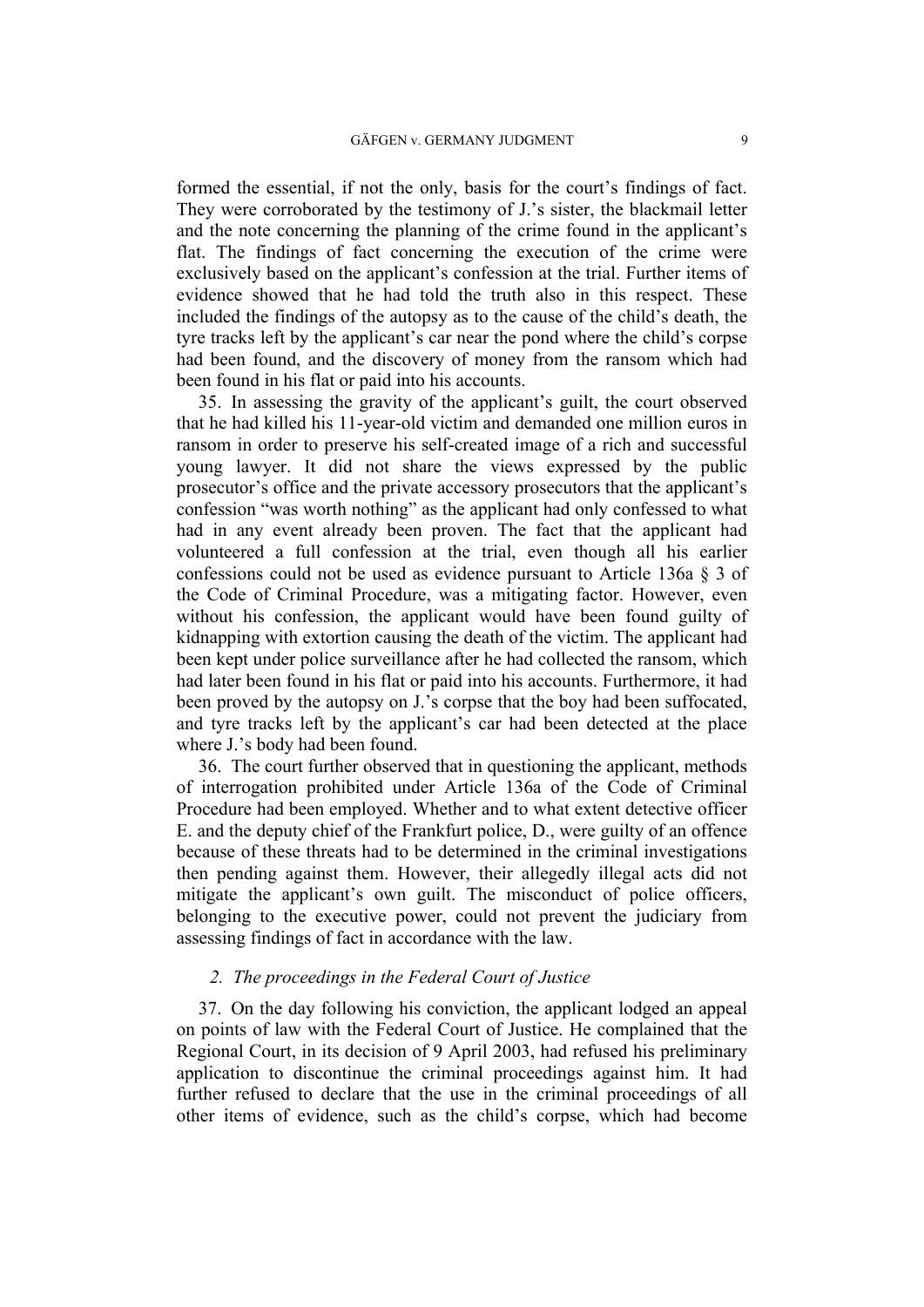known to the investigation authorities because of the statements unlawfully extracted was prohibited. The applicant included a full copy of these applications of 9 April 2003, including the grounds given for them. He further included a copy of the Regional Court's decision of 9 April 2003 dismissing his application for the proceedings to be discontinued and argued in respect of the police's threats of torture against him that, developing the case-law of the Federal Court of Justice, such conduct "leapt beyond" the exclusion of evidence and led to an impediment to the proceedings (*dass ein derartiges Verhalten das Verwertungsverbot "überspringt" und ein Verfahrenshindernis begründet*).

38. In his observations dated 9 March 2004 the Federal Public Prosecutor objected that the applicant's appeal on points of law was manifestly ill-founded. He argued that the use of prohibited methods of interrogation did not lead to an impediment to the criminal proceedings. Article 136a of the Code of Criminal Procedure expressly provided that the use of any of the prohibited methods enumerated entailed only the exclusion of evidence. The applicant had not complained of a breach of Article 136a § 3 of the Code of Criminal Procedure. In any event, there would be no grounds for such a complaint as the Regional Court had only used the applicant's confession at the trial, which he had made after having been informed that his previous statements had not been admitted as evidence.

39. On 21 May 2004 the Federal Court of Justice, without giving further reasons, dismissed the applicant's appeal on points of law as ill-founded.

#### *3. The proceedings in the Federal Constitutional Court*

40. On 23 June 2004 the applicant lodged a complaint with the Federal Constitutional Court. Summarising the facts underlying the case and the content of the impugned decisions, he complained under Article 1 § 1 and Article 104 § 1, second sentence, of the Basic Law about the way in which he had been questioned by the police on the morning of 1 October 2002. He argued that he had been threatened with being subjected to torture and sexual abuse if he did not disclose the child's whereabouts. In the circumstances of the case, this treatment amounted to torture within the meaning of Article 3 of the Convention and infringed Article 104 § 1 of the Basic Law. It also violated his absolute right to human dignity under Article 1 of the Basic Law, which lay at the heart of the provisions in question. These unjustifiable human rights violations ought to have been a bar to the criminal proceedings for murder and a prohibition on using the evidence obtained as a consequence of the confession extracted from him by means of prohibited measures.

41. On 14 December 2004 the Federal Constitutional Court, sitting as a panel of three judges, held that the applicant's constitutional complaint was inadmissible.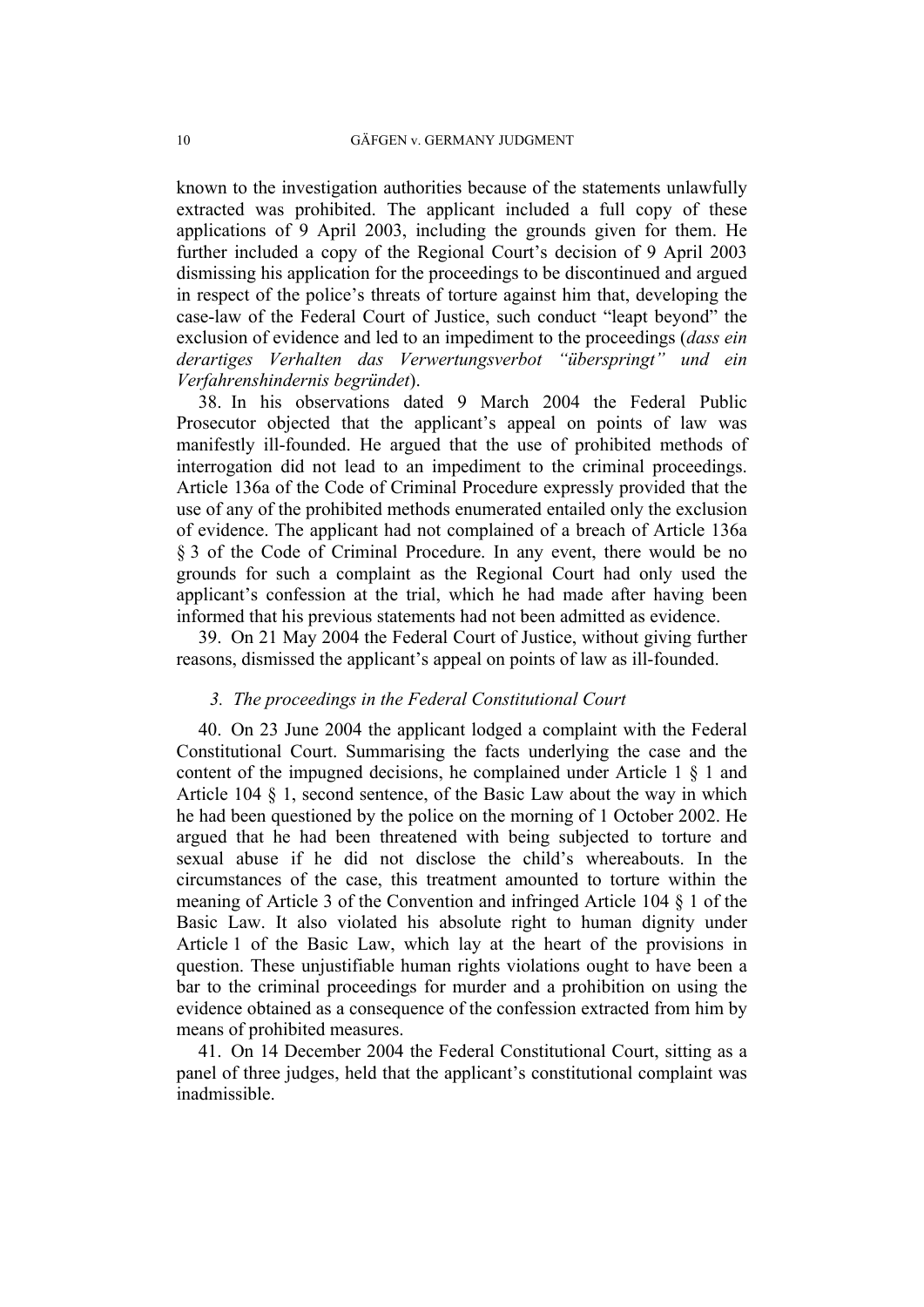42. Firstly, in so far as the applicant complained of the failure of the criminal courts to discontinue the proceedings against him, the court found that he had not sufficiently substantiated his complaint. It observed that the Regional Court had already stated that the police's threat to inflict pain on the applicant had violated Article 136a of the Code of Criminal Procedure and Article 3 of the Convention and that the applicant's rights under Article 1 § 1 and Article 104 § 1, second sentence, of the Basic Law had been disregarded.

43. However, the violation of fundamental rights outside the trial did not necessarily warrant the conclusion that the judgment delivered by a criminal court, which was based on the findings made during the trial, breached constitutional law. In the present case, the criminal courts had found that the methods of investigation used by the police had been prohibited, but had differed from the applicant as to the legal consequences that flowed from that finding. They had taken the view that the statements obtained as a result of the measures in question could not be used but that there was no bar to the specific criminal proceedings being pursued.

44. According to the Federal Constitutional Court, the procedural flaw of having used prohibited investigation measures could be regarded as having been remedied by the criminal courts, because they had prohibited the admission of the statements obtained thereby. Such a prohibition was prescribed by Article 136a § 3 of the Code of Criminal Procedure in order to compensate for a prior infringement of the rights of the person concerned. However, the circumstances in which substantial procedural irregularities might entail a bar to criminal proceedings were not laid down in law. In these circumstances, the applicant had failed to explain why the contested methods of investigation had not only required a prohibition on using the statements obtained thereby as evidence, but should also lead to a bar to criminal proceedings against him.

45. Secondly, the Federal Constitutional Court found that, in so far as the applicant complained that the Regional Court had refused to exclude the use in the proceedings of all items of evidence obtained as a result of the confession extracted under duress, his constitutional complaint was likewise inadmissible. It held that the applicant had failed to raise this issue in the proceedings before the Federal Court of Justice.

46. The decision was served on the applicant's lawyer on 22 December 2004.

## **C. Subsequent events**

## *1. The criminal proceedings against the police officers*

47. On 20 December 2004 the Frankfurt am Main Regional Court delivered judgments against the deputy chief of the Frankfurt police, D., and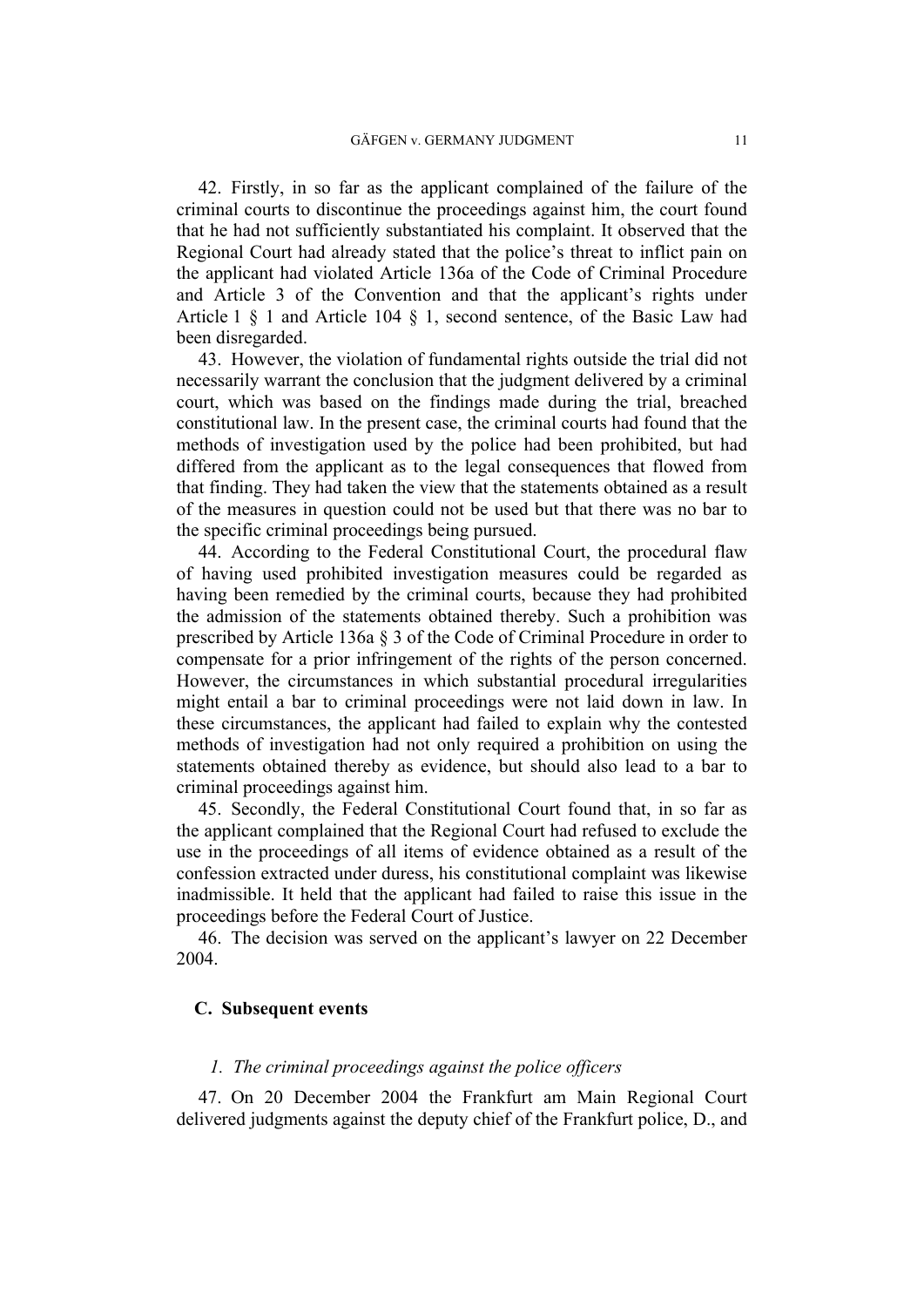detective officer E. The court found that on the morning of 1 October 2002 D. had ordered that the applicant was to be questioned while being subjected to pain in the manner set out in his subsequent note for the police file (see paragraph 20 above). By doing so, he had acted against the advice of all his subordinate heads of department entrusted with the investigation into J.'s kidnapping. The heads of department had opposed this measure, which D. had previously ordered on the evening of 30 September 2002 and then twice on the morning of 1 October 2002. The heads of department had resisted the orders, proposing instead further questioning and confrontation of the applicant with J.'s family. D. had then issued an order to detective officer E. directing him to comply with his instructions that the applicant should be threatened with torture and, if necessary, subjected thereto. The subjection to pain was to be carried out under medical supervision, without any traces being left, by another specially trained police officer, who would be brought to the police station by helicopter. A police doctor had agreed to supervise the execution of D.'s order. The court noted that the measure had been aimed at finding out where the applicant had hidden J., whose life D. believed was at great risk. Therefore, E. had threatened the applicant in the manner ordered by D. and had also informed him that a "truth serum" would be administered. After approximately ten minutes, the applicant confessed that he had hidden J.'s body under a jetty at a pond near Birstein.

48. The Regional Court observed that the method of investigation had not been justified. It rejected the defence of "necessity" because the method in question violated human dignity, as codified in Article 1 of the Basic Law. Respect for human dignity also lay at the heart of Article 104  $\S$  1, second sentence, of the Basic Law and Article 3 of the Convention. The protection of human dignity was absolute, allowing of no exceptions or any balancing of interests.

49. The Frankfurt am Main Regional Court convicted detective officer E. of coercion committed by an official in the course of his duties. However, in terms of penalty, it cautioned the defendant and imposed a suspended fine of 60 euros (EUR) per diem for 60 days, which the defendant would be required to pay if he committed another offence during the probation period. Furthermore, the court convicted the deputy chief of the Frankfurt police, D., of having incited E., a subordinate, to commit coercion in the course of his duties. It also cautioned D. and imposed on him a suspended fine of EUR 120 per diem for 90 days. The applicant had given evidence as a witness in these proceedings.

50. In determining the sentences, the Regional Court considered that there were significant mitigating factors to be taken into account. It took into consideration that the defendants' sole concern had been to save J.'s life and that they had been under extreme pressure because of their respective responsibilities *vis-à-vis* the superior authority and the public. They had been exhausted at the relevant time and had acted in a very tense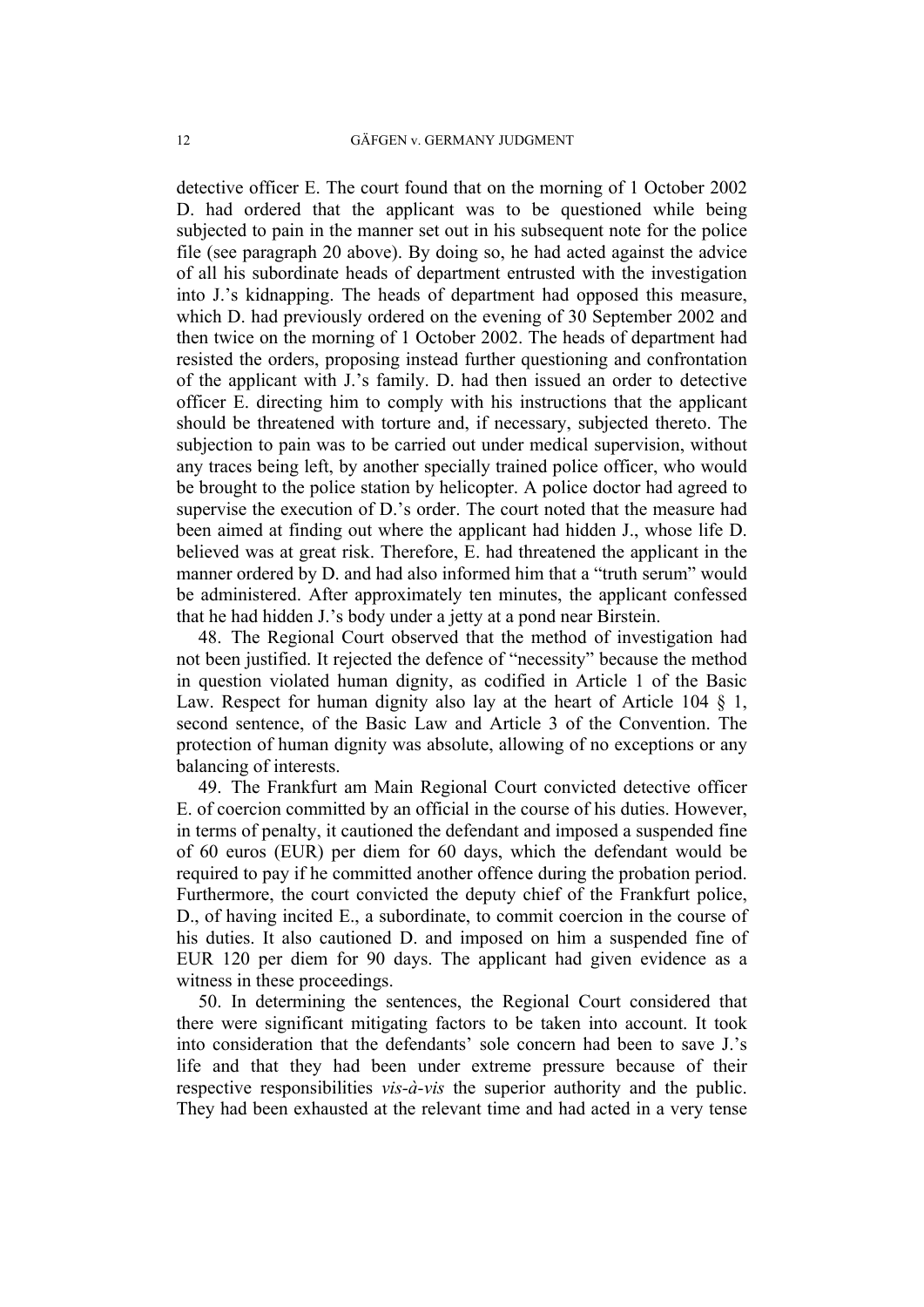and hectic situation. They did not have any previous convictions. Moreover, D. had taken responsibility for his acts by admitting and explaining them in a note for the police file on the same day. The proceedings had lasted a long time and had attracted immense media attention. The defendants had suffered prejudice in their professional career: D. had been transferred to the Hessian Ministry of the Interior, and E. had been prohibited from acting in the prosecution of criminal offences. Furthermore, it was the first time that a conflict situation such as the one in the defendants' case had been assessed by a German criminal court. The court took into consideration as aggravating factors that D. had not acted spontaneously as he had already directed the use of force on the evening before he had given the order to E. Moreover, by their acts, the defendants had risked compromising the applicant's conviction for murder. The court further found that the preservation of the legal order did not warrant the enforcement of the fines imposed. Through the defendants' criminal conviction it had been made clear that an order by a State agent to use force to obtain information was illegal.

51. The judgment became final on 20 December 2004.

52. Subsequently, D. was appointed chief of the Police Headquarters for Technology, Logistics and Administration.

## *2. The official liability proceedings brought by the applicant*

53. On 28 December 2005 the applicant applied to the Frankfurt am Main Regional Court for legal aid for bringing official liability proceedings against the *Land* of Hesse for the payment of compensation. He claimed that he had been traumatised and in need of psychological treatment because of the methods deployed during the police investigation.

54. In its submissions dated 27 March 2006 the Frankfurt am Main police headquarters contested that E.'s conduct when questioning the applicant in the morning of 1 October 2002 was to be legally classified as coercion and amounted to a breach of official duties.

55. On 28 August 2006 the Frankfurt am Main Regional Court dismissed the applicant's application for legal aid and the applicant appealed.

56. On 28 February 2007 the Frankfurt am Main Court of Appeal dismissed the applicant's appeal. Endorsing the reasons given by the Regional Court, it confirmed, in particular, that police officers D. and E., when threatening the applicant, had infringed human dignity, which was inviolable, and had thus breached their official duties. However, the applicant would face difficulties establishing causation between the threats of torture and alleged mental damage allegedly necessitating psychological treatment. The officers' threat was negligible compared to the traumatisation caused by the fact of having killed a child. Moreover, even assuming that the applicant would be able to prove that detective officer E.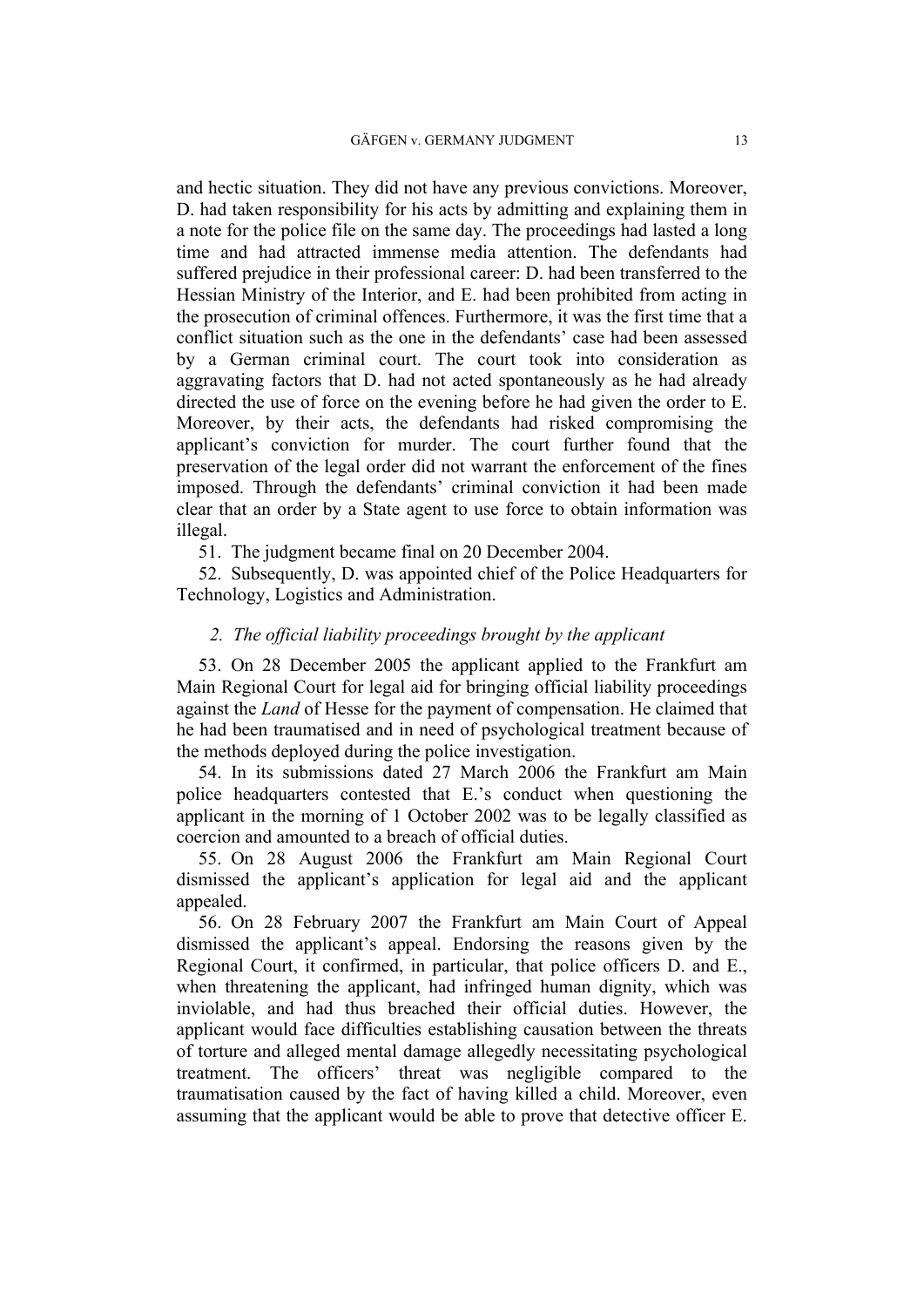had shaken him, causing him to hit his head against a wall, or had once hit him on the chest, allegedly causing a haematoma, such physical damage would be too minor to necessitate the payment of compensation. Furthermore, the violation of his human dignity by the threat of torture did not warrant the payment of compensation since the applicant had obtained sufficient satisfaction for this by the exclusion of his statements as evidence and the criminal conviction of the police officers.

57. On 19 January 2008 the Federal Constitutional Court, allowing a constitutional complaint by the applicant, quashed the Court of Appeal's decision and remitted the case to that court. It found that in refusing to grant the applicant legal aid, the Court of Appeal had violated the principle of equal access to court. In particular, that court had speculated that the applicant would not be able to prove that the threat to torture him had led to mental damage. In addition to that, it was not obvious that the physical injuries the applicant claimed to have suffered in the course of the interrogation, during which he had been handcuffed, could be considered to be of minor importance. Moreover, the question whether the violation of the applicant's human dignity necessitated the payment of damages despite the satisfaction he had already obtained was a difficult legal question on which no precedent existed in a judgment of a court of final instance. It should, therefore, not be determined in an application for legal-aid proceedings.

58. The remitted proceedings are still pending before the Frankfurt am Main Regional Court.

## II. RELEVANT DOMESTIC, PUBLIC INTERNATIONAL AND COMPARATIVE LAW AND PRACTICE

## **A. Provisions of domestic law**

#### *1. The Basic Law*

59. Article 1 § 1 of the Basic Law, on the protection of human dignity, reads as follows:

"Human dignity shall be inviolable. To respect and protect it shall be the duty of all State authorities.'

60. Article 104 § 1, second sentence, of the Basic Law, on the rights of persons in detention, provides:

"Persons taken into custody may not be subjected to mental or to physical illtreatment."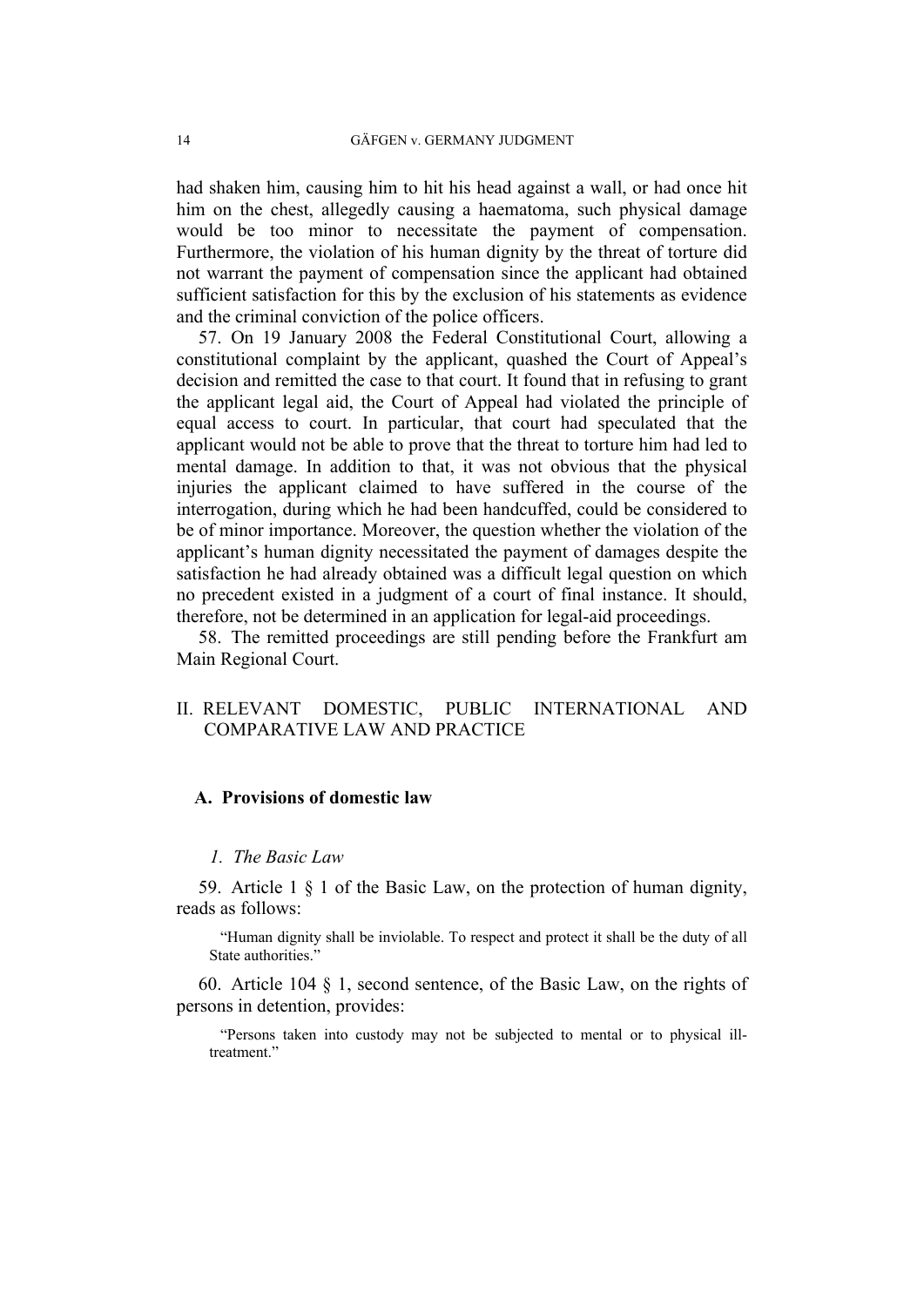#### *2. The Code of Criminal Procedure*

61. Article 136a of the Code of Criminal Procedure, on prohibited methods of interrogation (*verbotene Vernehmungsmethoden*), provides:

"1. The freedom of the accused to make decisions and to manifest his will shall not be impaired by ill-treatment, induced fatigue, physical interference, the administration of drugs, torment, deception or hypnosis. Coercion may be used only in so far as it is permitted by the law on criminal procedure. Threatening the accused with measures that are not permitted under the law on criminal procedure or holding out the prospect of an advantage that is not contemplated by statute shall be prohibited.

2. Measures which impair the accused's memory or ability to understand and accept a given situation [*Einsichtsfähigkeit*] shall not be permitted.

3. The prohibition under sub-paragraphs 1 and 2 shall apply even if the accused has consented [to the proposed measure]. Statements obtained in breach of this prohibition shall not be used [in evidence], even if the accused has agreed to their use."

## *3. The Criminal Code*

62. According to Article 211 of the Criminal Code, the intentional killing of a person is to be classified as murder if certain aggravating elements are present such as cupidity, treachery or intent to cover up another offence. Murder is punishable by life imprisonment.

63. A declaration by the sentencing court that the defendant's guilt is of a particular gravity may, *inter alia*, have a bearing on a subsequent decision regarding suspension of the latter part of the defendant's prison sentence on probation. Article 57a of the Criminal Code states that the court is to suspend the remainder of a life sentence on probation if the convicted person has served fifteen years of his sentence, provided that this can be justified in the interests of public security and the particular gravity of the defendant's guilt does not warrant the continued execution of the sentence.

#### **B. Provisions of public international law**

64. The United Nations Convention against Torture and Other Cruel, Inhuman or Degrading Treatment or Punishment ("the United Nations Convention against Torture"), which was adopted by the United Nations General Assembly on 10 December 1984 (Resolution 39/46) and which came into force on 26 June 1987, provides:

#### **Article 1**

<sup>&</sup>quot;1. For the purposes of this Convention, the term 'torture' means any act by which severe pain or suffering, whether physical or mental, is intentionally inflicted on a person for such purposes as obtaining from him or a third person information or a confession, punishing him for an act he or a third person has committed or is suspected of having committed, or intimidating or coercing him or a third person, or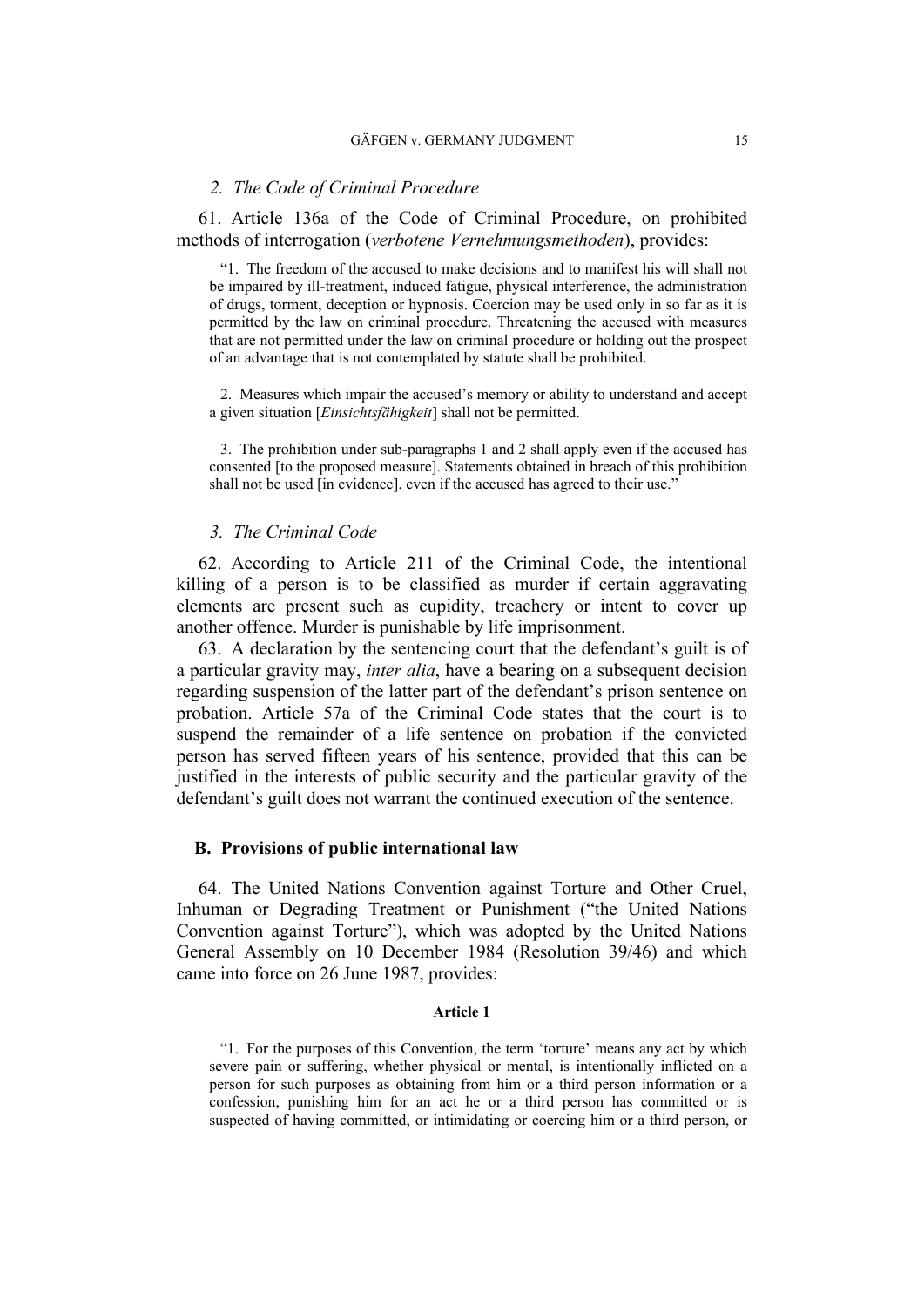for any reason based on discrimination of any kind, when such pain or suffering is inflicted by or at the instigation of or with the consent or acquiescence of a public official or other person acting in an official capacity. It does not include pain or suffering arising only from, inherent in or incidental to lawful sanctions.

..."

#### **Article 15**

"Each State Party shall ensure that any statement which is established to have been made as a result of torture shall not be invoked as evidence in any proceedings, except against a person accused of torture as evidence that the statement was made.'

#### **Article 16**

"1. Each State Party shall undertake to prevent in any territory under its jurisdiction other acts of cruel, inhuman or degrading treatment or punishment which do not amount to torture as defined in Article 1, when such acts are committed by or at the instigation of or with the consent or acquiescence of a public official or other person acting in an official capacity. In particular, the obligations contained in Articles 10, 11, 12 and 13 shall apply with the substitution for references to torture of references to other forms of cruel, inhuman or degrading treatment or punishment.

..."

## **C. Practice of the courts of other States and of other human rights monitoring bodies**

## *1. The legal qualification of threats of torture*

65. Several institutions which monitor observance of the prohibition of torture and of other inhuman or degrading treatment have addressed the question of the scope of that prohibition in the context of threats of subjecting a person to physical harm.

66. The Inter-American Court of Human Rights, in its judgment of 27 November 2003 (*Merits, Reparations and Costs*) in the case of *Maritza Urrutia v. Guatemala* (Series C No. 103), found:

"85. With regard to the treatment that the State officials afforded to Maritza Urrutia while she was unlawfully and arbitrarily detained, the court has considered proven that the alleged victim's head was covered by a hood, she was kept handcuffed to a bed, in a room with the light on and the radio at full volume, which prevented her from sleeping. In addition, she was subjected to very prolonged interrogations, during which she was shown photographs of individuals who showed signs of torture or had been killed in combat and she was threatened that she would be found by her family in the same way. The State agents also threatened to torture her physically or to kill her or members of her family if she did not collaborate. To this end, they showed her photographs of herself and her family and correspondence from her to her former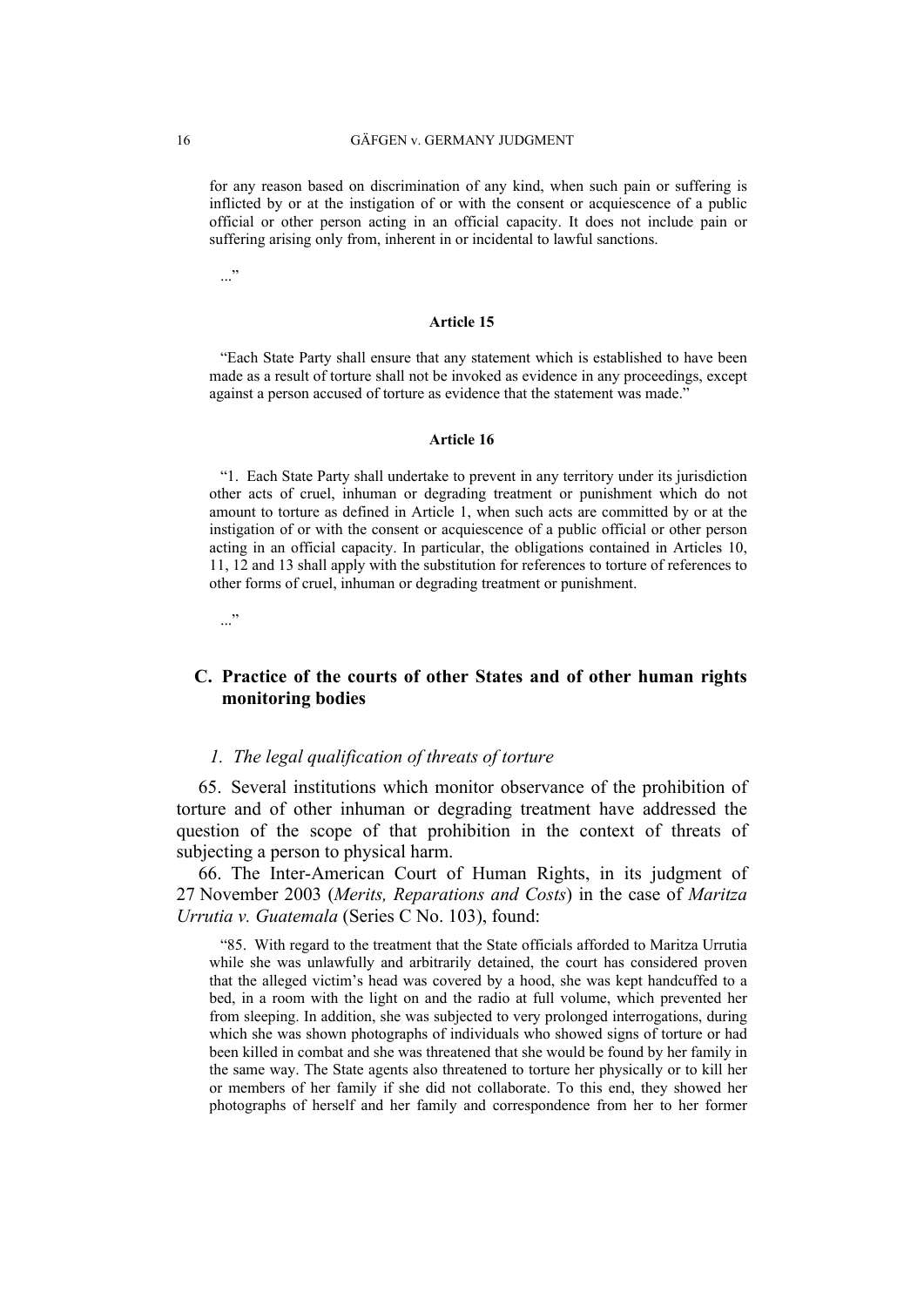husband ... Lastly, Maritza Urrutia was obliged to film a video, which was subsequently broadcast by two Guatemalan television channels, in which she made a statement against her will, the contents of which she was forced to ratify at a press conference held after her release ...

92. An international juridical regime of absolute prohibition of all forms of torture, both physical and psychological, has been developed and, with regard to the latter, it has been recognised that the threat or real danger of subjecting a person to physical harm produces, under determined circumstances, such a degree of moral anguish that it may be considered 'psychological torture'. ...

...

98. In light of the foregoing, the court declares that the State violated Article 5 of the American Convention [on Human Rights], in relation to Article 1 § 1 thereof, and the obligations established in Articles 1 and 6 of the Inter-American Convention against Torture, to the detriment of Maritza Urrutia."

67. The United Nations Special Rapporteur for the Commission on Human Rights found in his report of 3 July 2001 to the General Assembly on the question of torture and other cruel, inhuman or degrading treatment or punishment (UN Doc. A/56/156) as follows:

"As stated by the Human Rights Committee in its General Comment No. 20 (10 April 1992), on Article 7 of the International Covenant on Civil and Political Rights, the Special Rapporteur would like to remind governments that the prohibition of torture relates not only to acts that cause physical pain but also to acts that cause mental suffering to the victim, such as intimidation and other forms of threats." (paragraph 3)

He pointed out that "the fear of physical torture may itself constitute mental torture" (paragraph 7). Furthermore, the Special Rapporteur was of the opinion that:

"... serious and credible threats, including death threats, to the physical integrity of the victim or a third person can amount to cruel, inhuman or degrading treatment or even to torture, especially when the victim remains in the hands of law enforcement officials." (paragraph 8)

68. The United Nations Human Rights Committee, in its Views adopted on 29 March 1983 in the case of *Estrella v. Uruguay* (Communication No. 74/1980), found as follows regarding the author of the communication, a concert pianist:

"The author was subjected to severe physical and psychological torture, including the threat that the author's hands would be cut off by an electric saw, in an effort to force him to admit subversive activities." (paragraph 8.3)

The Human Rights Committee held that the author had been subjected to torture in violation of Article 7 of the International Covenant on Civil and Political Rights (ICCPR) (paragraph 10).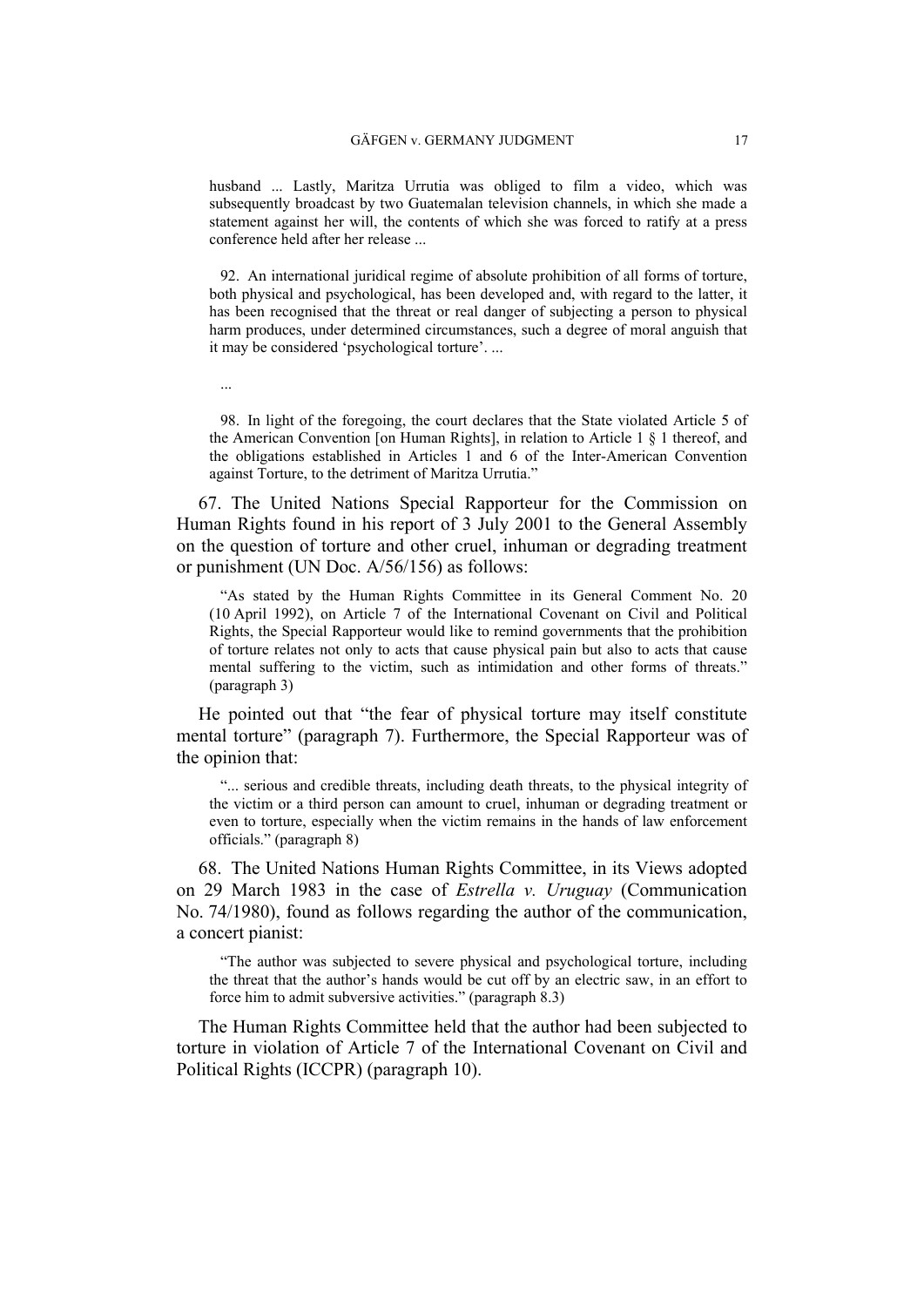#### 18 GÄFGEN v. GERMANY JUDGMENT

*2. The admission of evidence procured as a result of torture or other prohibited ill-treatment: the exclusionary rule*

#### **(a) The States Parties to the Convention**

69. Materials before the Court show that there is no clear consensus in the States Parties to the Convention on the scope of the exclusionary rule.

#### **(b) Other human rights monitoring bodies**

70. The United Nations Human Rights Committee stated in its General Comment No. 7 on torture or cruel, inhuman or degrading treatment or punishment (Article 7 of the ICCPR) of 30 May 1982:

"1. ... it follows from Article 7, read together with Article 2 of the Covenant, that States must ensure an effective protection through some machinery of control. Complaints about ill-treatment must be investigated effectively by competent authorities. Those found guilty must be held responsible, and the alleged victims must themselves have effective remedies at their disposal, including the right to obtain compensation. Among the safeguards which may make control effective are ... provisions making confessions or other evidence obtained through torture or other treatment contrary to Article 7 inadmissible in court; ..."

71. General Comment No. 7 was replaced by General Comment No. 20 concerning prohibition of torture and cruel treatment or punishment of 10 March 1992. In the latter, it is stated:

"12. It is important for the discouragement of violations under Article 7 that the law must prohibit the use of admissibility in judicial proceedings of statements or confessions obtained through torture or other prohibited treatment."

72. The United Nations Committee against Torture, which monitors the implementation of the United Nations Convention against Torture, stated in its Concluding Observations on Germany of 11 May 1998 (UN Doc. A/53/44) as follows:

"The Committee recommends that further legislative attention be paid to the strict enforcement of Article 15 of the Convention and that all evidence obtained directly or indirectly by torture be strictly prevented from reaching the cognisance of the deciding judges in all judicial proceedings." (paragraph 193)

#### **(c) Case-law of the courts of other States**

73. The prohibition on using, in any manner prejudicial to the accused, information derived from facts learned as a result of the unlawful acts of State agents (the so-called doctrine of the "fruit of the poisonous tree") is firmly rooted in the legal tradition of the United States of America (see, for instance, US Supreme Court, no. 82-1651, *Nix v. Williams*, decision of 11 June 1984, 467 US 431 (1984), pp. 441 et seq.; US Supreme Court, no. 82-5298, *Segura v. United States*, decision of 5 July 1984, 468 US 796 (1984), pp. 796-97 and 815; and US Supreme Court, no. 07-513, *Herring v.*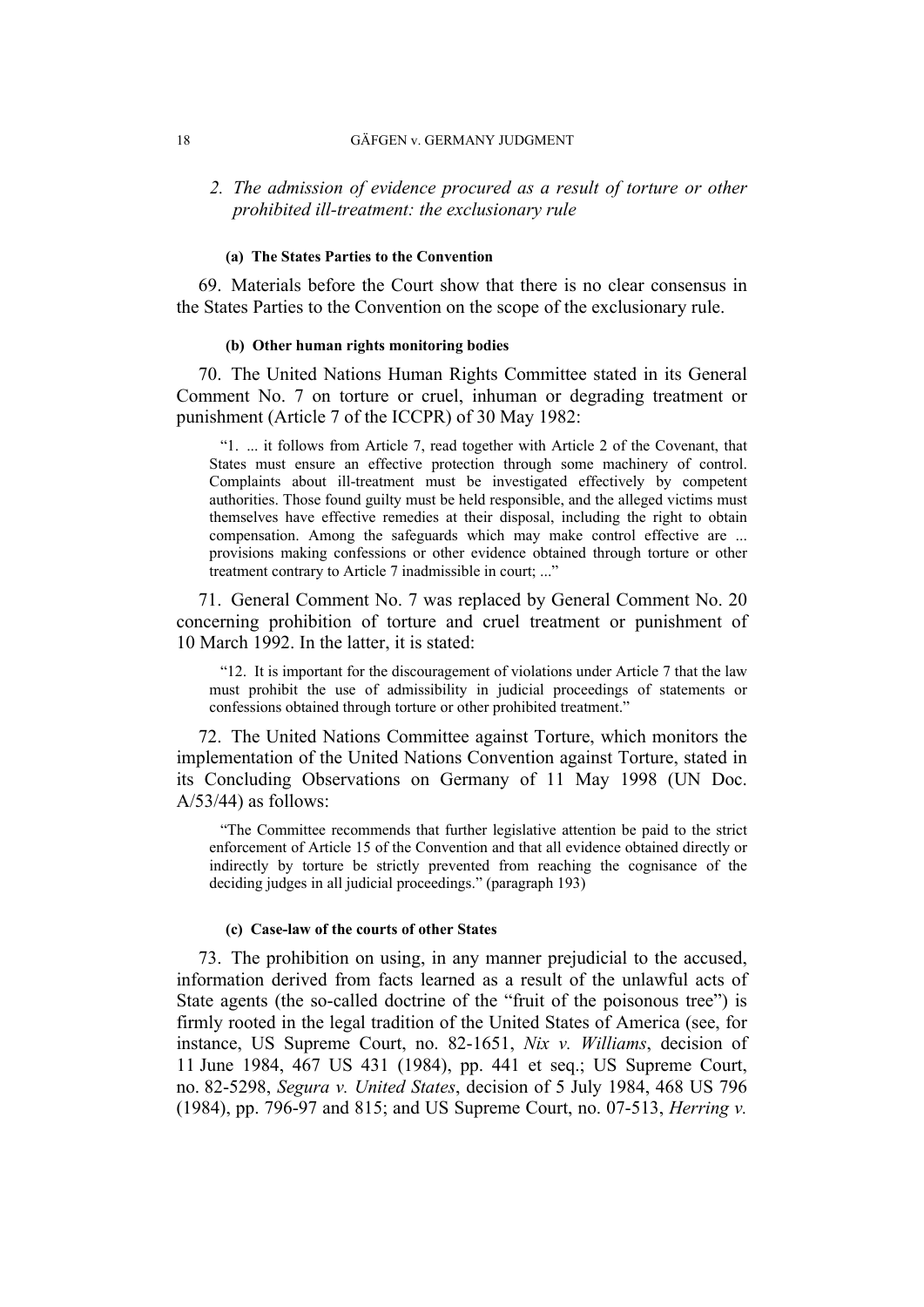*United States*, decision of 14 January 2009, 555 US ... (2009), part II. A., with further references). The prohibition applies to information obtained from coerced confessions (see, on the issue of coercion, US Supreme Court, no. 50, *Blackburn v. Alabama*, decision of 11 January 1960, 361 US 199 (1960), pp. 205-07, and US Supreme Court, no. 8, *Townsend v. Sain*, decision of 18 March 1963, 372 US 293 (1963), pp. 293 and 307-09), meaning that if the confession leads to additional evidence, such evidence is also inadmissible in court in addition to the confession itself (compare *Nix*, cited above, p. 441, and *Segura*, cited above, p. 804). The evidence is to be excluded, however, only if the illegality is the proximate cause of the discovery of the evidence. In other words, evidence will be excluded if it can be shown that "but for" the illegal conduct it would not have been found. The exclusionary rule does not apply where the connection between the illegal police conduct and the discovery of the evidence is so remote as to dissipate the taint. This is the case, for example, where the police relied on an independent source to find the evidence (see *Nix*, cited above, pp. 441-44, and *Segura*, cited above, pp. 796-97, 804-05 and 815, with further references) or where the evidence would ultimately or inevitably have been discovered even had no violation of any constitutional provision taken place (see *Nix*, cited above, pp. 441-44).

74. The exclusionary rule is also applied in other jurisdictions. The Supreme Court of Appeal of South Africa found in its recent judgment of 10 April 2008 in the case of *Mthembu v. The State*, case no. 379/2007, [2008] ZASCA 51 as follows:

"Summary: The evidence of an accomplice extracted through torture (including real evidence derived from it) is inadmissible ...

...

...

33. ... The Hilux and the metal box were real evidence critical to the State's case against the appellant on the robbery counts. Ordinarily, as I have mentioned, such evidence would not be excluded because it exists independently of any constitutional violation. But these discoveries were made as [a] result of the police having tortured Ramseroop. There is no suggestion that the discoveries would have been made in any event. If they had the outcome of this case might have been different.

34. Ramseroop made his statement to the police immediately after the metal box was discovered at his home following his torture. That his subsequent testimony was given apparently voluntarily does not detract from the fact that the information contained in that statement pertaining to the Hilux and metal box was extracted through torture. ... therefore, there is an inextricable link between his torture and the nature of the evidence that was tendered in court. The torture has stained the evidence irredeemably.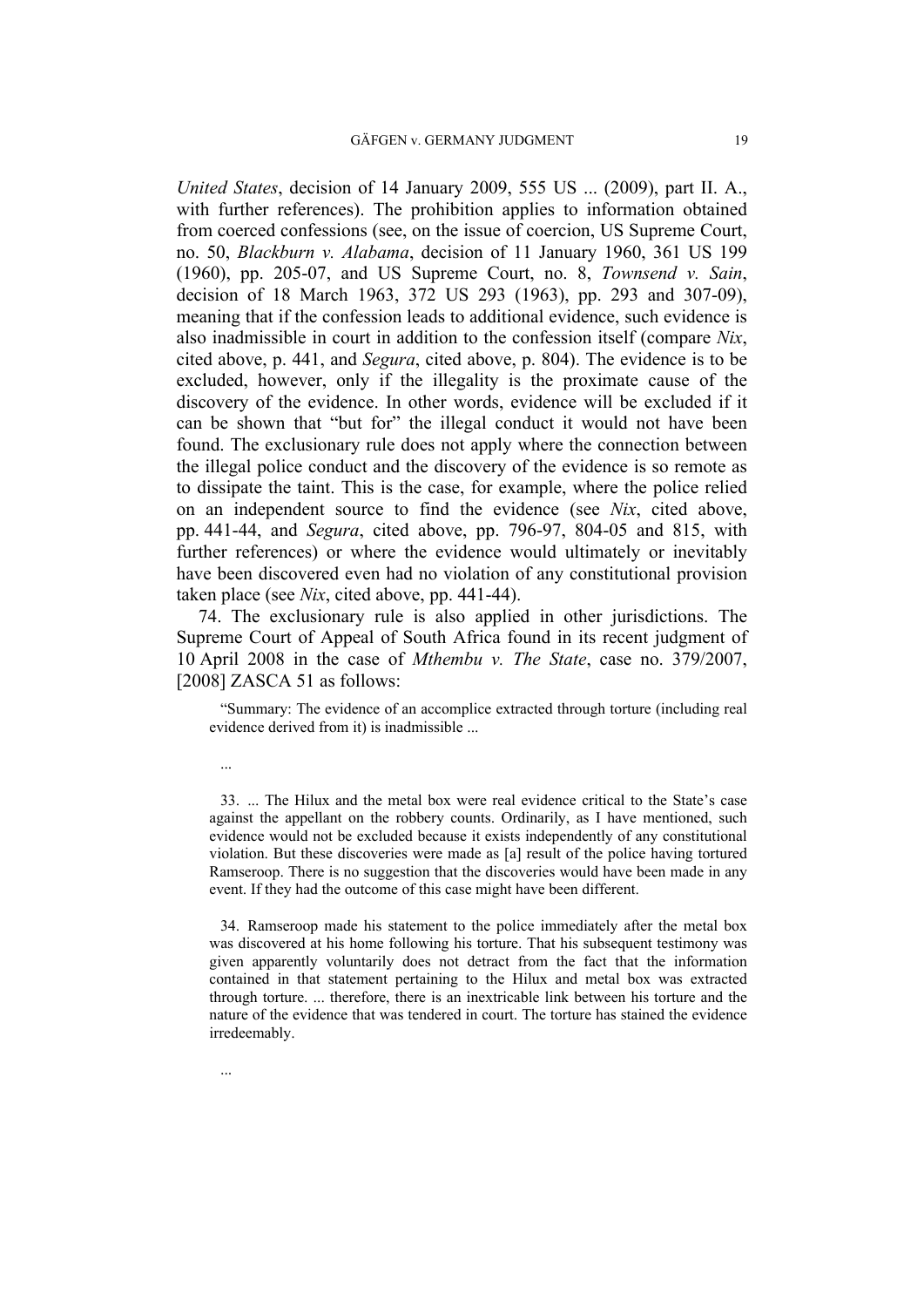36. To admit Ramseroop's testimony regarding the Hilux and metal box would require us to shut our eyes to the manner in which the police obtained this information from him. More seriously, it is tantamount to involving the judicial process in 'moral defilement'. This 'would compromise the integrity of the judicial process (and) dishonour the administration of justice'. In the long term, the admission of tortureinduced evidence can only have a corrosive effect on the criminal justice system. The public interest, in my view, demands its exclusion, irrespective of whether such evidence has an impact on the fairness of the trial.

37. For all these reasons I consider Ramseroop's evidence relating to the Hilux and metal box to be inadmissible. ..."

## THE LAW

## I. ALLEGED VIOLATION OF ARTICLE 3 OF THE CONVENTION

75. The applicant complained that he had been subjected to torture contrary to Article 3 of the Convention in the context of his police interrogation on 1 October 2002. He argued that he was still a victim of that breach of Article 3, which provides:

"No one shall be subjected to torture or to inhuman or degrading treatment or punishment."

76. The Government contested that view, arguing that the applicant could no longer claim to be the victim of a violation of Article 3.

#### **A. The applicant's victim status**

77. Article 34 of the Convention provides, where relevant:

"The Court may receive applications from any person ... claiming to be the victim of a violation by one of the High Contracting Parties of the rights set forth in the Convention or the Protocols thereto. ..."

78. The Court considers that in the present case it cannot answer the question whether the applicant subsequently lost his initial status as the victim of a breach of Article 3 of the Convention within the meaning of Article 34 of the Convention without having first established how the applicant was treated in the context of his questioning, and without having assessed the severity of that treatment in the light of Article 3. Thereafter, the adequacy or otherwise of the authorities' response thereto can be considered.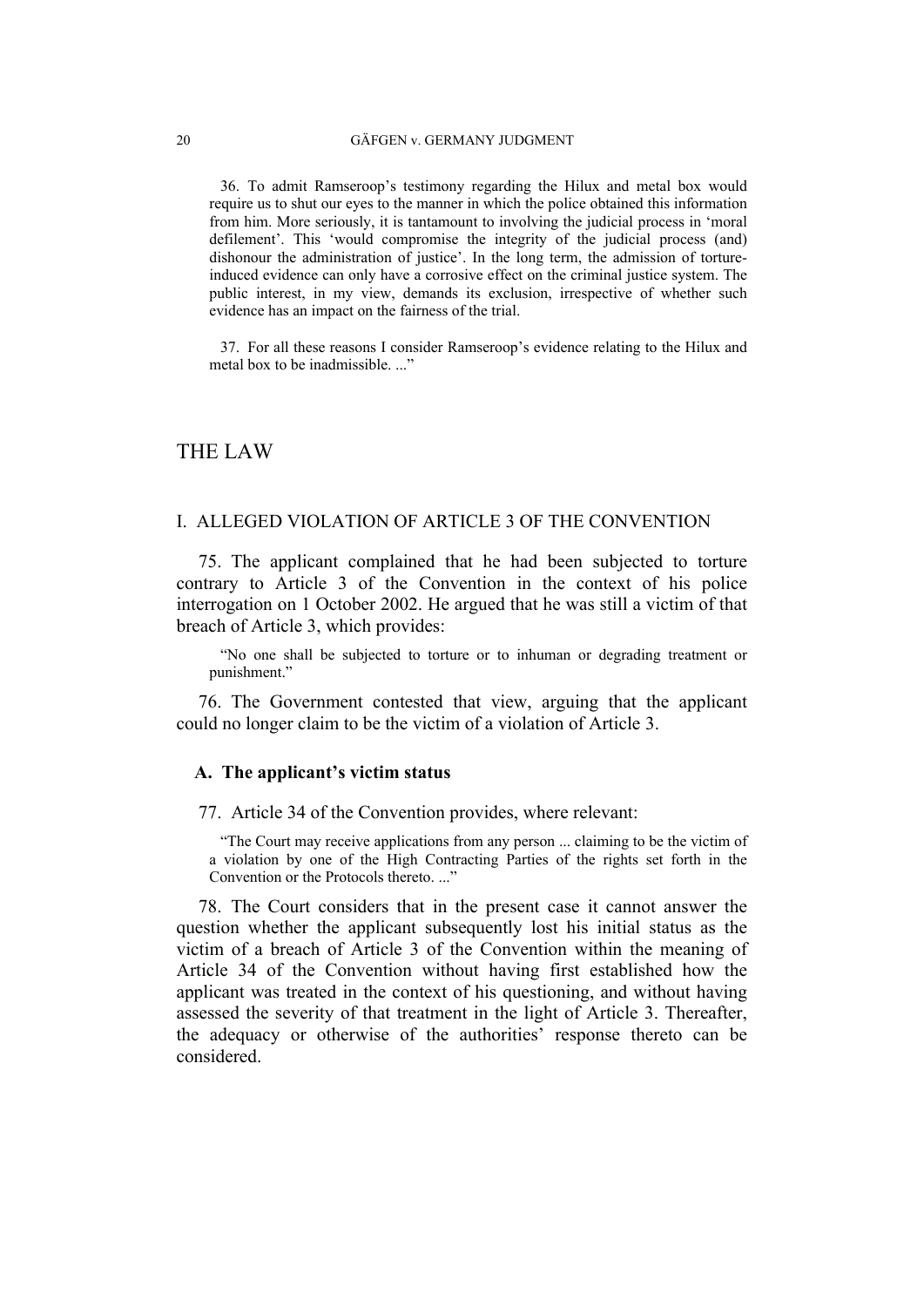## *1. Whether the impugned treatment was contrary to Article 3*

### **(a) The Chamber judgment**

79. The Chamber considered that the applicant had been threatened by detective officer E. on the instructions of the deputy chief of the Frankfurt am Main police, D., with physical violence causing considerable pain in order to make him disclose J.'s whereabouts. It found that further threats alleged by the applicant or alleged physical injuries inflicted during the interrogation had not been proved beyond reasonable doubt. Having regard to all the circumstances of the case, the Chamber characterised this threat of violence as inhuman treatment prohibited by Article 3.

## **(b) The parties' submissions**

### *(i) The applicant*

80. The applicant claimed that during his interrogation by detective officer E. on 1 October 2002, he had been subjected to treatment prohibited by Article 3. Detective officer E. had threatened that "intolerable pain the likes of which he had never before experienced" would be inflicted on him if he did not disclose J.'s whereabouts. He had threatened that this pain would be inflicted without leaving any traces and that an officer, specially trained in such techniques, was en route to the police station in a helicopter. To underpin the threat, E. had imitated the sound of the rotating blades of a helicopter and had described the pain of the torture in graphic detail. The applicant alleged that concrete measures had in fact been taken at that time in that a police doctor had subsequently confirmed that she had been prepared to be present during the torture so as to prevent the applicant from losing consciousness or the procedure from leaving any traces.

81. The applicant further alleged that he had been threatened with sexual abuse in that he would be locked up in a cell with two large "Negroes" who would anally assault him. Physical injuries had also been inflicted on him during the interrogation. E. had hit him several times on the chest, causing bruising, and on one occasion had pushed him, causing his head to hit the wall. He produced two medical certificates of 4 and 7 October 2002 issued by police doctors to support this claim (see paragraph 21 above). He claimed that, afterwards, he had been taken to Birstein against his will and had been obliged to walk without shoes through woods to where he had left the corpse and, at the command of the police, he had had to point out its precise location. He had also been forced to disclose other evidence on the return journey from Birstein. He claimed that he had been threatened by the police at a time when they had already been aware that J. was dead and had therefore been forced to incriminate himself solely in order to further the criminal investigations against him.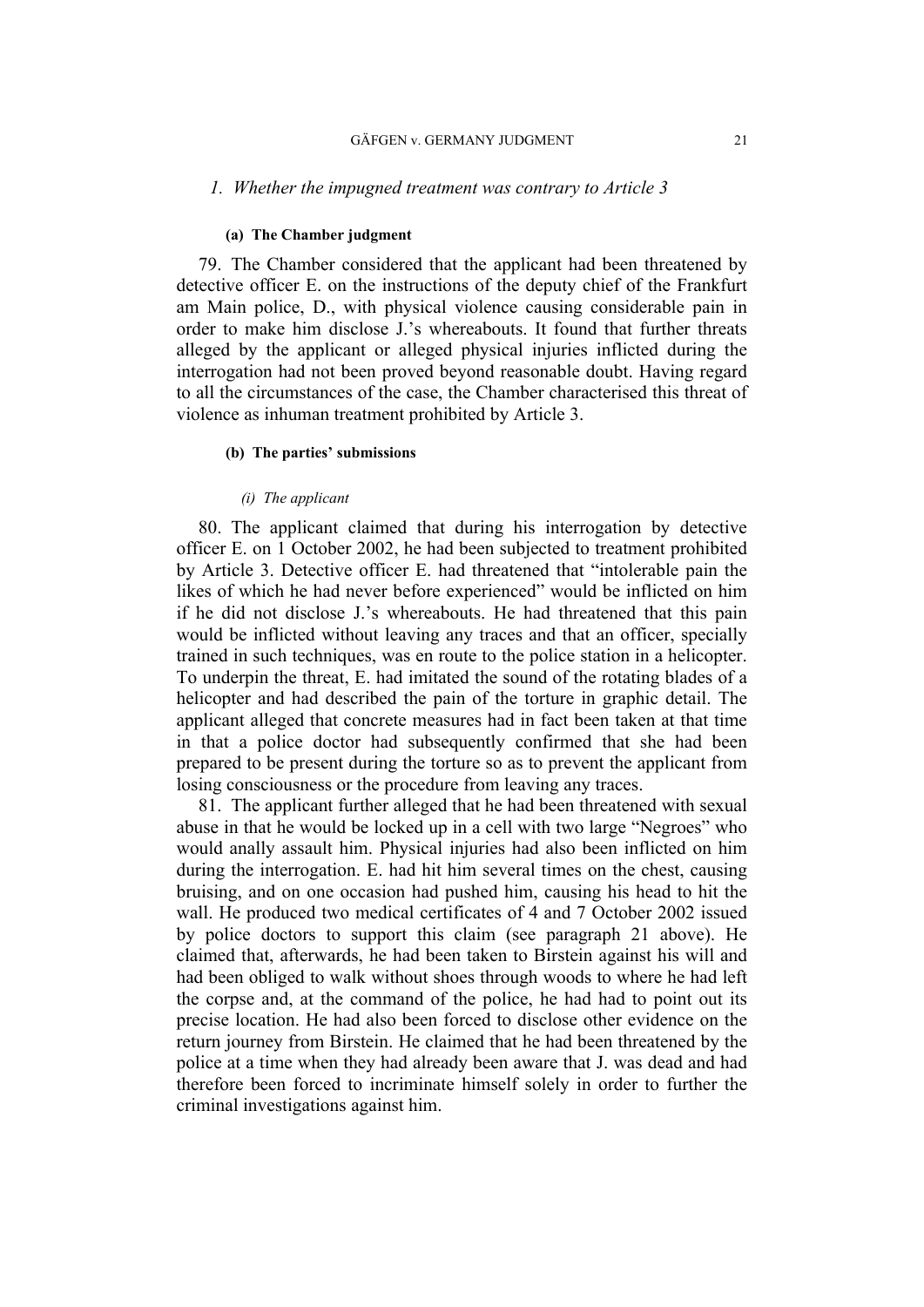82. Referring, in particular, to Articles 1 and 15 of the United Nations Convention against Torture (see paragraph 64 above), the applicant argued that the treatment to which he had been subjected in order to force him to confess should be characterised as torture.

#### *(ii) The Government*

83. As in their submissions before the Chamber, the Government recognised that, regrettably, Article 3 had been violated during the applicant's questioning on 1 October 2002. They stressed, however, that the applicant had only been threatened with severe pain if he did not inform the police about J.'s whereabouts. They contested that there had been additional threats of sexual assault upon the applicant. They further contested that the injuries the applicant had suffered had been caused during the interrogation in question and that he had been forced to walk without shoes at Birstein. He had suffered skin lesions when he was arrested at Frankfurt am Main airport. They underlined that until now, the applicant had claimed that E. had hit him only once on the chest and that his head had only once hit the wall. The domestic courts had not found the additional threats or injuries to have been established.

84. The Government further pointed out that police officers D. and E. had resorted to the method of interrogation in question in order to save the life of J., which they had considered to be at great risk. They had not known that J. had already been killed at that time.

#### *(iii) The third-party interveners*

#### (α) J.'s parents

85. J.'s parents endorsed the Government's submissions. They pointed out that the applicant's various injuries, including the injury below his collarbone, were now for the first time alleged to have been inflicted during the interrogation on 1 October 2002. However, the applicant had previously admitted that he had already sustained those injuries during his arrest on 30 September 2002. This admission was contained in a book he had published in 2005 (*Allein mit Gott – der Weg zurück* ("Alone With God – The Way Back"), pp. 57-61), dealing, *inter alia*, with the criminal investigations and the trial against him. In a chapter entitled "The arrest", the applicant reproduced a copy of the medical certificate issued by a police doctor on 4 October 2002 (see paragraph 21 above) in order to show which injuries had been inflicted on him during his arrest on 30 September 2002. That same certificate was now being used by him in order to support his claim that the injuries were sustained during his interrogation. His injuries were not, therefore, connected with his interrogation on 1 October 2002.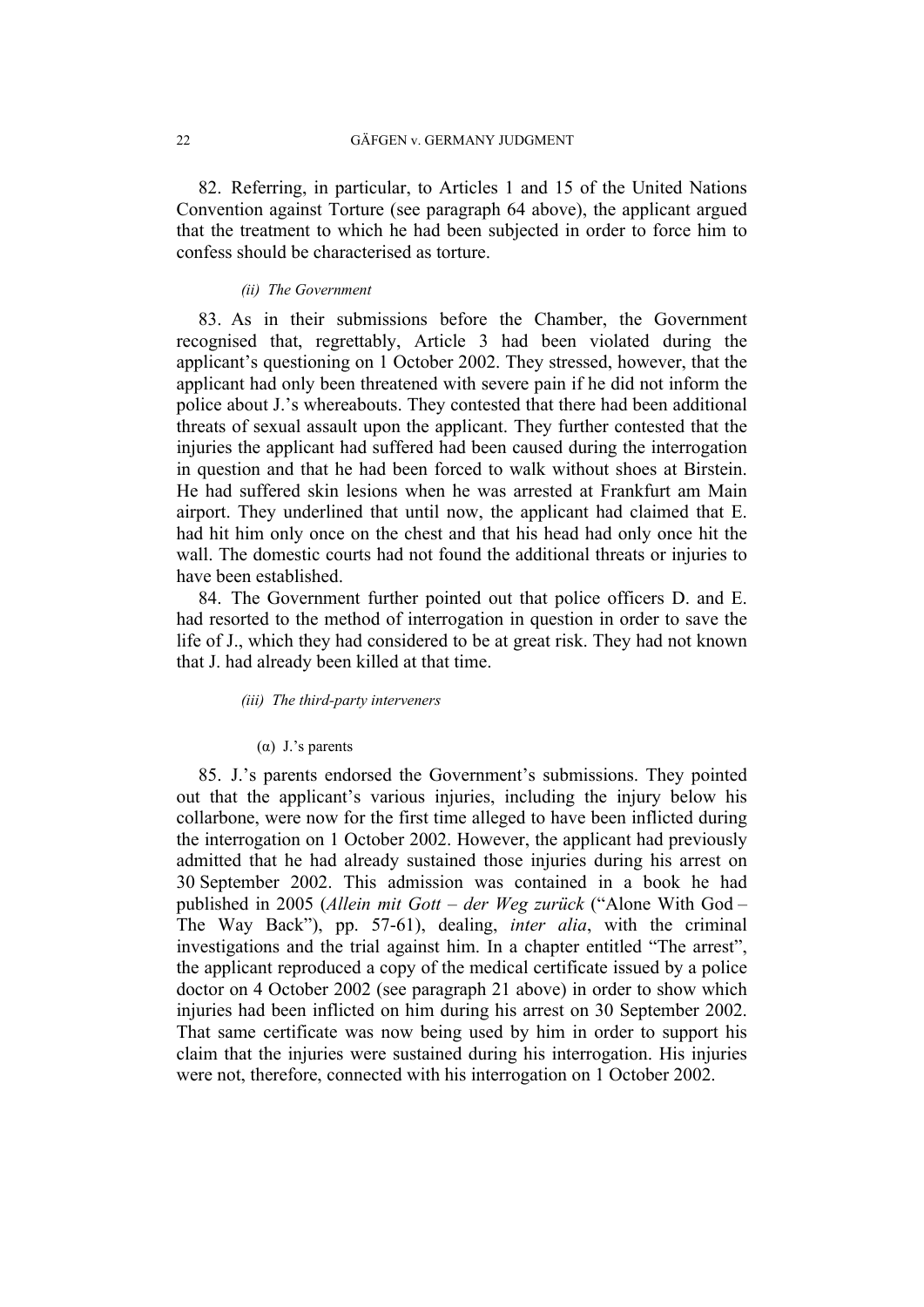#### (β) The Redress Trust

86. Referring, in particular, to the Convention institutions' findings in *Denmark, Norway, Sweden and the Netherlands v. Greece* ("the *Greek* case") (nos. 3321/67, 3322/67, 3323/67 and 3344/67, Commission's report of 5 November 1969, Yearbook 12, p. 461) and in *Akkoç v. Turkey* (nos. 22947/93 and 22948/93, §§ 25 and 116-17, ECHR 2000-X), the Redress Trust stressed that for a particular act to constitute torture it was not necessary for physical injury to be caused. Mental harm in and of itself was a prevalent form of torture. Moreover, the Court had confirmed that a mere threat of conduct prohibited by Article 3 could itself give rise to a violation of that Article (the third party cited *Campbell and Cosans v. the United Kingdom*, 25 February 1982, § 26, Series A no. 48). Various international bodies, including, *inter alia*, the Inter-American Court of Human Rights (see paragraph 66 above), the United Nations Special Rapporteur for the Commission on Human Rights (see paragraph 67 above) and the United Nations Human Rights Committee (see paragraph 68 above), had likewise found that a threat of serious physical injury could, depending on the circumstances and the impact on the particular individual, constitute torture or another form of ill-treatment. In any event, making a distinction between torture and other ill-treatment was unnecessary in relation to Article 3 of the Convention since, unlike the United Nations Convention against Torture in Articles 1, 15 and 16 (see paragraph 64 above), the relevant Convention Article did not attach any different legal consequences to torture compared to other forms of prohibited ill-treatment. Referring, *inter alia*, to the case of *Labita v. Italy* ([GC], no. 26772/95, § 119, ECHR 2000-IV), the Redress Trust underlined that the prohibition on torture and other cruel, inhuman and degrading treatment was absolute and afforded no exceptions, justifications or limitations, irrespective of the circumstances of the case or the conduct of the victim.

#### **(c) The Court's assessment**

#### *(i) Recapitulation of the relevant principles*

87. The Court reiterates that Article 3 of the Convention enshrines one of the most fundamental values of democratic societies. Unlike most of the substantive clauses of the Convention, Article 3 makes no provision for exceptions and no derogation from it is permissible under Article 15 § 2 even in the event of a public emergency threatening the life of the nation (see *Selmouni v. France* [GC], no. 25803/94, § 95, ECHR 1999-V, and *Labita*, cited above, § 119). The Court has confirmed that even in the most difficult circumstances, such as the fight against terrorism and organised crime, the Convention prohibits in absolute terms torture and inhuman or degrading treatment or punishment, irrespective of the conduct of the person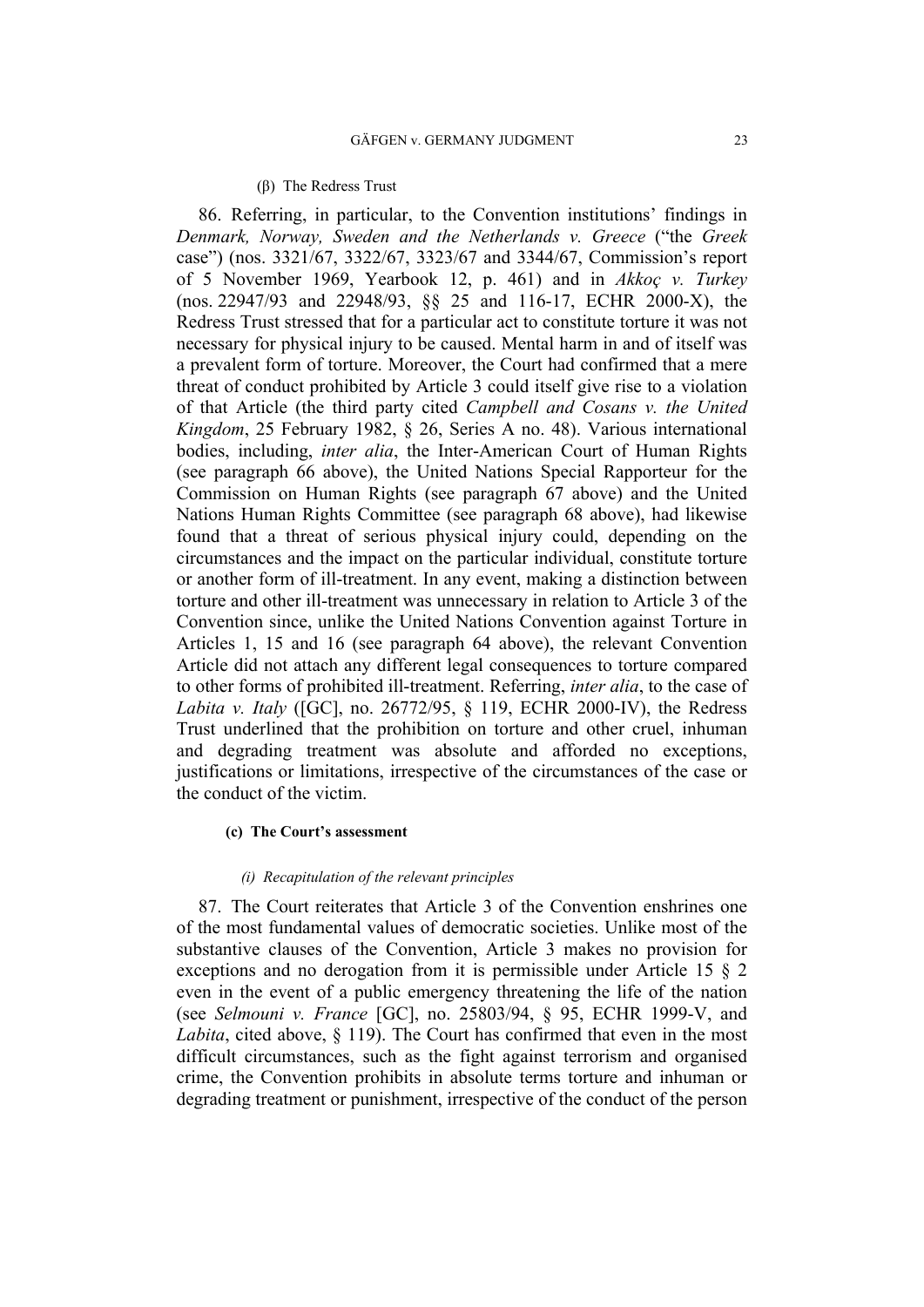concerned (see *Chahal v. the United Kingdom*, 15 November 1996, § 79, *Reports of Judgments and Decisions* 1996-V, and *Labita*, cited above, § 119). The nature of the offence allegedly committed by the applicant is therefore irrelevant for the purposes of Article 3 (see *V. v. the United Kingdom* [GC], no. 24888/94, § 69, ECHR 1999-IX; *Ramirez Sanchez v. France* [GC], no. 59450/00, § 116, ECHR 2006-IX; and *Saadi v. Italy* [GC], no. 37201/06, § 127, ECHR 2008).

88. In order for ill-treatment to fall within the scope of Article 3 it must attain a minimum level of severity. The assessment of this minimum depends on all the circumstances of the case, such as the duration of the treatment, its physical or mental effects and, in some cases, the sex, age and state of health of the victim (see *Ireland v. the United Kingdom*, 18 January 1978, § 162, Series A no. 25, and *Jalloh v. Germany* [GC], no. 54810/00, § 67, ECHR 2006-IX). Further factors include the purpose for which the treatment was inflicted together with the intention or motivation behind it (compare, *inter alia*, *Aksoy v. Turkey*, 18 December 1996, § 64, *Reports* 1996-VI; *Egmez v. Cyprus*, no. 30873/96, § 78, ECHR 2000-XII; and *Krastanov v. Bulgaria*, no. 50222/99, § 53, 30 September 2004), as well as its context, such as an atmosphere of heightened tension and emotions (compare, for instance, *Selmouni*, cited above, § 104, and *Egmez*, loc. cit.).

89. The Court has considered treatment to be "inhuman" because, *inter alia*, it was premeditated, was applied for hours at a stretch and caused either actual bodily injury or intense physical and mental suffering (see *Labita*, cited above, § 120, and *Ramirez Sanchez*, cited above, § 118). Treatment has been held to be "degrading" when it was such as to arouse in its victims feelings of fear, anguish and inferiority capable of humiliating and debasing them and possibly breaking their physical or moral resistance, or when it was such as to drive the victim to act against his will or conscience (see, *inter alia*, *Keenan v. the United Kingdom*, no. 27229/95, § 110, ECHR 2001-III, and *Jalloh*, cited above, § 68).

90. In determining whether a particular form of ill-treatment should be classified as torture, consideration must be given to the distinction, embodied in Article 3, between this notion and that of inhuman or degrading treatment. As noted in previous cases, it appears that it was the intention that the Convention should, by means of such a distinction, attach a special stigma to deliberate inhuman treatment causing very serious and cruel suffering (see *Ireland v. the United Kingdom*, cited above, § 167; *Aksoy*, cited above, § 63; and *Selmouni*, cited above, § 96). In addition to the severity of the treatment, there is a purposive element to torture, as recognised in the United Nations Convention against Torture, which in Article 1 defines torture in terms of the intentional infliction of severe pain or suffering with the aim, *inter alia*, of obtaining information, inflicting punishment or intimidating (see *Akkoç*, cited above, § 115).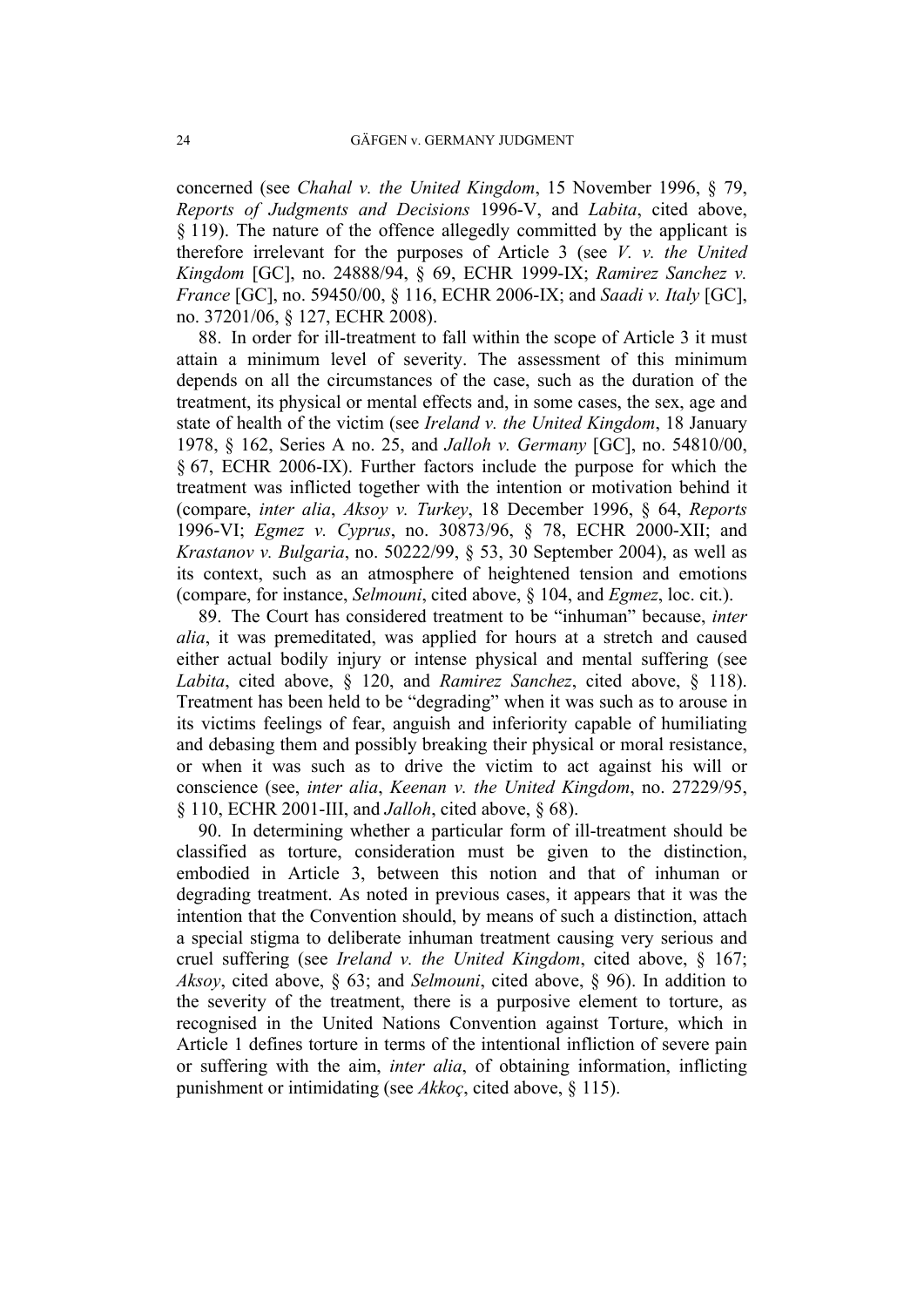91. The Court further reiterates that a threat of conduct prohibited by Article 3, provided it is sufficiently real and immediate, may fall foul of that provision. Thus, to threaten an individual with torture may constitute at least inhuman treatment (compare *Campbell and Cosans*, cited above, § 26).

92. In assessing the evidence on which to base the decision as to whether there has been a violation of Article 3, the Court adopts the standard of proof "beyond reasonable doubt". However, such proof may follow from the coexistence of sufficiently strong, clear and concordant inferences or of similar unrebutted presumptions of fact (see *Jalloh*, cited above, § 67, and *Ramirez Sanchez*, cited above, § 117). The Court has held, in particular, that where an individual is taken into police custody in good health but is found to be injured at the time of release, it is incumbent on the State to provide a plausible explanation of how those injuries were caused, failing which a clear issue arises under Article 3 of the Convention (compare *Tomasi v. France*, 27 August 1992, § 110, Series A no. 241-A; *Ribitsch v. Austria*, 4 December 1995, § 34, Series A no. 336; *Aksoy*, cited above, § 61; and *Selmouni*, cited above, § 87).

93. Where allegations are made under Article 3 of the Convention the Court must apply a particularly thorough scrutiny (see *Matko v. Slovenia*, no. 43393/98, § 100, 2 November 2006, and *Vladimir Romanov v. Russia*, no. 41461/02, § 59, 24 July 2008). Where domestic proceedings have taken place, however, it is not the Court's task to substitute its own assessment of the facts for that of the domestic courts and, as a general rule, it is for those courts to assess the evidence before them (see *Klaas v. Germany*, 22 September 1993, § 29, Series A no. 269, and *Jasar v. "the former Yugoslav Republic of Macedonia"*, no. 69908/01, § 49, 15 February 2007). Although the Court is not bound by the findings of domestic courts, in normal circumstances it requires cogent elements to lead it to depart from the findings of fact reached by those courts.

#### *(ii) Application of these principles to the present case*

#### (α) The Court's assessment of the facts

94. In assessing the treatment to which the applicant was subjected on 1 October 2002, the Court notes that it is uncontested between the parties that during the interrogation that morning, the applicant was threatened by detective officer E., on the instructions of the deputy chief of the Frankfurt am Main police, D., with intolerable pain if he refused to disclose J.'s whereabouts. The process, which would not leave any traces, was to be carried out by a police officer specially trained for that purpose, who was already on his way to the police station by helicopter. It was to be conducted under medical supervision. This was, indeed, established by the Frankfurt am Main Regional Court both in the criminal proceedings against the applicant (see paragraph 26 above) and in the criminal proceedings against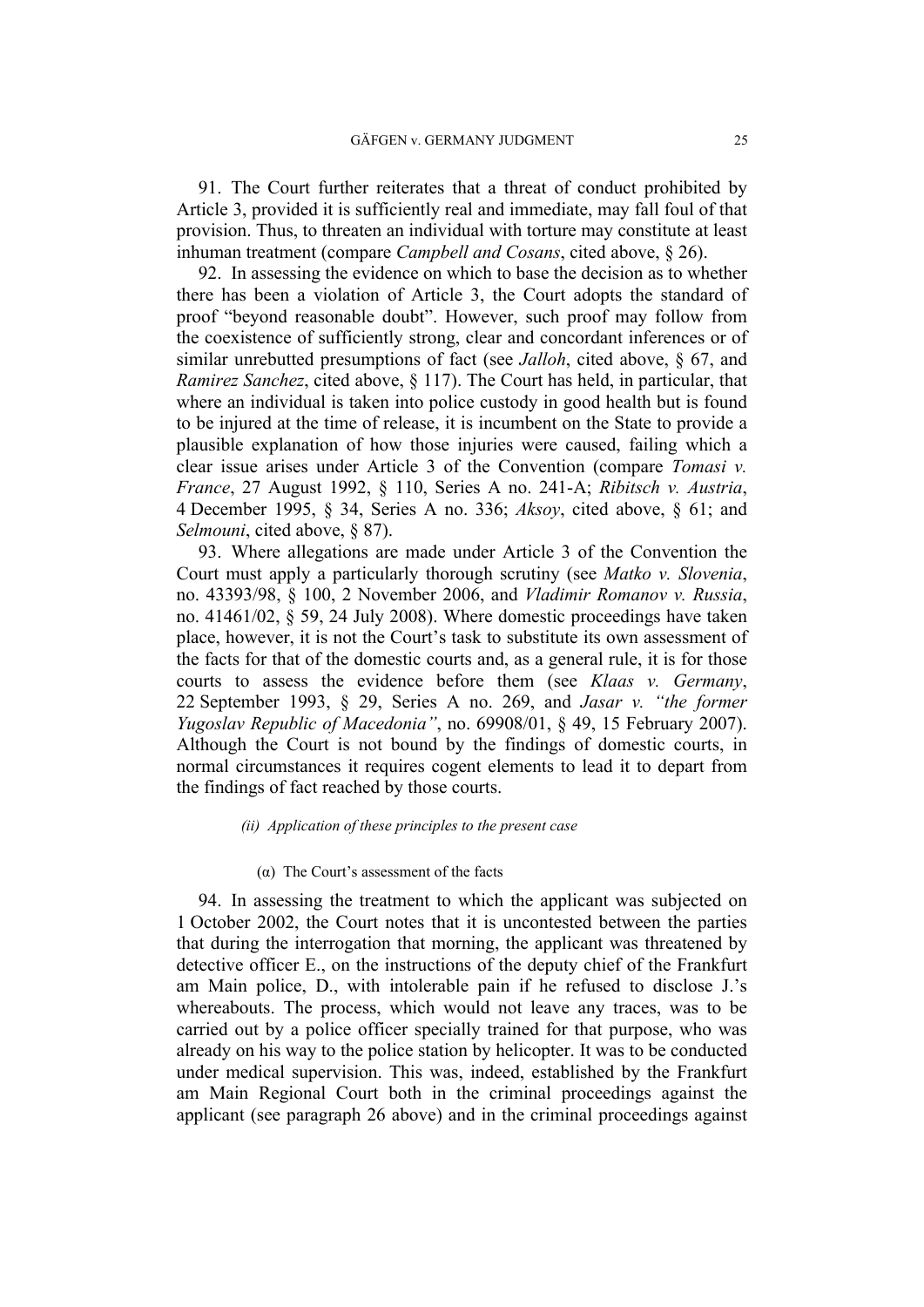the police officers (see paragraph 47 above). Furthermore, it is clear both from D.'s note for the police file (see paragraph 20 above) and from the Regional Court's finding in the criminal proceedings against D. (see paragraph 47 above) that D. intended, if necessary, to carry out that threat with the help of a "truth serum" and that the applicant had been warned that the execution of the threat was imminent.

95. As D. had ordered his subordinate heads of department on several occasions to use force against the applicant, if necessary, before finally ordering E. to threaten the applicant with torture (see paragraph 47 above), his order cannot be regarded as a spontaneous act and a clear element of intention was present. It further appears that the applicant, while detained, was handcuffed in the interrogation room (see paragraph 57 above) and was therefore in a situation of particular vulnerability and constraint. The Court, having regard to the findings of the domestic courts and to the material before it, is persuaded that the police officers resorted to the method of interrogation in question in the belief that J.'s life might be saved.

96. The Court further observes that the applicant alleged that he had also been physically assaulted and injured and threatened with sexual abuse during interrogation. In assessing whether these allegations, which were contested by the Government, have been proven beyond reasonable doubt, the Court finds that in view of the medical certificates furnished by the applicant, his assertion of assault during his interrogation is not wholly without foundation. These certificates indicate that the applicant had indeed sustained bruising to his chest in the days prior to the medical examinations.

97. However, the Court also notes the Government's explanation as to the cause of the applicant's injuries, together with the submissions of J.'s parents on this point. They argued, by reference to the applicant's own statements in his book published in 2005, that all of the injuries, including lesions to his skin, which the applicant had incontestably sustained had been caused during his arrest when he was pinned, face down, on the ground (see paragraphs 13 and 14 above). The Court further notes that the domestic courts did not find any of the applicant's additional allegations to have been established. It would appear that before the domestic courts, which heard and evaluated the evidence, the applicant had not made the allegations of physical injuries having been sustained during interrogation, at least not to the same extent as the way in which he did before this Court (see, in particular, paragraph 26 above). Moreover, the medical certificates contain no indication as to the probable causation of injuries (see paragraph 21 above).

98. In view of the foregoing, the Court is unable to conclude that the applicant's complaints concerning physical assaults and injuries together with the alleged threat of sexual abuse during interrogation have been established beyond reasonable doubt.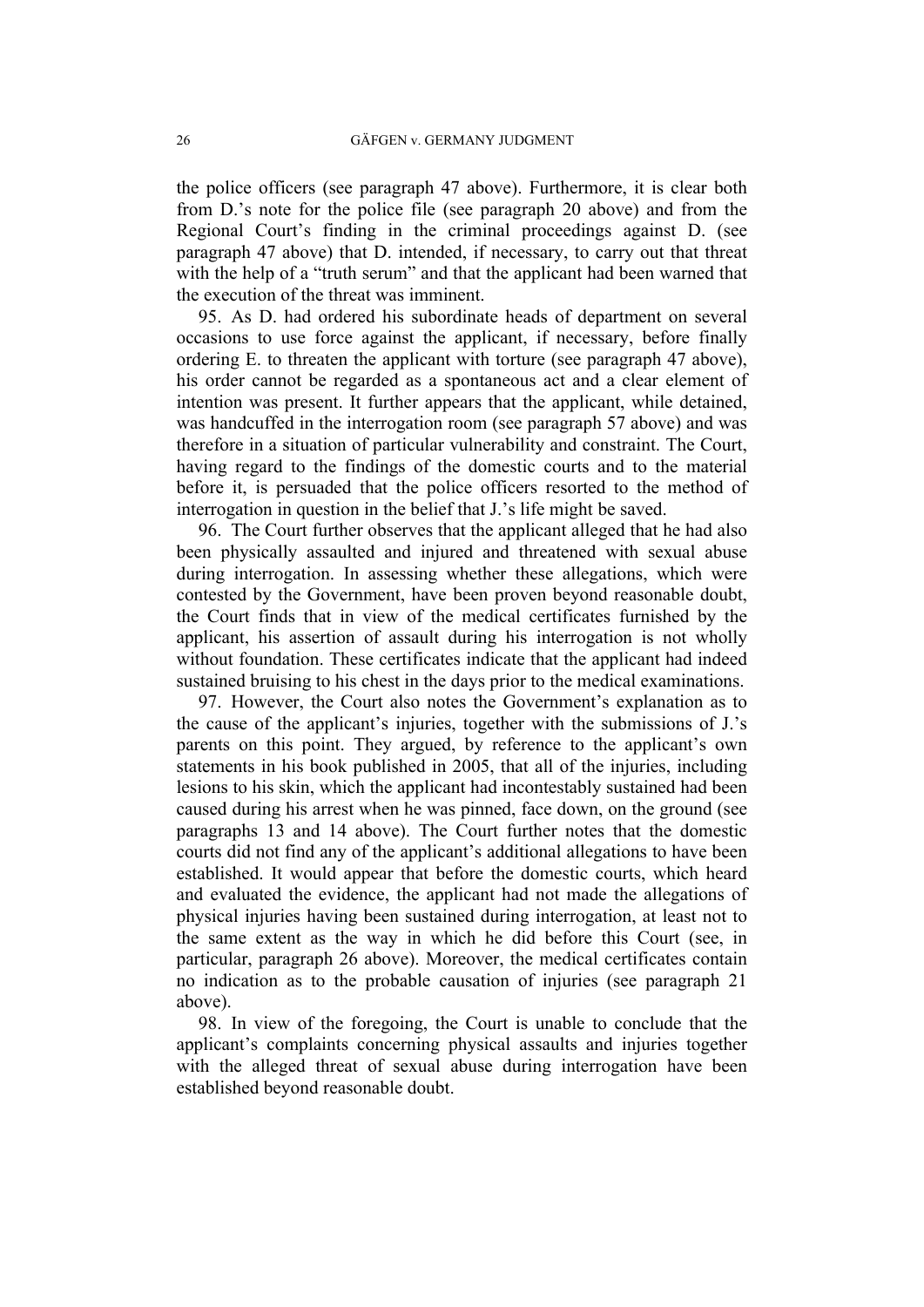99. The Court further observes that in the applicant's submission, he was again subjected to treatment prohibited by Article 3 in that he was obliged to walk without shoes through woods in Birstein and was directly forced to point out the precise location of the corpse and to disclose other items of evidence. These allegations are likewise contested by the Government. The Court notes that, according to the findings of the domestic authorities, the applicant, following his interrogation, had agreed to accompany the police officers to the pond where he had hidden J.'s corpse (see paragraph 17 above). There is nothing to indicate that the applicant was verbally threatened en route to Birstein by any of the police officers present in order to make him indicate the precise location of the corpse. However, the question as to whether and to what extent the disclosure of evidence by the applicant in Birstein was causally connected to the threats issued at the police station remains a question to be determined under Article 6. In view of the fact that the medical certificates contained a diagnosis of swellings and blisters on the applicant's feet (see paragraph 21 above), the Court finds that his allegation that he had been obliged to walk without shoes is not entirely without foundation. However, the domestic courts, having examined the evidence before them, did not consider this allegation – which the applicant does not appear to have mentioned from the outset in the domestic proceedings either – to have been proven (see, in particular, paragraph 26 above). The cause of the injuries was not established by the examining doctors. In these circumstances, the Court does not consider the applicant's allegations in this regard to have been proven beyond reasonable doubt.

100. In view of the foregoing, the Court considers it established that the applicant was threatened in the morning of 1 October 2002 by the police with being subjected to intolerable pain in the manner set out in paragraphs 94 to 95 above in order to make him disclose J.'s whereabouts.

#### (β) Legal qualification of the treatment

101. The Court notes the Government's acknowledgment that the treatment the applicant was subjected to by E. violated Article 3 of the Convention. However, having regard to the serious allegations of torture made by the applicant and the Government's claim of loss of victim status, the Court considers it necessary to make its own assessment of whether this treatment can be said to have attained the minimum level of severity to bring it within the scope of Article 3 and, if so, how it is to be classified. Having regard to the relevant factors indicated in the Court's case-law (see paragraphs 88-91 above), it will examine, in turn, the duration of the treatment to which the applicant was subjected, its physical or mental effects on him, whether it was intentional or otherwise, its purpose and the context in which it was inflicted.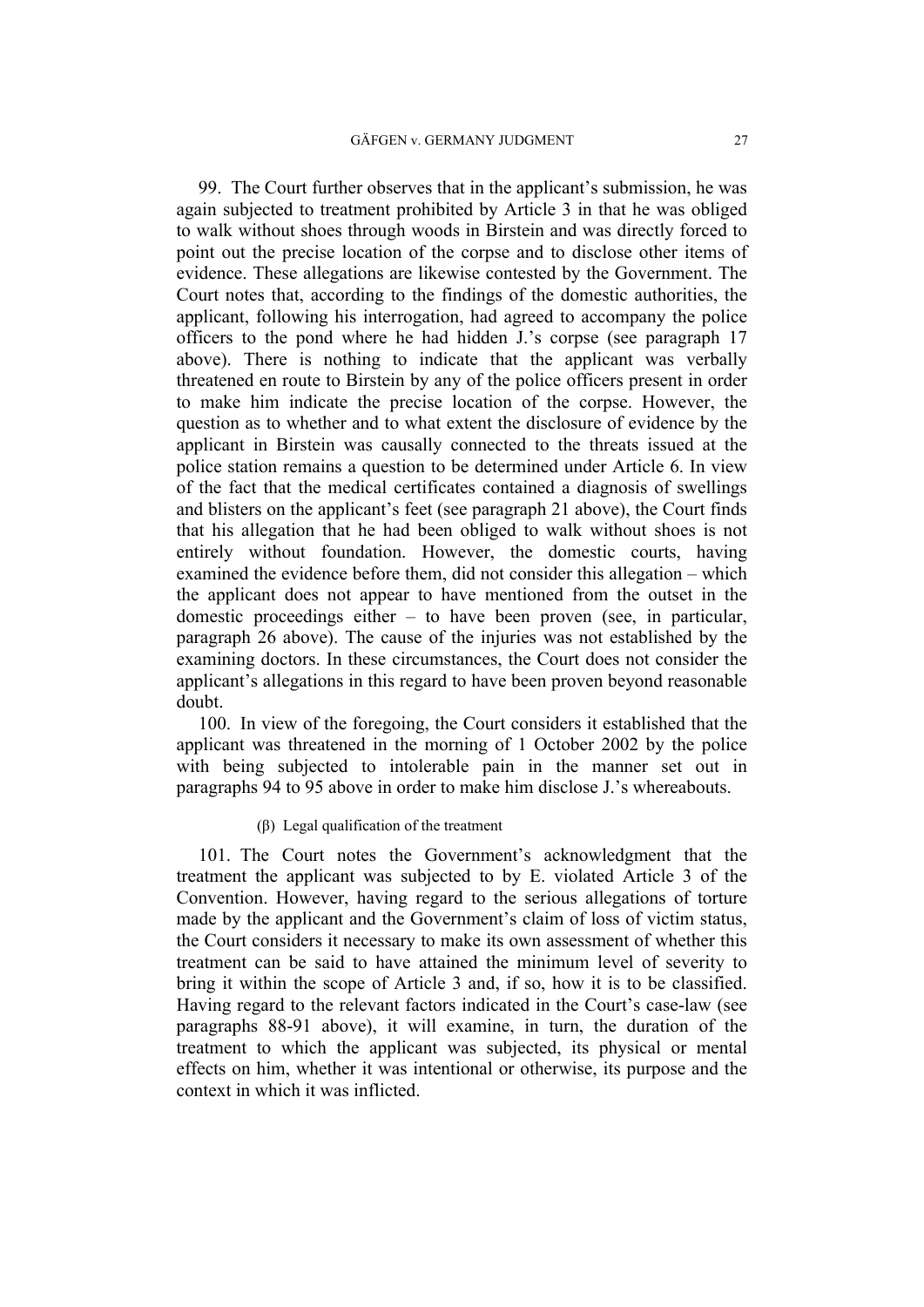102. In so far as the duration of the impugned conduct is concerned, the Court notes that the interrogation under threat of ill-treatment lasted for approximately ten minutes.

103. As to its physical and mental effects, the Court notes that the applicant, who had previously refused to disclose J.'s whereabouts, confessed under threat as to where he had hidden the body. Thereafter, he continued to elaborate in detail on J.'s death throughout the investigation proceedings. The Court therefore considers that the real and immediate threats of deliberate and imminent ill-treatment to which the applicant was subjected during his interrogation must be regarded as having caused him considerable fear, anguish and mental suffering. The applicant, however, did not submit medical certificates to establish any long-term adverse psychological consequences suffered or sustained as a result.

104. The Court further observes that the threat was not a spontaneous act but was premeditated and calculated in a deliberate and intentional manner.

105. As regards the purpose of the threats, the Court is satisfied that the applicant was intentionally subjected to such treatment in order to extract information on J.'s whereabouts.

106. The Court further notes that the threats of deliberate and imminent ill-treatment were made in the context of the applicant being in the custody of law-enforcement officials, apparently handcuffed, and thus in a state of vulnerability. It is clear that D. and E. acted in the performance of their duties as State agents and that they intended, if necessary, to carry out that threat under medical supervision and by a specially trained officer. Moreover, D.'s order to threaten the applicant was not a spontaneous decision, since he had given such an order on a number of earlier occasions and had become increasingly impatient at the non-compliance of his subordinates with his directions. The threat took place in an atmosphere of heightened tension and emotions in circumstances where the police officers were under intense pressure, believing that J.'s life was in considerable danger.

107. In this connection, the Court accepts the motivation for the police officers' conduct and that they acted in an attempt to save a child's life. However, it is necessary to underline that, having regard to the provision of Article 3 and to its long-established case-law (see paragraph 87 above), the prohibition on ill-treatment of a person applies irrespective of the conduct of the victim or the motivation of the authorities. Torture, inhuman or degrading treatment cannot be inflicted even in circumstances where the life of an individual is at risk. No derogation is allowed even in the event of a public emergency threatening the life of the nation. Article 3, which has been framed in unambiguous terms, recognises that every human being has an absolute, inalienable right not to be subjected to torture or to inhuman or degrading treatment under any circumstances, even the most difficult. The philosophical basis underpinning the absolute nature of the right under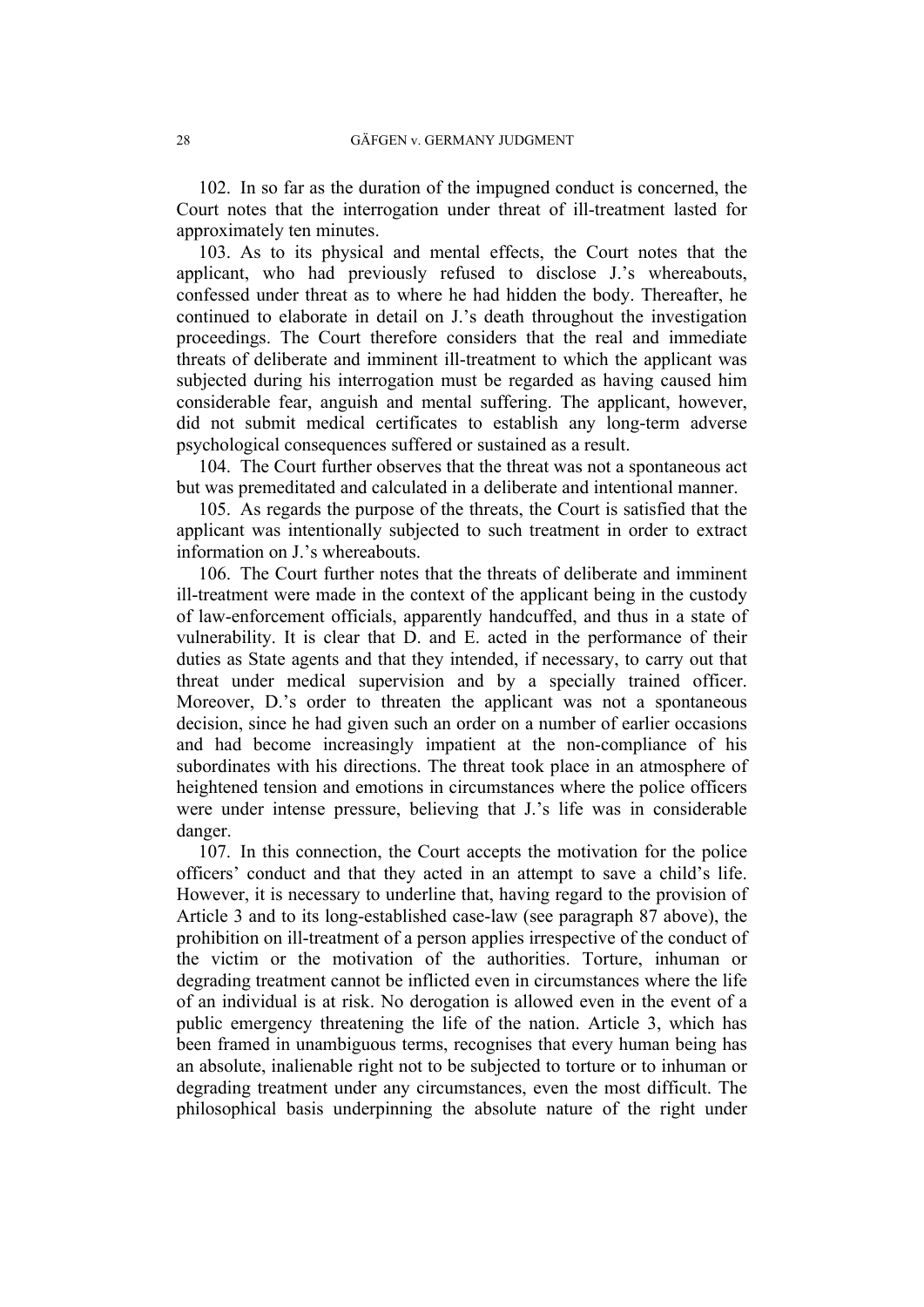Article 3 does not allow for any exceptions or justifying factors or balancing of interests, irrespective of the conduct of the person concerned and the nature of the offence at issue.

108. Having regard to the relevant factors for characterising the treatment to which the applicant was subjected, the Court is satisfied that the real and immediate threats against the applicant for the purpose of extracting information from him attained the minimum level of severity to bring the impugned conduct within the scope of Article 3. It reiterates that according to its own case-law (see paragraph 91 above), which also refers to the definition of torture in Article 1 of the United Nations Convention against Torture (see paragraphs 64 and 90 above), and according to the views taken by other international human rights monitoring bodies (see paragraphs 66-68 above), to which the Redress Trust likewise referred, a threat of torture can amount to torture, as the nature of torture covers both physical pain and mental suffering. In particular, the fear of physical torture may itself constitute mental torture. However, there appears to be broad agreement, and the Court likewise considers, that the classification of whether a given threat of physical torture amounted to psychological torture or to inhuman or degrading treatment depends upon all the circumstances of a given case, including, notably, the severity of the pressure exerted and the intensity of the mental suffering caused. Contrasting the applicant's case to those in which torture has been found to be established in its case-law, the Court considers that the method of interrogation to which he was subjected in the circumstances of this case was sufficiently serious to amount to inhuman treatment prohibited by Article 3, but that it did not reach the level of cruelty required to attain the threshold of torture.

## *2. Whether the applicant lost his victim status*

#### **(a) The Chamber judgment**

109. The Chamber considered that the applicant could no longer claim to be the victim of a violation of Article 3. It found that the domestic courts had expressly acknowledged, both in the criminal proceedings against the applicant and in the criminal proceedings against police officers D. and E., that the applicant's treatment during his interrogation by E. had violated Article 3. Moreover, the applicant had been afforded sufficient redress for this breach at national level. The two police officers involved in threatening him had been convicted and punished and had suffered prejudice in their careers. In the circumstances of the present case, these convictions had to be considered sufficient in affording redress in a manner other than by way of monetary compensation. Furthermore, the use of the proscribed methods of investigation had resulted in sanctions in that none of the applicant's pretrial statements had been admitted as evidence at his trial.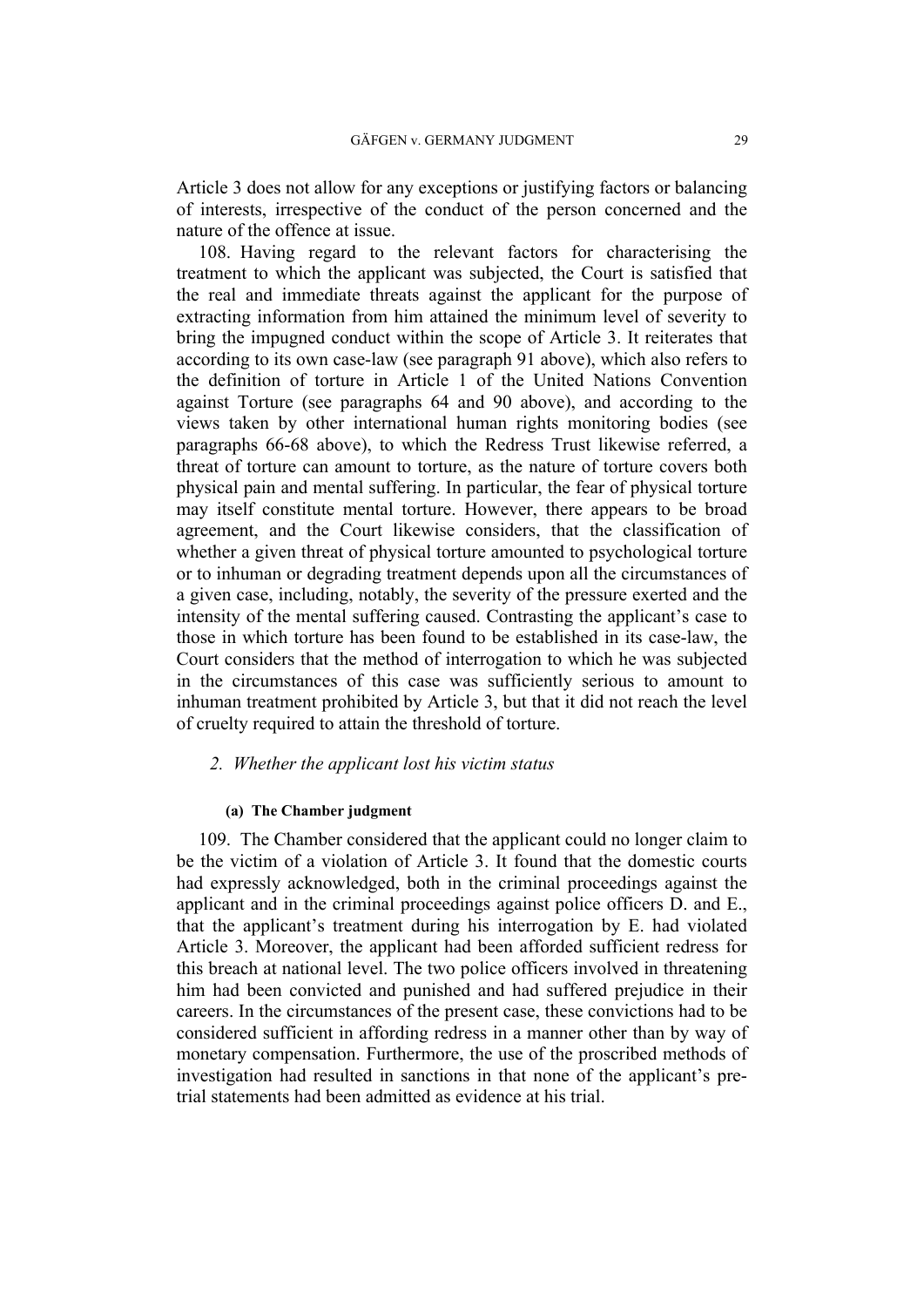#### **(b) The parties' submissions**

#### *(i) The applicant*

110. The applicant argued that he had not lost his status as the victim of a breach of Article 3. The domestic courts had failed to acknowledge clearly a breach of his Convention right in a legally binding manner. They had merely mentioned Article 3 in their decisions dismissing the applicant's applications and complaints.

111. Furthermore, the applicant claimed that he had not received adequate redress for the breach of the prohibition of torture. He had not derived any personal benefit from the convictions of D. and E., who, in any event, had been sentenced to very modest, suspended fines and who had otherwise suffered no disciplinary consequences for their conduct. D. had even been promoted following his conviction. The official liability proceedings, in which the applicant had claimed compensation for the damage resulting from his treatment in breach of Article 3, were still pending before the civil courts and, to date, he had not received any compensation. Furthermore, he argued that the status quo ante could only have been restored by the exclusion, at trial, of all items of evidence which had been obtained as a direct result of the violation of Article 3. This evidence, the admissibility of which had been determined at the outset of his trial, had secured his conviction and, by implication, the imposition of the maximum applicable penalty. The exclusion only of the pre-trial statements he had made as a result of coercion was not sufficient redress as such statements were not necessary for the prosecution's case against him once the real evidence had been admitted.

#### *(ii) The Government*

112. The Government asked the Grand Chamber to confirm the Chamber's finding that the applicant had lost his status as the victim of a violation of Article 3. Three German courts – namely the Regional Court and the Federal Constitutional Court in the criminal proceedings against the applicant and the Regional Court in the criminal proceedings against the police officers – had expressly acknowledged the breach of Article 3. These courts had underlined that human dignity was inviolable and that torture was prohibited even if the life of a person were at stake.

113. In the Government's submission, the applicant had also been afforded sufficient redress. The two police officers involved had been convicted in criminal proceedings and sentenced. The Government stressed that for a police officer to be tried and convicted of coercion was a very serious matter. Moreover, both police officers had been removed from their posts. The Government admitted that the applicant had not yet received compensation, but argued that since he had brought official liability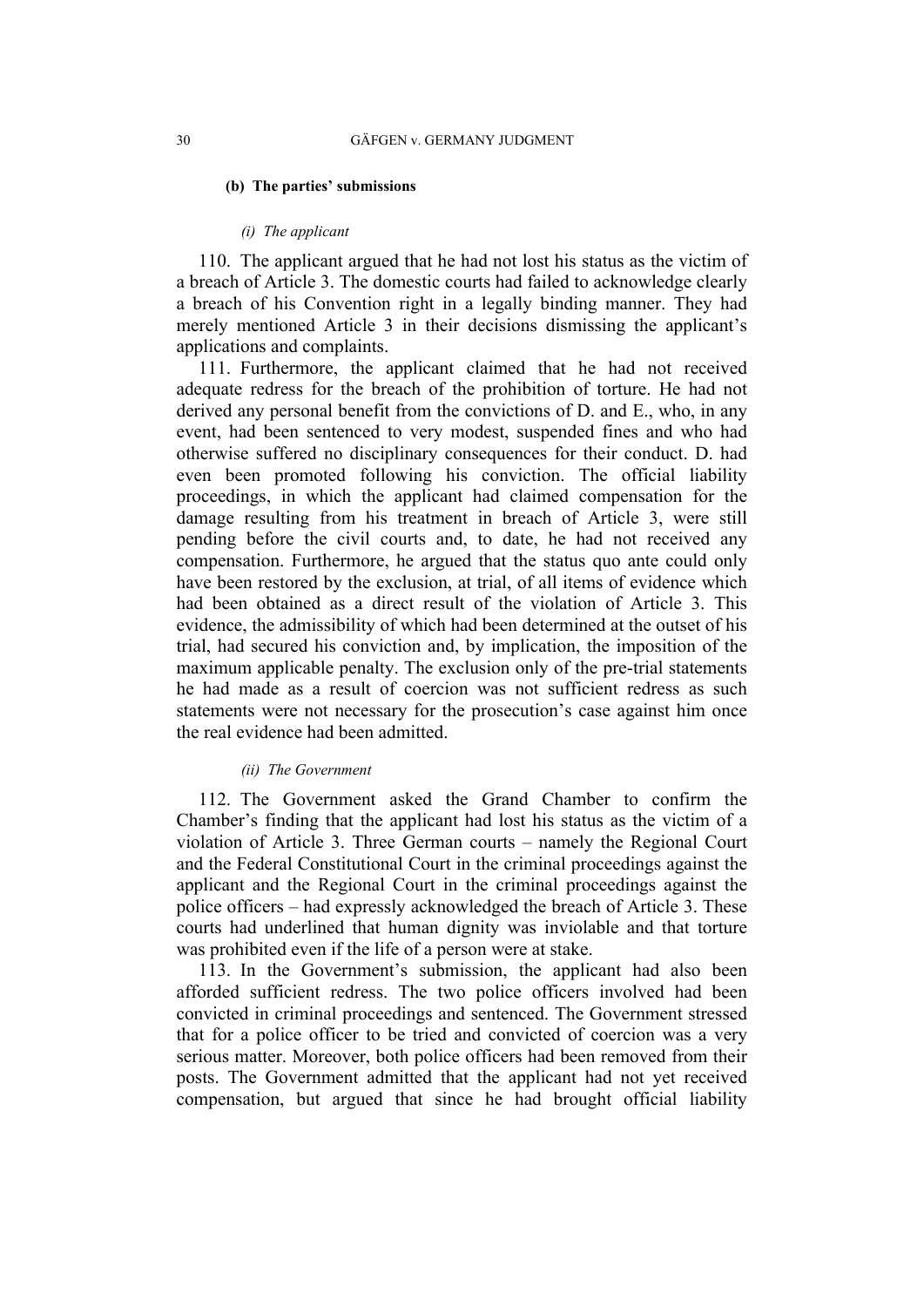proceedings before the domestic courts only after lodging his application with the Court, the fact that those proceedings were still pending could not be taken into consideration as far as the loss of his victim status was concerned. Moreover, the Frankfurt am Main Regional Court had excluded the admissibility not only of the confession of 1 October 2002, but also of all subsequent confessions made by the applicant before the police, the prosecution and a judge prior to his trial. However, the applicant, after having been instructed that his previous confessions could not be used in evidence, had nevertheless made a new full confession on the second day of his trial, before any other evidence had been introduced.

#### *(iii) The third-party interveners (the Redress Trust)*

114. In the Redress Trust's submission, international jurisprudence had recognised that adequate and sufficient remedies in cases of torture and other prohibited ill-treatment included, in particular, the following forms of reparation which could be relevant cumulatively in a particular case. Firstly, an investigation capable of leading to the identification and punishment of those responsible for any ill-treatment was required (it cited, *inter alia*, *Assenov and Others v. Bulgaria*, 28 October 1998, § 102, *Reports* 1998-VIII). Secondly, States were obliged to have an effective criminal justice system capable of effectively punishing those who perpetrated torture and other prohibited ill-treatment and of deterring the commission of future offences. The punishment for a violation of Article 3 should reflect the gravity of the offence and the State's obligation to punish the agents responsible had to be complied with seriously and not as a mere formality (by way of comparison, it cited *Nikolova and Velichkova v. Bulgaria*, no. 7888/03, § 63, 20 December 2007). Thirdly, adequate and sufficient remedies for torture and other forms of ill-treatment included effective civil remedies; in particular, compensation for pecuniary and non-pecuniary damage. The Court itself had repeatedly found that a judgment *per se* was not sufficient to constitute just satisfaction in cases of serious violations, such as those of Article 3, and had made an award for non-pecuniary damage (it cited, for instance, *Selçuk and Asker v. Turkey*, 24 April 1998, §§ 117-18, *Reports* 1998-II). Fourthly, a restoration of rights addressing the continuing impact of the torture, such as the exclusion of involuntary confessions, was required. Fifthly, the State had to provide for measures guaranteeing the non-recurrence of the prohibited conduct.

## **(c) The Court's assessment**

#### *(i) Recapitulation of the relevant principles*

115. The Court reiterates that it falls, firstly, to the national authorities to redress any violation of the Convention. In this regard, the question whether an applicant can claim to be the victim of the violation alleged is relevant at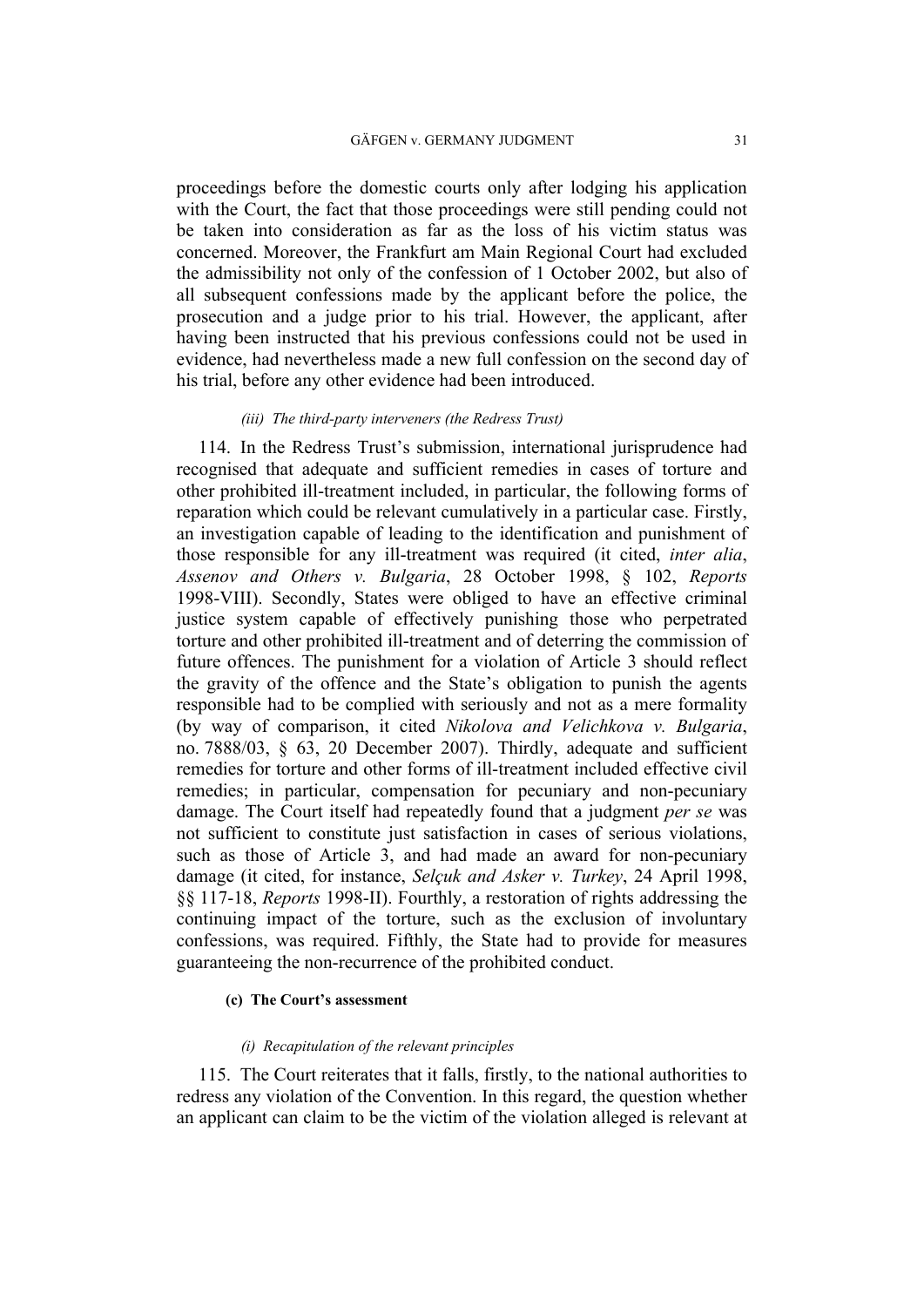all stages of the proceedings under the Convention (see, *inter alia*, *Siliadin v. France*, no. 73316/01, § 61, ECHR 2005-VII, and *Scordino v. Italy (no. 1)* [GC], no. 36813/97, § 179, ECHR 2006-V). A decision or measure favourable to the applicant is not, in principle, sufficient to deprive him of his status as a "victim" for the purposes of Article 34 of the Convention unless the national authorities have acknowledged, either expressly or in substance, and then afforded redress for the breach of the Convention (see, *inter alia*, *Eckle v. Germany*, 15 July 1982, § 66, Series A no. 51; *Dalban v. Romania* [GC], no. 28114/95, § 44, ECHR 1999-VI; *Siliadin*, cited above, § 62; and *Scordino (no. 1)*, cited above, § 180).

116. As to the redress which is appropriate and sufficient in order to remedy a breach of a Convention right at national level, the Court has generally considered this to be dependent on all the circumstances of the case, having regard, in particular, to the nature of the Convention violation at stake (compare, for instance, *Scordino (no. 1)*, cited above, § 186). In cases of willful ill-treatment by State agents in breach of Article 3, the Court has repeatedly found that two measures are necessary to provide sufficient redress. Firstly, the State authorities must have conducted a thorough and effective investigation capable of leading to the identification and punishment of those responsible (see, *inter alia*, *Krastanov*, cited above, § 48; *Çamdereli v. Turkey*, no. 28433/02, §§ 28-29, 17 July 2008; and *Vladimir Romanov*, cited above, §§ 79 and 81). Secondly, an award of compensation to the applicant is required where appropriate (see *Vladimir Romanov*, cited above, § 79, and, *mutatis mutandis*, *Aksoy*, cited above, § 98, and *Abdülsamet Yaman v. Turkey*, no. 32446/96, § 53, 2 November 2004 (both in the context of Article 13)) or, at least, the possibility of seeking and obtaining compensation for the damage which the applicant sustained as a result of the ill-treatment (compare, *mutatis mutandis*, *Nikolova and Velichkova*, cited above, § 56 (concerning a breach of Article 2); *Çamdereli*, cited above, § 29; and *Yeter v. Turkey*, no. 33750/03, § 58, 13 January 2009).

117. As regards the requirement of a thorough and effective investigation, the Court reiterates that where an individual raises an arguable claim that he has been seriously ill-treated by the police or other such agents of the State unlawfully and in breach of Article 3, that provision, read in conjunction with the State's general duty under Article 1 of the Convention to "secure to everyone within their jurisdiction the rights and freedoms defined in ... [the] Convention", requires by implication that there should be an effective official investigation. Such an investigation, as with one under Article 2, should be capable of leading to the identification and punishment of those responsible (see, *inter alia*, *Assenov and Others*, cited above, § 102; *Labita*, cited above, § 131; *Çamdereli*, cited above, §§ 36-37; and *Vladimir Romanov*, cited above, § 81). For an investigation to be effective in practice it is a prerequisite that the State has enacted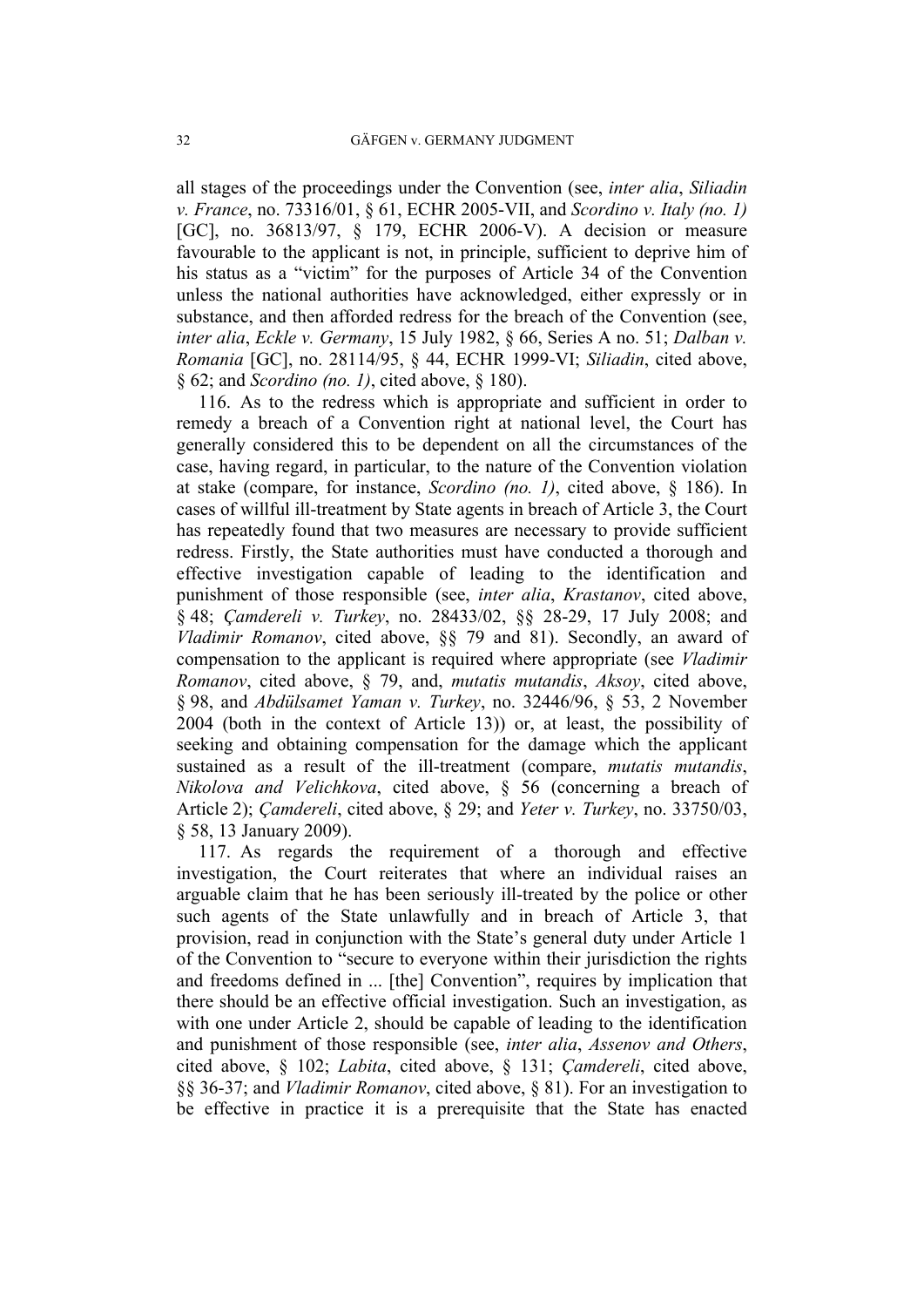criminal-law provisions penalising practices that are contrary to Article 3 (compare, *mutatis mutandis*, *M.C. v. Bulgaria*, no. 39272/98, §§ 150, 153 and 166, ECHR 2003-XII; *Nikolova and Velichkova*, cited above, § 57; and *Çamdereli*, cited above, § 38).

118. With regard to the requirement for compensation to remedy a breach of Article 3 at national level, the Court has repeatedly found that, in addition to a thorough and effective investigation, it is necessary for the State to have made an award of compensation to the applicant, where appropriate, or at least to have given him or her the possibility of seeking and obtaining compensation for the damage he or she sustained as a result of the ill-treatment (see, in detail, the references in paragraph 116 above). The Court has already had occasion to indicate in the context of other Convention Articles that an applicant's victim status may depend on the level of compensation awarded at domestic level, having regard to the facts about which he or she complains before the Court (see, for instance, *Normann v. Denmark* (dec.), no. 44704/98, 14 June 2001, and *Scordino (no. 1)*, cited above, § 202, in respect of a complaint under Article 6, or *Jensen and Rasmussen v. Denmark* (dec.), no. 52620/99, 20 March 2003, in respect of a complaint under Article 11). This finding applies, *mutatis mutandis*, to complaints concerning a breach of Article 3.

119. In cases of willful ill-treatment the breach of Article 3 cannot be remedied only by an award of compensation to the victim. This is so because, if the authorities could confine their reaction to incidents of willful ill-treatment by State agents to the mere payment of compensation, while not doing enough to prosecute and punish those responsible, it would be possible in some cases for agents of the State to abuse the rights of those within their control with virtual impunity, and the general legal prohibition of torture and inhuman and degrading treatment, despite its fundamental importance, would be ineffective in practice (see, among many other authorities, *Krastanov*, cited above, § 60; *Çamdereli*, cited above, § 29; and *Vladimir Romanov*, cited above, § 78).

#### *(ii) Application of these principles to the present case*

120. The Court thus has to examine, firstly, whether the national authorities have acknowledged, either expressly or in substance, the breach of the Convention. It notes in this connection that in the criminal proceedings against the applicant, the Frankfurt am Main Regional Court, in its decision dated 9 April 2003, expressly stated that the threat to cause the applicant pain in order to extract a statement from him had not only constituted a prohibited method of interrogation under Article 136a of the Code of Criminal Procedure; the threat had also disregarded Article 3 of the Convention, which underlay that provision of the Code (see paragraph 26 above). Likewise, the Federal Constitutional Court, referring to the Regional Court's finding of a violation of Article 3, observed that the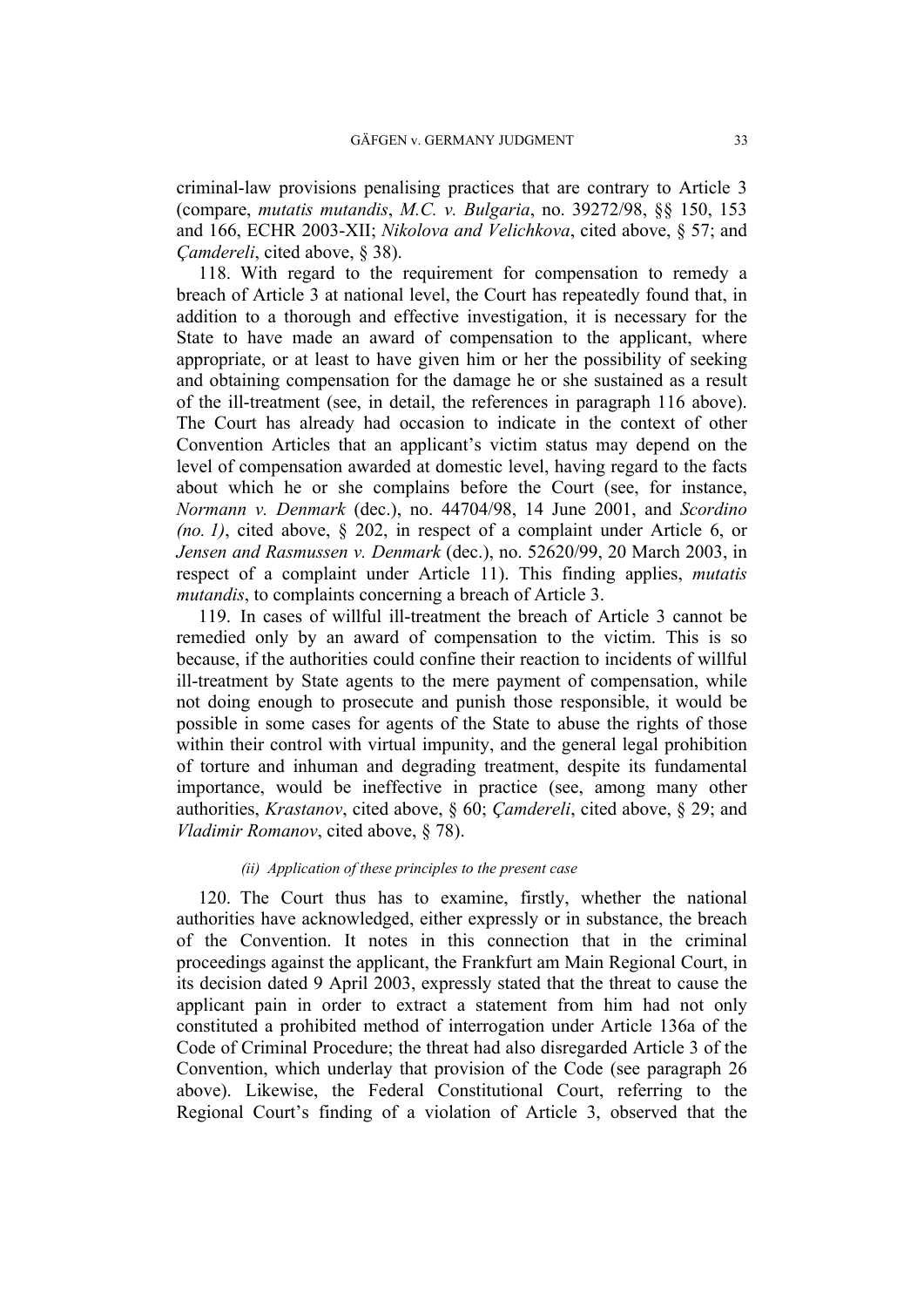applicant's human dignity and the prohibition on subjecting prisoners to illtreatment (Article 1 and Article 104 § 1, second sentence, of the Basic Law) had been disregarded (see paragraph 42 above). In addition to that, in its judgment of 20 December 2004 convicting police officers D. and E., the Frankfurt am Main Regional Court found that such methods of investigation could not be justified as an act of necessity because "necessity" was not a defence to a violation of the absolute protection of human dignity under Article 1 of the Basic Law, which also lay at the heart of Article 3 of the Convention (see paragraph 48 above). In view of this, the Grand Chamber, which agrees with the findings of the Chamber in this respect, is satisfied that the domestic courts which were called upon to rule on this issue acknowledged expressly and in an unequivocal manner that the applicant's interrogation had violated Article 3 of the Convention.

121. In assessing whether the national authorities further afforded the applicant appropriate and sufficient redress for the breach of Article 3, the Court must determine, in the first place, whether they carried out a thorough and effective investigation against those responsible in compliance with the requirements of its case-law. In doing so, the Court has previously taken into account several criteria. Firstly, important factors for an effective investigation, viewed as a gauge of the authorities' determination to identify and prosecute those responsible, are its promptness (compare, *inter alia*, *Selmouni*, cited above, §§ 78-79; *Nikolova and Velichkova*, cited above, § 59; and *Vladimir Romanov*, cited above, §§ 85 et seq.) and its expedition (compare *Mikheyev v. Russia*, no. 77617/01, § 109, 26 January 2006, and *Dedovskiy and Others v. Russia*, no. 7178/03, § 89, 15 May 2008). Furthermore, the outcome of the investigations and of the ensuing criminal proceedings, including the sanction imposed as well as disciplinary measures taken, have been considered decisive. It is vital in ensuring that the deterrent effect of the judicial system in place and the significance of the role it is required to play in preventing violations of the prohibition of illtreatment are not undermined (compare *Ali and Ayşe Duran v. Turkey*, no. 42942/02, § 62, 8 April 2008; *Çamdereli*, cited above, § 38; and *Nikolova and Velichkova*, cited above, §§ 60 et seq.).

122. The Court notes in the present case that criminal investigations against police officers D. and E. were opened some three to four months after the applicant's questioning on 1 October 2002 (see paragraph 23 above) and that the officers were convicted in a final judgment some two years and three months after that date. Even though the Court notes that the Frankfurt am Main Regional Court mitigated their sentence in view of, among many other factors, the long duration of the proceedings (see paragraph 50 above), it is prepared to accept that the investigation and the criminal proceedings were, nevertheless, sufficiently prompt and expeditious to meet the standards set by the Convention.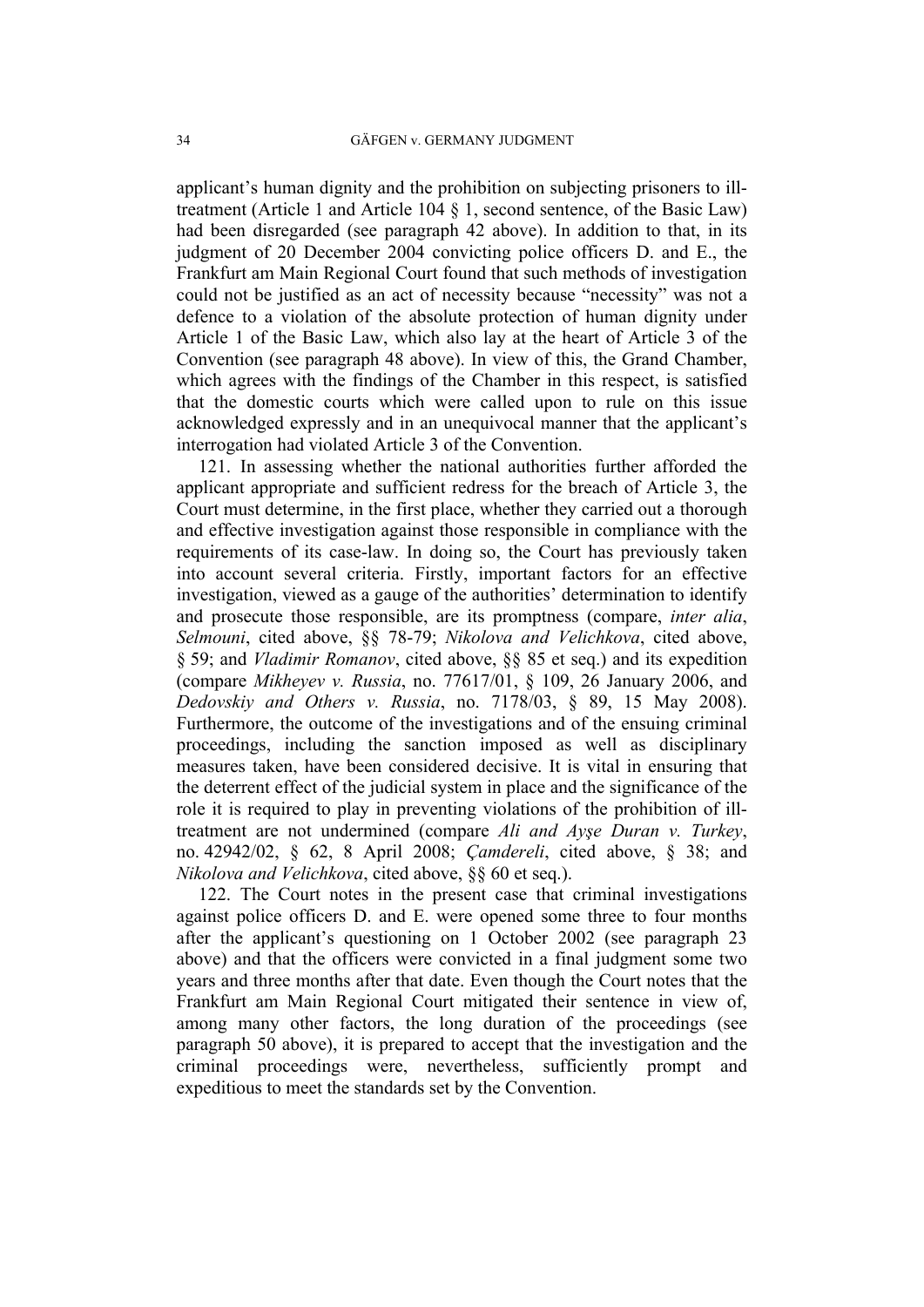123. The Court further observes that the police officers were found guilty of coercion and incitement to coercion respectively, under the provisions of German criminal law, for their conduct in their interrogation of the applicant which was in contravention of Article 3. However, the Court notes that they were sentenced for this contravention only to very modest and suspended fines. The Court reiterates in this connection that it is not its task to rule on the degree of individual guilt (see *Öneryıldız v. Turkey* [GC], no. 48939/99, § 116, ECHR 2004-XII, and *Nachova and Others v. Bulgaria* [GC], nos. 43577/98 and 43579/98, § 147, ECHR 2005-VII), or to determine the appropriate sentence of an offender, those being matters falling within the exclusive jurisdiction of the national criminal courts. However, under Article 19 of the Convention and in accordance with the principle that the Convention is intended to guarantee rights that are not theoretical or illusory, but practical and effective, the Court has to ensure that a State's obligation to protect the rights of those under its jurisdiction is adequately discharged (see *Nikolova and Velichkova*, cited above, § 61, with further references). It follows that while the Court acknowledges the role of the national courts in the choice of appropriate sanctions for ill-treatment by State agents, it must retain its supervisory function and intervene in cases of manifest disproportion between the gravity of the act and the punishment imposed. Otherwise, the State's duty to carry out an effective investigation would lose much of its meaning (see *Nikolova and Velichkova*, cited above, § 62; compare also *Ali and Ayşe Duran*, cited above, § 66).

124. The Court does not overlook the fact that the Frankfurt am Main Regional Court, in determining D.'s and E.'s sentences, took into consideration a number of mitigating circumstances (see paragraph 50 above). It accepts that the present application is not comparable to other cases concerning arbitrary and serious acts of brutality by State agents which the latter then attempted to conceal, and in which the Court considered that the imposition of enforceable prison sentences would have been more appropriate (compare, for instance, *Nikolova and Velichkova*, cited above, § 63, and *Ali and Ayşe Duran*, cited above, §§ 67-72). Nevertheless, imposing almost token fines of 60 and 90 daily payments of EUR 60 and EUR 120 respectively, and, furthermore, opting to suspend them, cannot be considered an adequate response to a breach of Article 3, even seen in the context of the sentencing practice in the respondent State. Such punishment, which is manifestly disproportionate to a breach of one of the core rights of the Convention, does not have the necessary deterrent effect in order to prevent further violations of the prohibition of ill-treatment in future difficult situations.

125. As to the disciplinary sanctions imposed, the Court notes that during the investigation and trial of D. and E., both were transferred to posts which no longer involved direct association with the investigation of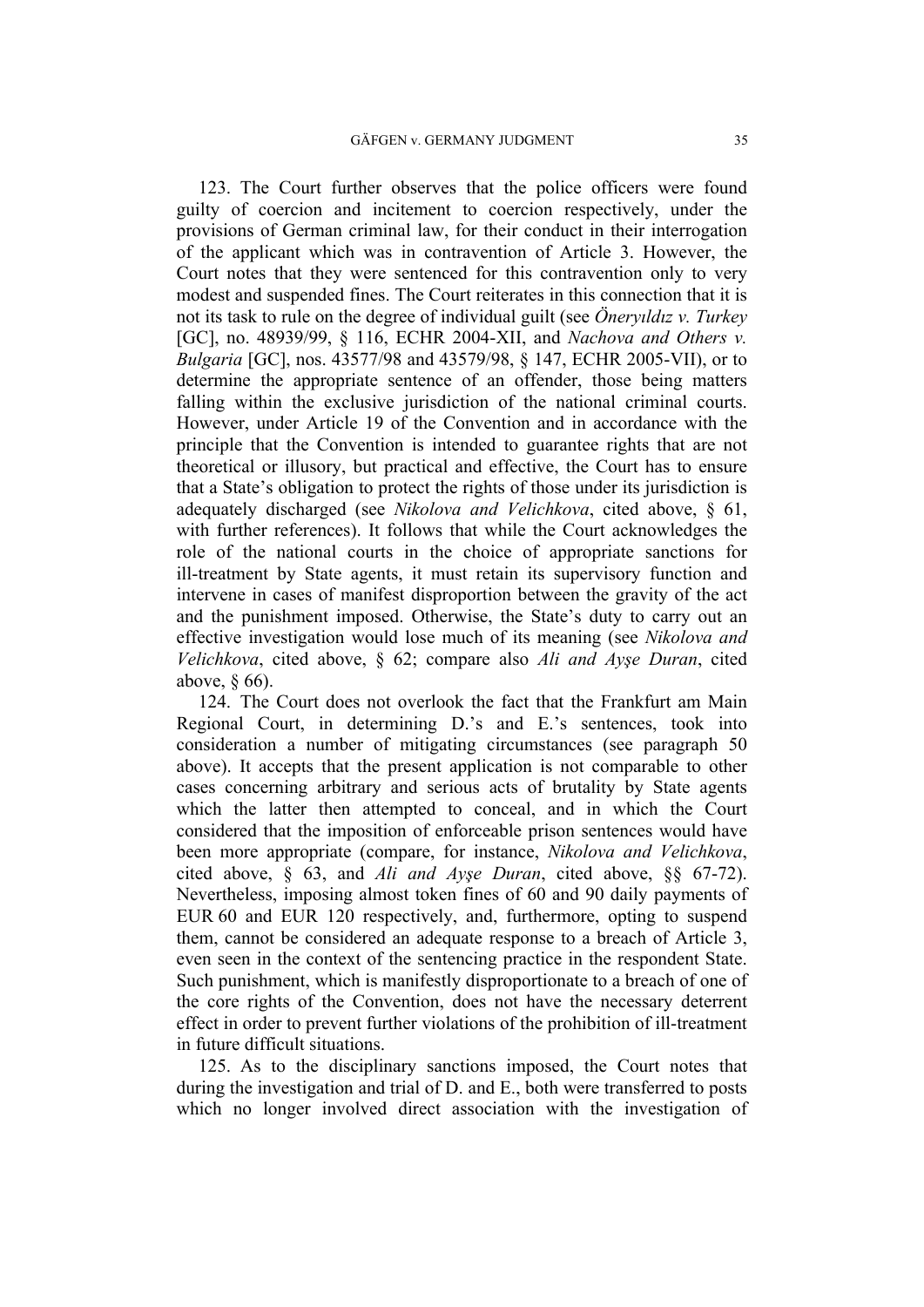criminal offences (see paragraph 50 above). D. was later transferred to the Police Headquarters for Technology, Logistics and Administration and was appointed its chief (see paragraph 52 above). In this connection, the Court refers to its repeated finding that where State agents have been charged with offences involving ill-treatment, it is important that they should be suspended from duty while being investigated or tried and should be dismissed if convicted (see, for instance, *Abdülsamet Yaman*, cited above, § 55; *Nikolova and Velichkova*, cited above, § 63; and *Ali and Ayşe Duran*, cited above, § 64). Even if the Court accepts that the facts of the present case are not comparable to those at issue in the cases cited herein, it nevertheless finds that D.'s subsequent appointment as chief of a police authority raises serious doubts as to whether the authorities' reaction reflected, adequately, the seriousness involved in a breach of Article  $3 - of$ which he had been found guilty.

126. As to the additional requirement of compensation in order to remedy a breach of Article 3 at national level, the Court observes that the applicant availed himself of the possibility of seeking compensation for the damage sustained as a result of the violation of Article 3. However, his application for legal aid to bring such official liability proceedings, following a remittal, has itself, apparently, been pending for more than three years and, consequently, no hearing has yet been held and no judgment given on the merits of his claim. The Court would observe that, in practice, it has made awards under Article 41 of the Convention in respect of nonpecuniary damage in view of the seriousness involved in a violation of Article 3 (see, among many other authorities, *Selçuk and Asker*, cited above, §§ 117-18).

127. In any event, it considers that appropriate and sufficient redress for a Convention violation can only be afforded on condition that an application for compensation remains itself an effective, adequate and accessible remedy. Excessive delays in an action for compensation, in particular, will render the remedy ineffective (compare, *mutatis mutandis*, *Scordino (no. 1)*, cited above, § 195, in respect of compensation for non-compliance with the "reasonable time" requirement of Article 6). It finds that the domestic courts' failure to decide on the merits of the applicant's compensation claim for more than three years raises serious doubts as to the effectiveness of the official liability proceedings in the circumstances of the present case. The authorities do not appear to be determined to decide on the appropriate redress to be awarded to the applicant and thus have not reacted adequately and efficiently to the breach of Article 3 at issue.

128. The Court further notes that in the applicant's submission, redress for the authorities' breach of Article 3 could only have been granted by also excluding, at his trial, all items of evidence obtained as a direct result of the violation of that Article. It observes that in its case-law as it stands, it has generally considered compliance with the requirements of an investigation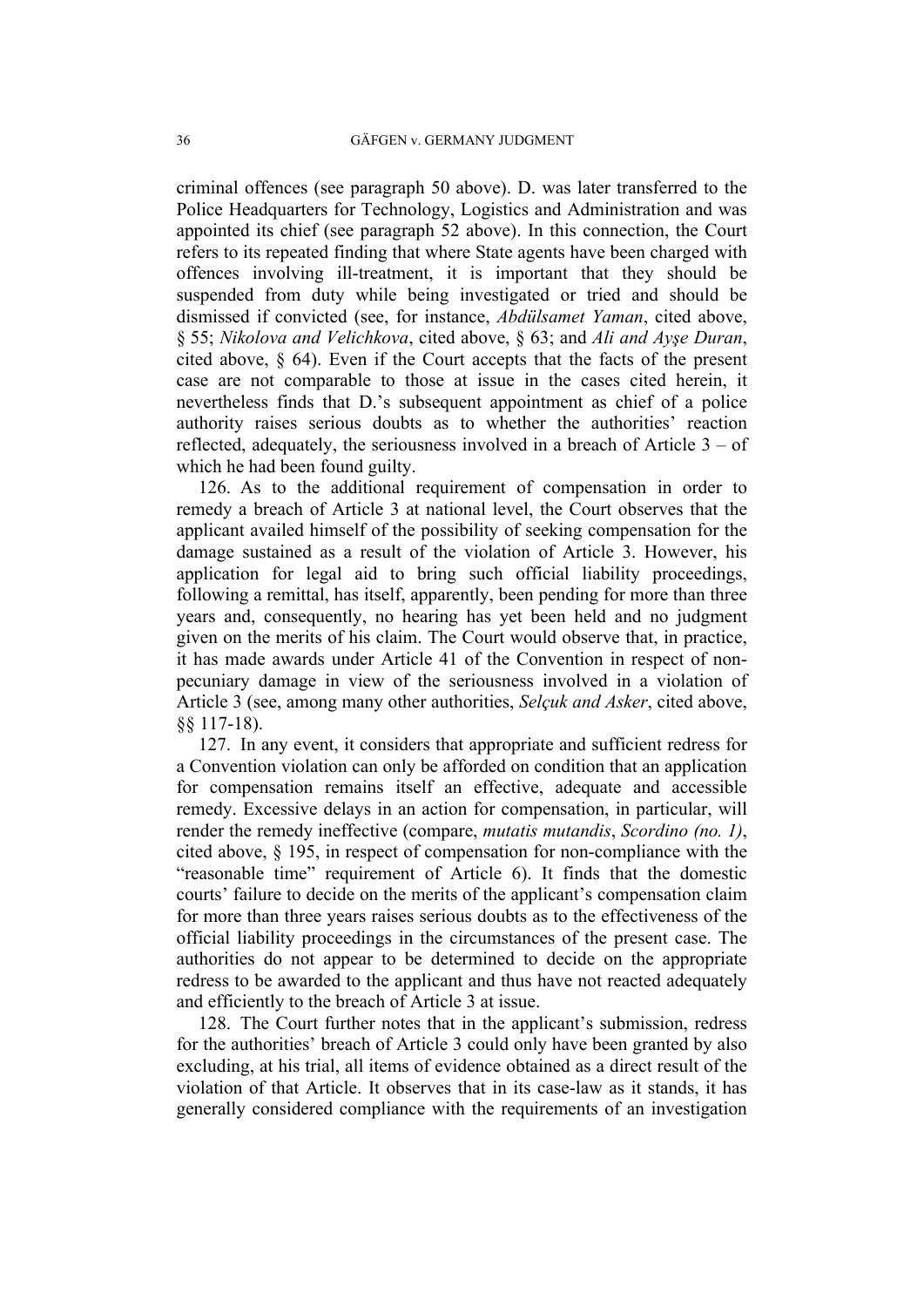and compensation both necessary and sufficient in order for a respondent State to provide adequate redress at national level in cases of ill-treatment by its agents breaching Article 3 (see paragraphs 116-19 above). However, it has also found that the question as to what measures of redress are appropriate and sufficient in order to remedy a breach of a Convention right depends on all the circumstances of the case (see paragraph 116 above). It would not, therefore, exclude the possibility that in cases in which the deployment of a method of investigation prohibited by Article 3 led to disadvantages for an applicant in criminal proceedings against him, appropriate and sufficient redress for that breach may have to entail, in addition to the above-mentioned requirements, measures of restitution addressing the issue of the continuing impact of that prohibited method of investigation on the trial, in particular the exclusion of evidence obtained by breaching Article 3.

129. In the present case, the Court does not, however, have to determine that issue and does not, therefore, have to examine at this stage whether the prohibited method of interrogation in the investigation proceedings can be said to have had a continuing impact on the applicant's trial and to have entailed disadvantages for him. Having regard to its above findings, it considers that, in any event, the different measures taken by the domestic authorities failed to comply fully with the requirement of redress as established in its case-law. The respondent State therefore did not afford the applicant sufficient redress for his treatment in breach of Article 3.

130. It follows that the applicant may still claim to be the victim of a violation of Article 3 within the meaning of Article 34 of the Convention.

#### **B. Compliance with Article 3**

131. The Court refers to its above finding (see paragraphs 94-108) that while being interrogated by the police on 1 October 2002 the applicant was threatened with torture in order to make him disclose J.'s whereabouts and that this method of interrogation constituted inhuman treatment as prohibited by Article 3.

132. There has therefore been a violation of Article 3 of the Convention.

## II. ALLEGED VIOLATION OF ARTICLE 6 OF THE CONVENTION

133. The applicant further submitted that his right to a fair trial had been violated, in particular, by the admission and use of evidence that had been obtained only as a result of the confession extracted from him in breach of Article 3. Article 6 provides in its relevant parts as follows:

"1. In the determination ... of any criminal charge against him, everyone is entitled to a fair ... hearing ... by [a] ... tribunal ...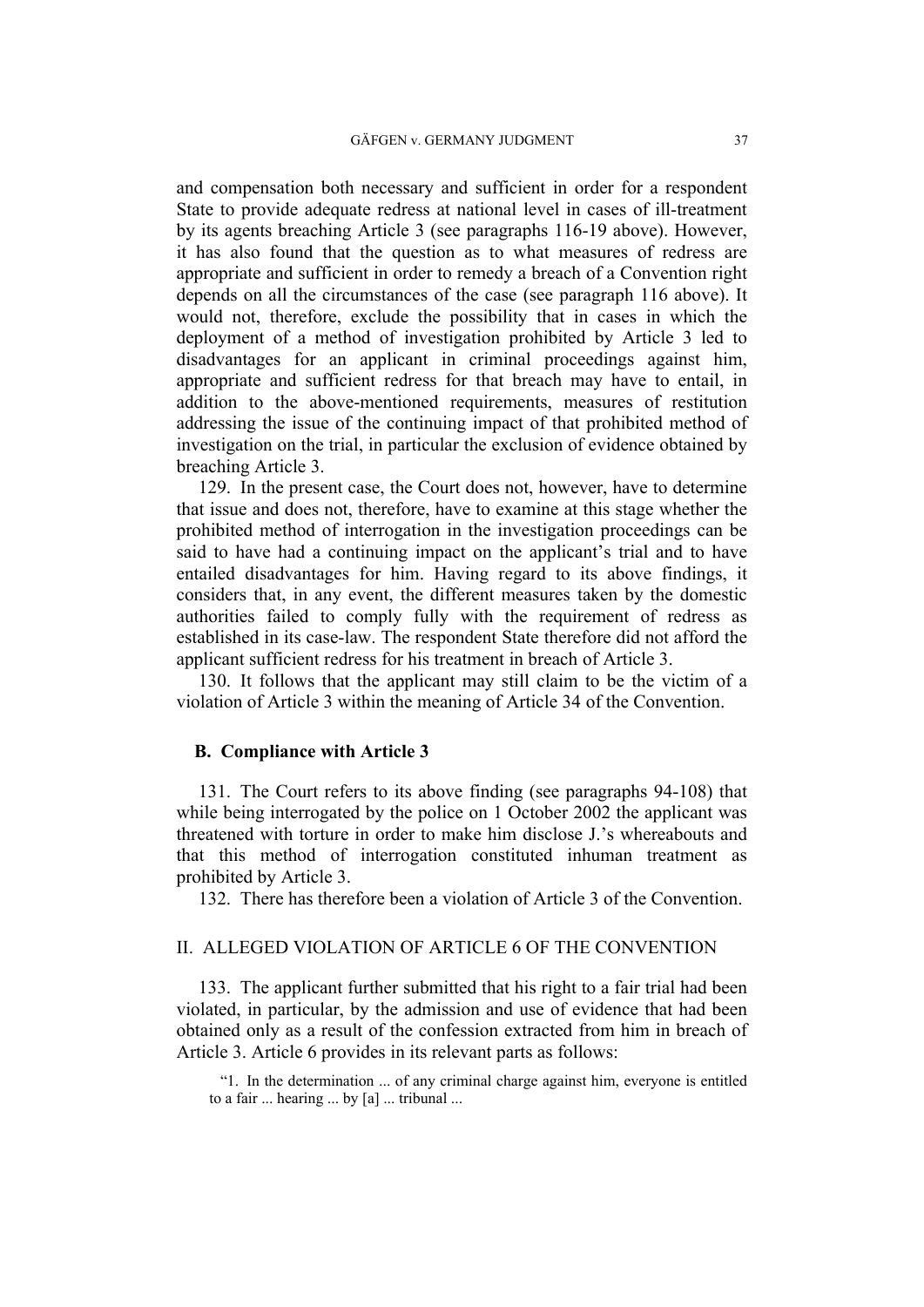3. Everyone charged with a criminal offence has the following minimum rights:

(c) to defend himself in person or through legal assistance of his own choosing ..."

## **A. Scope of the case before the Grand Chamber**

134. The Court notes that before the Grand Chamber, the applicant also repeated his complaint under Article 6 that he had been deliberately refused contact with his defence counsel on 1 October 2002 until all the evidence against him had been secured. According to its case-law, the "case" referred to the Grand Chamber is the application as it has been declared admissible by the Chamber (see, *inter alia*, *K. and T. v. Finland* [GC], no. 25702/94, § 141, ECHR 2001-VII; *Göç v. Turkey* [GC], no. 36590/97, § 36, ECHR 2002-V; and *Cumpǎnǎ and Mazǎre v. Romania* [GC], no. 33348/96, § 66, ECHR 2004-XI). As the Chamber, in its decision on admissibility of 10 April 2007, found that the applicant had failed to exhaust domestic remedies as required by Article 35 § 1 of the Convention in respect of the complaint concerning consultation of his defence counsel, the Grand Chamber has no jurisdiction to examine it.

## **B. The Government's preliminary objection**

135. The Government objected that the applicant had failed to exhaust domestic remedies as required by Article 35 § 1 of the Convention in respect of his remaining complaint under Article 6. He had not properly raised before the domestic courts his complaints about the failure to discontinue the criminal proceedings against him and the failure to exclude the use in those proceedings of items of evidence obtained as a result of the prohibited methods of investigation.

## *1. The Chamber judgment*

136. The Chamber did not consider it necessary to rule on the Government's preliminary objection, which it had joined to the merits of the complaint under Article 6, as it found that there had been no violation of Article 6 (see paragraph 86 of the Chamber judgment).

...

...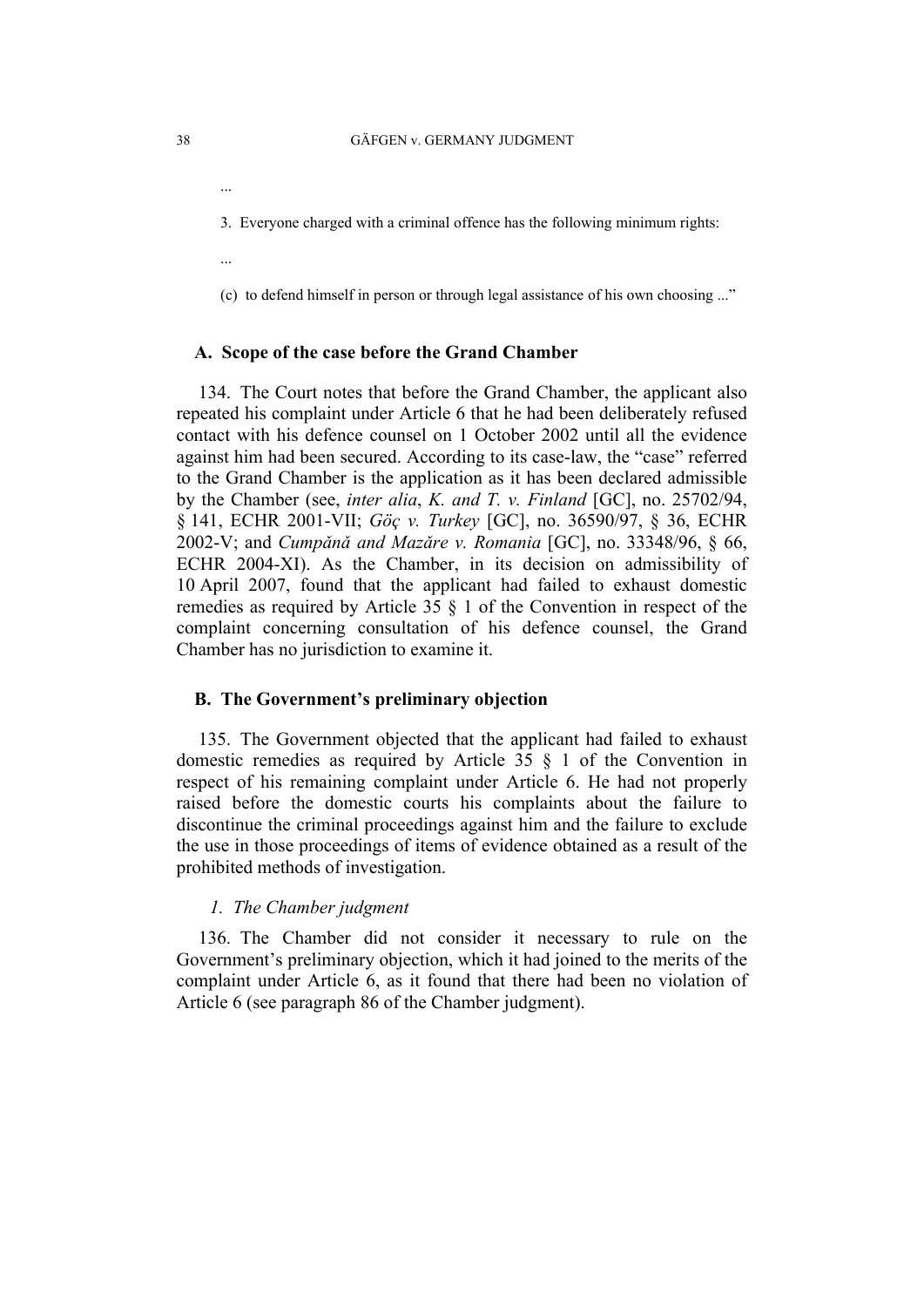#### *2. The parties' submissions*

#### **(a) The Government**

137. The Government objected before the Grand Chamber that the applicant had failed to exhaust domestic remedies for the same reasons as those they had relied on in the proceedings before the Chamber. They submitted, firstly, as regards the applicant's claim that his criminal trial had been unfair as it should have been discontinued on account of the threats against him, that the Federal Constitutional Court had declared his constitutional complaint inadmissible for failure to provide sufficient substantiation. It had been up to the applicant to explain why constitutional law did not only require the exclusion of the statements made during the questioning by the police, but also the discontinuation of the proceedings.

138. Secondly, the applicant had not exhausted domestic remedies in so far as he complained about the refusal to exclude the admission of certain items of evidence in the proceedings. As confirmed by the Federal Constitutional Court, he had failed to substantiate in detail in the proceedings before the Federal Court of Justice, as required by the applicable rules on procedure, that he was also challenging the use of the evidence found in Birstein, which was a completely different claim compared to his application to discontinue the proceedings. In particular, the applicant had not corrected the Federal Public Prosecutor's statement of 9 March 2004 which contained the latter's evaluation of the scope of the appeal on points of law to the effect that the applicant had not alleged a violation of Article 136a § 3 of the Code of Criminal Procedure.

#### **(b) The applicant**

139. The applicant contested this view and argued that he had exhausted domestic remedies. In his appeal before the Federal Court of Justice, he had lodged the broadest possible application, aimed at discontinuing the criminal proceedings because of the manner in which evidence had been obtained. His broad appeal had included the narrower application regarding the inadmissibility of the real evidence obtained as a result of the confession extracted from him. In lodging his appeal, he had included full copies of his preliminary applications of 9 April 2003. His appeal on points of law had been dismissed without the Federal Court of Justice furnishing any reasons.

140. The applicant further stressed that in his subsequent complaint to the Federal Constitutional Court, he had substantiated his claim fully, explaining in detail and with reference to leading decisions of that court how the failure to discontinue the proceedings and to exclude the impugned items of evidence had breached his rights under Articles 1 and 104 of the Basic Law.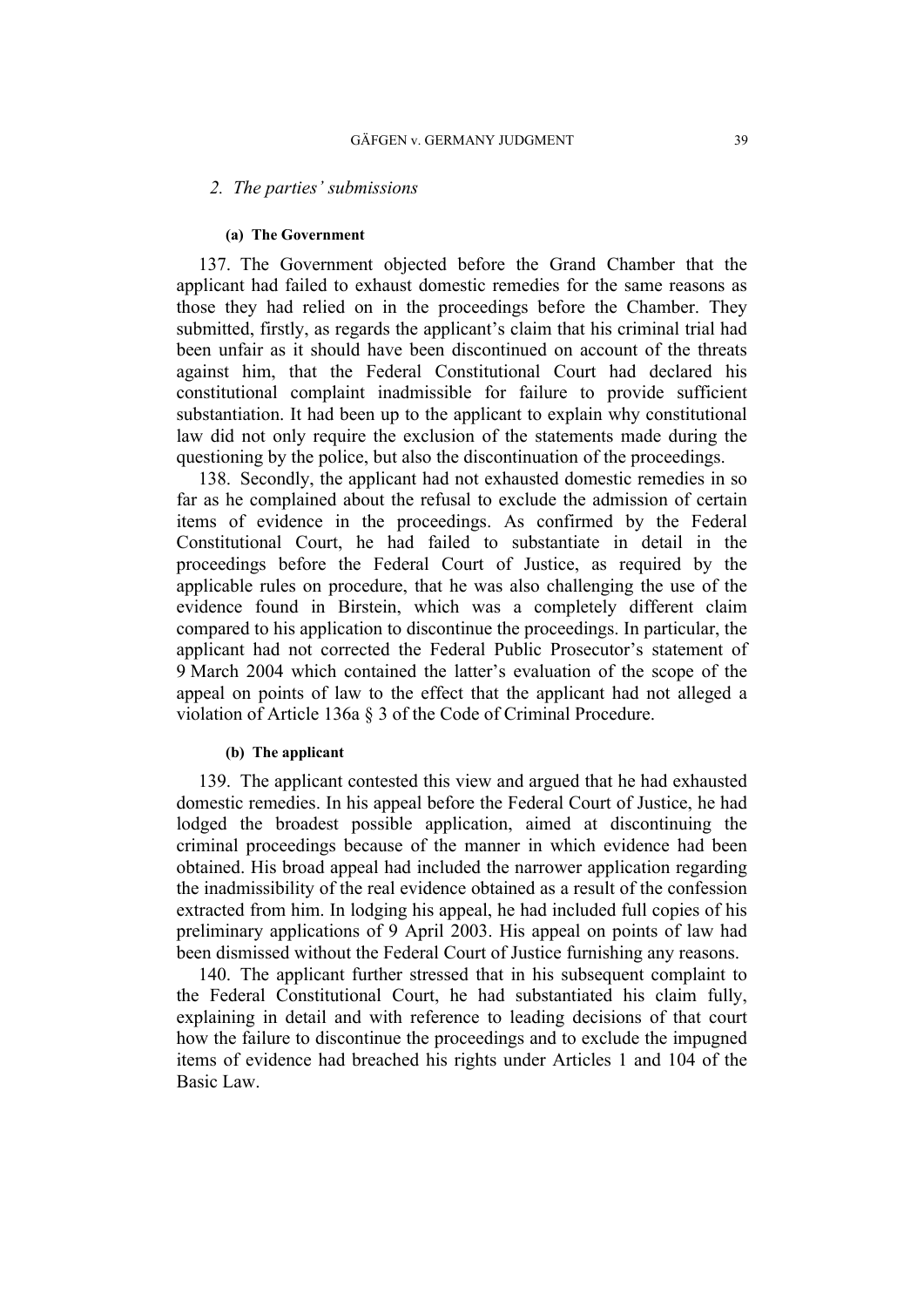#### *3. The Court's assessment*

141. The Grand Chamber has jurisdiction to examine the preliminary objection as the Government previously raised that same objection before the Chamber in their observations on the admissibility of the application (see paragraph 84 of the Chamber judgment), in accordance with Rules 54 and 55 of the Rules of Court (see *N.C. v. Italy* [GC], no. 24952/94, § 44, ECHR 2002-X; *Azinas v. Cyprus* [GC], no. 56679/00, §§ 32 and 37, ECHR 2004-III; and *Sejdovic v. Italy* [GC], no. 56581/00, § 41, ECHR 2006-II).

142. The Court reiterates that the purpose of Article 35 is to afford the Contracting States the opportunity of preventing or putting right the violations alleged against them before those allegations are submitted to it (see, *inter alia*, *Civet v. France* [GC], no. 29340/95, § 41, ECHR 1999-VI). While Article 35  $\S$  1 of the Convention must be applied with some degree of flexibility and without excessive formalism, it does not require merely that applications should be made to the appropriate domestic courts and that use should be made of effective remedies designed to challenge decisions already given. It normally requires also that the complaints intended to be brought subsequently before the Court should have been made to those same courts, at least in substance and in compliance with the formal requirements and time-limits laid down in domestic law (see, among other authorities, *Cardot v. France*, 19 March 1991, § 34, Series A no. 200, and *Elçi and Others v. Turkey*, nos. 23145/93 and 25091/94, §§ 604 and 605, 13 November 2003).

143. Consequently, domestic remedies have not been exhausted when an appeal is not accepted for examination because of a procedural mistake by the applicant. However, non-exhaustion of domestic remedies cannot be held against him if, in spite of his failure to observe the forms prescribed by law, the competent authority has nevertheless examined the substance of the appeal (compare, *inter alia*, *Metropolitan Church of Bessarabia and Others v. Moldova* (dec.), no. 45701/99, 7 June 2001; *Skałka v. Poland* (dec.), no. 43425/98, 3 October 2002; *Jalloh v. Germany* (dec.), no. 54810/00, 26 October 2004; and *Vladimir Romanov*, cited above, § 52).

144. The Court observes that the applicant complained before it that his criminal trial had been unfair owing to the admission into trial of items of evidence obtained as a direct result of confessions extracted from him. He raised this issue, specifically, before the Regional Court, in particular in his preliminary application of 9 April 2003 seeking a declaration that the use in the criminal proceedings of all items of evidence which had become known to the investigation authorities because of the statements unlawfully extracted was prohibited (see paragraph 25 above). The Court notes that in his appeal on points of law to the Federal Court of Justice, the applicant referred to that application and submitted a full copy of it to that court (see paragraph 37 above). The Federal Court of Justice itself dismissed his appeal as ill-founded without giving reasons for its decision. In these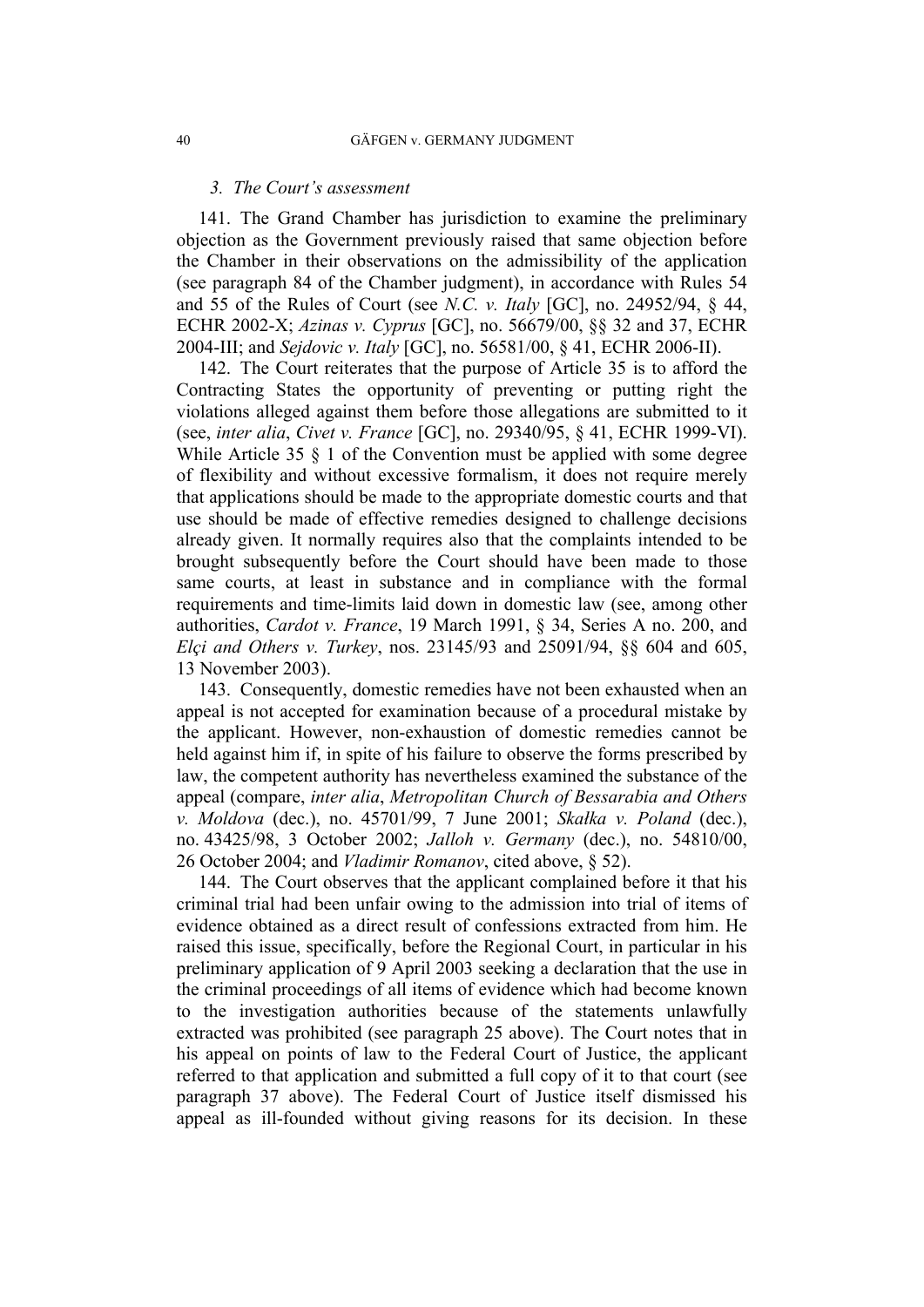circumstances, the Court is persuaded that, in accordance with the requirements of its case-law, the applicant raised the substance of his complaint under Article 6 in the proceedings before the Federal Court of Justice. In particular, it cannot speculate as to whether the Federal Public Prosecutor's possibly different interpretation of the scope of the applicant's appeal was adopted by that court. As the applicant again argued before the Federal Constitutional Court that the use of the unconstitutional methods of investigation should have entailed a prohibition on the admission of the impugned items of evidence at his trial (see paragraph 40 above), the Court finds that he raised the substance of his complaint under Article 6 throughout the proceedings before the domestic courts.

145. The Court further observes that the applicant, in addition, argued before the Regional Court, the Federal Court of Justice and the Federal Constitutional Court that the criminal proceedings against him ought to have been discontinued because of the use of unconstitutional methods of investigation (see paragraphs 24, 37 and 40 above). As with his application mentioned above (see paragraph 144), this request concerned the legal consequences in a criminal trial of the use of evidence obtained by prohibited methods of interrogation in pre-trial investigation proceedings. The Federal Constitutional Court declared his constitutional complaint on this account inadmissible for failure to substantiate it sufficiently. The Court notes, however, that in its decision, the Federal Constitutional Court confirmed that the police officers' threat to inflict pain on the applicant in the investigation proceedings had violated human dignity and the prohibition on subjecting the applicant to ill-treatment, as enshrined in the Basic Law. That court further held that the procedural flaw of having applied unconstitutional methods of investigation had been sufficiently remedied by the criminal courts by the exclusion from trial of the statements made under threat and had not, in addition, required the discontinuation of the criminal proceedings (see paragraphs 42-44 above). The Court considers that through these observations, the Constitutional Court examined, at least partly, the substance of the applicant's constitutional complaint concerning the discontinuation of the criminal proceedings against him. Therefore, nonexhaustion of domestic remedies cannot be held against him in this respect either.

146. The Court finds that the applicant thus provided the domestic courts with the opportunity to put right the alleged violation and concludes that the Government's objection of non-exhaustion of domestic remedies must be dismissed.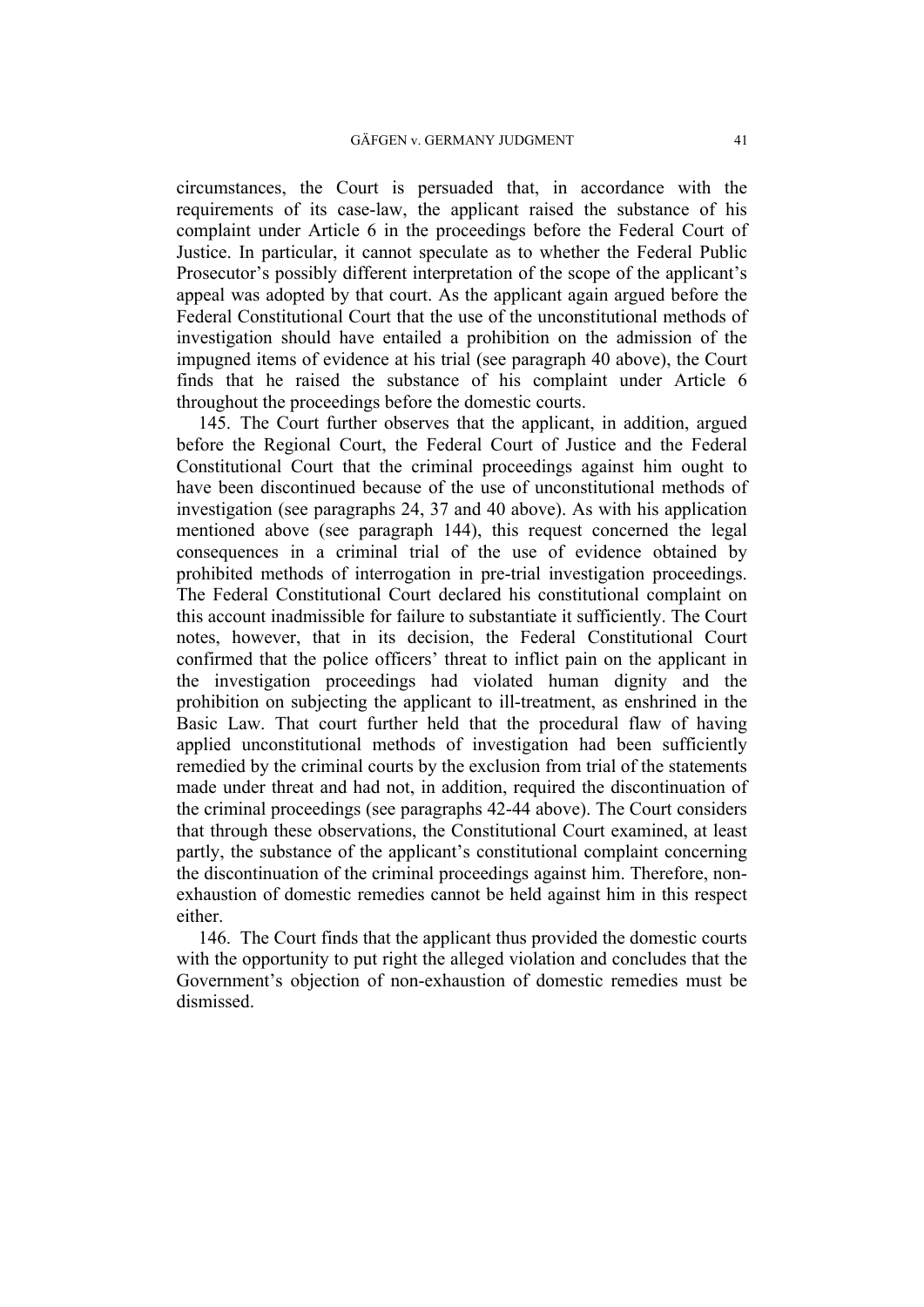## **C. Compliance with Article 6 of the Convention**

## *1. The Chamber judgment*

147. The Chamber held that there had been no violation of Article 6 §§ 1 and 3. It observed that the Regional Court had excluded the use at trial of all pre-trial statements made by the applicant to the investigation authorities owing to the continuous effects of the prohibited methods of interrogation in the investigation proceedings. The domestic court had, however, used some items of evidence secured as an indirect result of the statements extracted from the applicant. The Chamber considered that there was a strong presumption that the use of items of evidence obtained as the fruit of a confession extracted by means contrary to Article 3 rendered a trial as a whole unfair in the same way as the use of the extracted confession itself. However, in the particular circumstances of the case, it had been the applicant's new confession at the trial which had been the essential basis for his conviction. Other items of evidence, including the impugned real evidence, had been of an accessory nature only and had been relied upon merely to prove the veracity of that confession.

148. The Chamber was not persuaded that the applicant had no longer had any defence option left to him but to confess at the trial in view of the admission of the impugned items of evidence. In the domestic proceedings, in which he had been assisted by counsel, he had confirmed that he had volunteered his confession out of remorse. The fact that his confessions at the trial had differed could be seen as a variation in his defence strategy. The applicant had also taken the opportunity to challenge the impugned real evidence at his trial, and the Chamber acknowledged that the Regional Court had weighed up all the interests involved in deciding to admit that evidence.

149. In view of these elements, the Chamber concluded that the use of the impugned items of evidence had not rendered the applicant's trial as a whole unfair.

## *2. The parties' submissions*

#### **(a) The applicant**

150. In the applicant's submission, the admission of real evidence obtained in breach of Article 3 had rendered his criminal trial unfair in violation of Article 6. Once that evidence had been admitted, he had been deprived, entirely, of his right to defend himself. He had also been deprived of the protection afforded by the principle against self-incrimination. He claimed that the evidence recovered in Birstein and on the return journey therefrom had been obtained by the police order directly forcing him to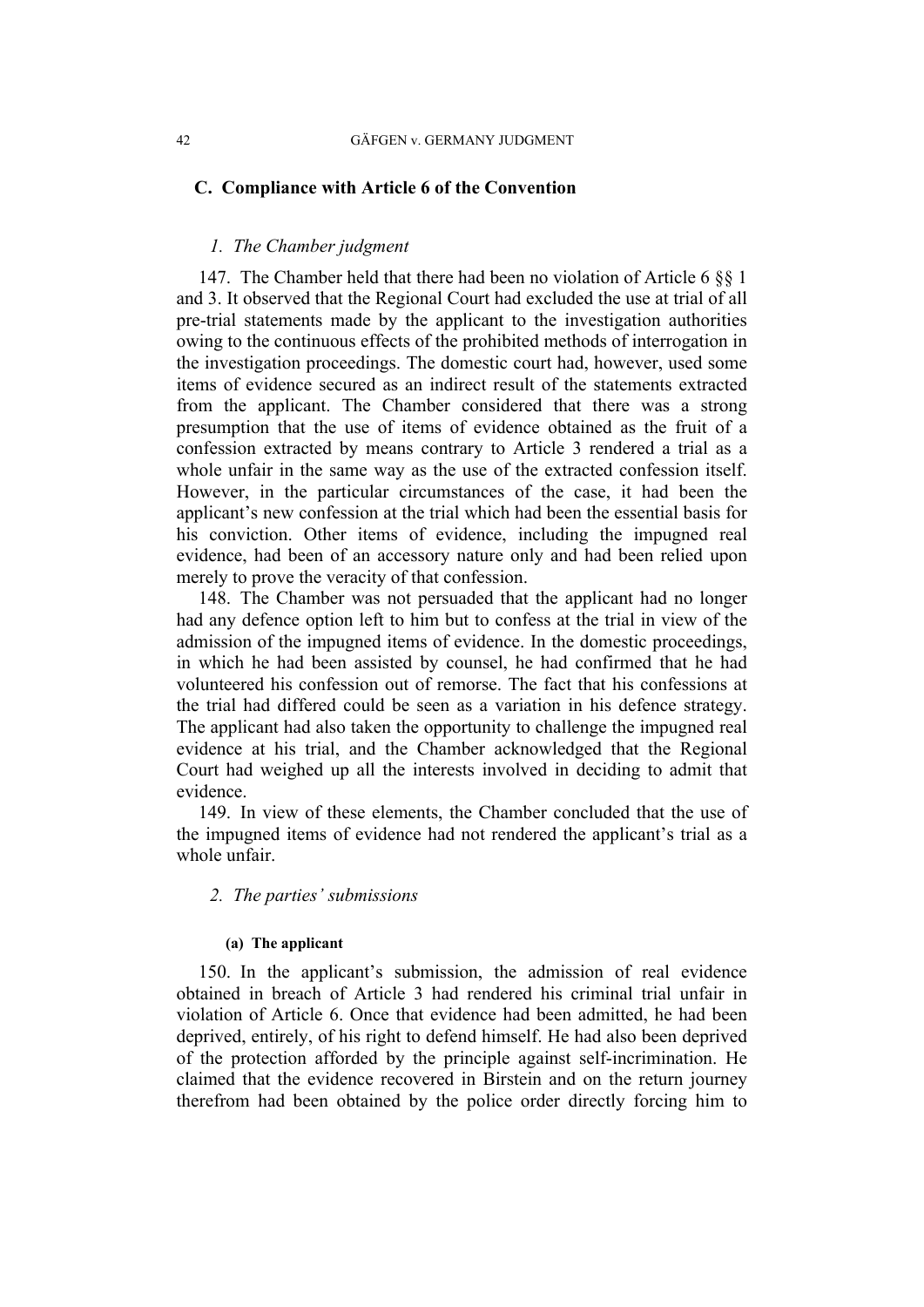point out its precise whereabouts. He had been obliged to walk, without shoes, through woods to the place where he had hidden J.'s corpse. The fact that his directions as to where he had hidden the corpse and its consequent discovery had been recorded on videotape demonstrated that the events at Birstein had not been about the child's rescue but about the recovery of evidence in a manner aimed at securing his conviction.

151. The applicant argued that the impugned real evidence had been decisive in, and not merely accessory to, securing his conviction. Though other charges would have been possible, the self-incriminating evidence obtained as a result of his extracted confession was wholly necessary for the charge of and conviction for murder. There had been no other hypothetical clean path which would have led the police to this evidence at the relevant time. Whether they would ever have found it was a matter of pure speculation.

152. As the trial court at the outset of the trial had rejected his application to exclude the evidence obtained in violation of Article 3, the outcome of the trial had, at that point, effectively, been determined. Every possible defence strategy, such as relying on the right to remain silent or alleging that J. had been killed accidentally or volunteering at an early stage a full confession in the hope of mitigation of sentence, had become ineffective. He had partially confessed on the second day of the trial and had only admitted to having killed J. intentionally at the end of the trial after all the impugned items of evidence which he had sought to have excluded had been adduced. Indeed, even the prosecution and the accessory prosecutors, in opposing any possibility of mitigation of sentence, had pointed out that he had only confessed to what had already been proven.

153. The applicant further submitted that, regardless of whether the method of interrogation was to be classified as torture or as inhuman treatment, the Convention (he referred, in particular, to the Court's judgment in *Jalloh*, cited above) and provisions of public international law (in particular, Article 14 of the International Covenant on Civil and Political Rights and Articles 15 and 16 of the United Nations Convention against Torture) warranted the exclusion of all evidence obtained by means of a violation of the absolute prohibition of torture and inhuman treatment. Contrary to the view taken by the domestic courts and by the Chamber, protection of the absolute right under Article 3 could not and should not be weighed against other interests, such as the satisfaction of securing a conviction. As a matter of principle, the exclusion of the evidence in question was essential for removing all incentives for engaging in torture or ill-treatment and thus for preventing such conduct in practice.

## **(b) The Government**

154. The Government invited the Grand Chamber to confirm the Chamber's finding that there had been no violation of Article 6 §§ 1 and 3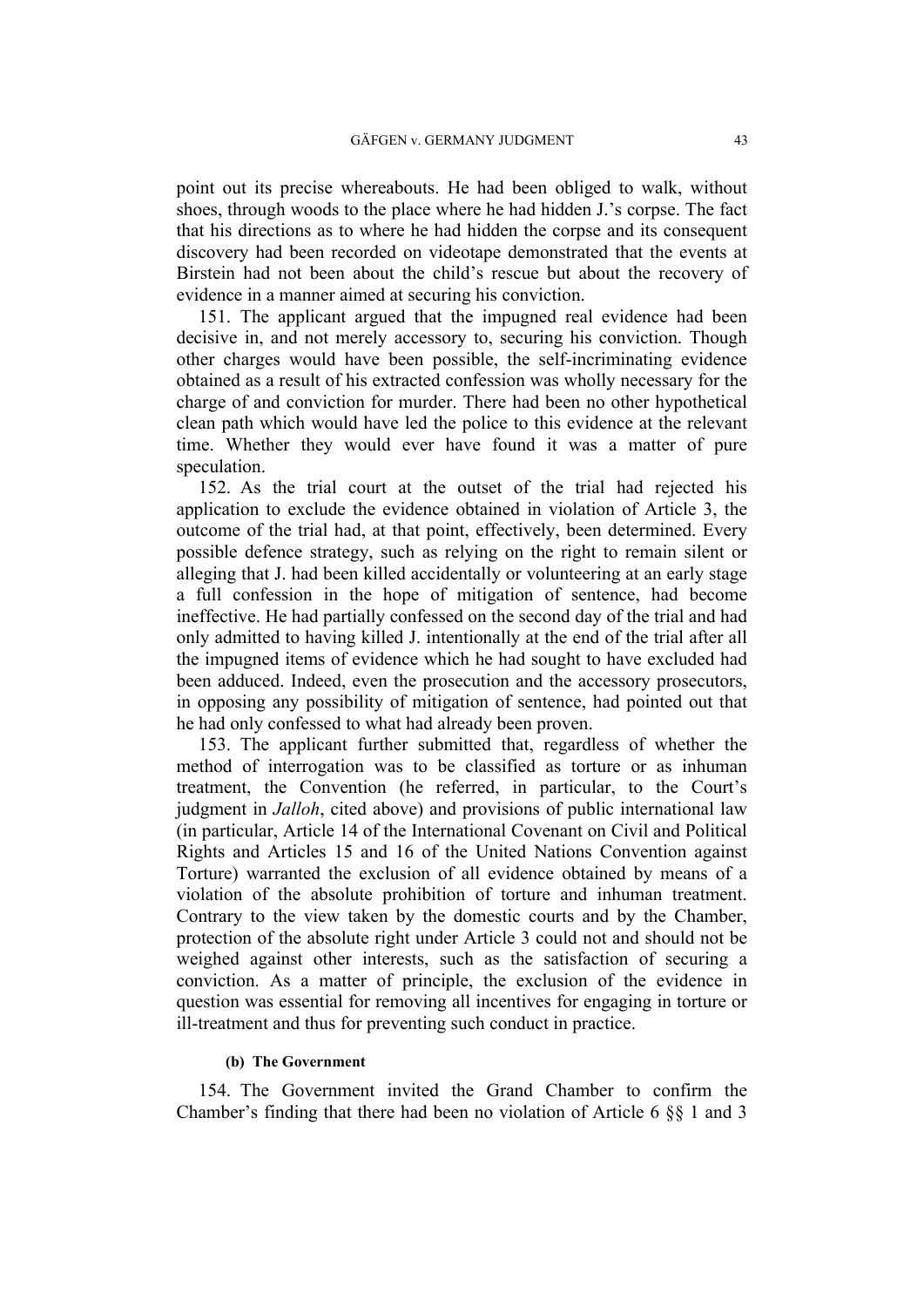of the Convention. As regards the way in which the impugned evidence had been obtained, they contested that the applicant had had to walk without shoes or had been subjected to further threats either in Birstein or on the return journey.

155. The Government accepted that the Regional Court had decided at the outset of the trial that the impugned items of evidence found in Birstein would be admitted as evidence at the trial. Nevertheless, the applicant had confirmed before the domestic courts that he had volunteered his confession at the trial out of remorse and because he wanted to take responsibility for his crime, even though he could also have remained silent or could have lied to the court. He might have changed his defence strategy in the hope that he would receive a more lenient sentence, but this decision had not been related to the use of the impugned items of evidence. It was not correct that the applicant had had no choice but to confess at the trial because, as the trial court had confirmed, it was possible that he might not have been found guilty of murder had he not confessed anew. Following a qualified instruction by the trial court, he had confessed, on the second day of his trial, and it was clear from this confession that he had killed J. intentionally. The difference between the first trial confession and the later one was comparatively minor in that the former had not included an admission that the death of J. had been part of his plan from the outset. This additional admission was not a necessary element to prove murder.

156. The Government underlined that the applicant's conviction had been based on the confession he had volunteered at his trial. The items of evidence secured after the journey to Birstein, such as J.'s corpse and the autopsy report thereon and the tyre tracks from the applicant's car at the pond, had been of an accessory nature only and had been used merely to test the veracity of the applicant's confession at the trial. This was clearly stated in the reasoning of the Regional Court's judgment convicting the applicant.

157. The Government noted that Article 6 of the Convention did not lay down any rules on the admissibility of evidence, as such, which was primarily a matter for regulation under national law. They underlined their obligation under the Convention to apply the criminal law against a murderer. The public interest in having the murderer of an abducted child convicted was of very serious weight. The Government further argued that the case-law of the United States Supreme Court, which went furthest in prohibiting the use of the "fruit of the poisonous tree", needed careful analysis. In the leading case of *Nix v. Williams* (decision of 11 June 1984, 467 US 431; see paragraph 73 above), for instance, that court had held that a body found after an improper investigation could be admitted into evidence in circumstances where it would have been found in any event. It was likely in the present case that J.'s corpse, hidden at a place which the applicant had previously visited, would have been found sooner or later.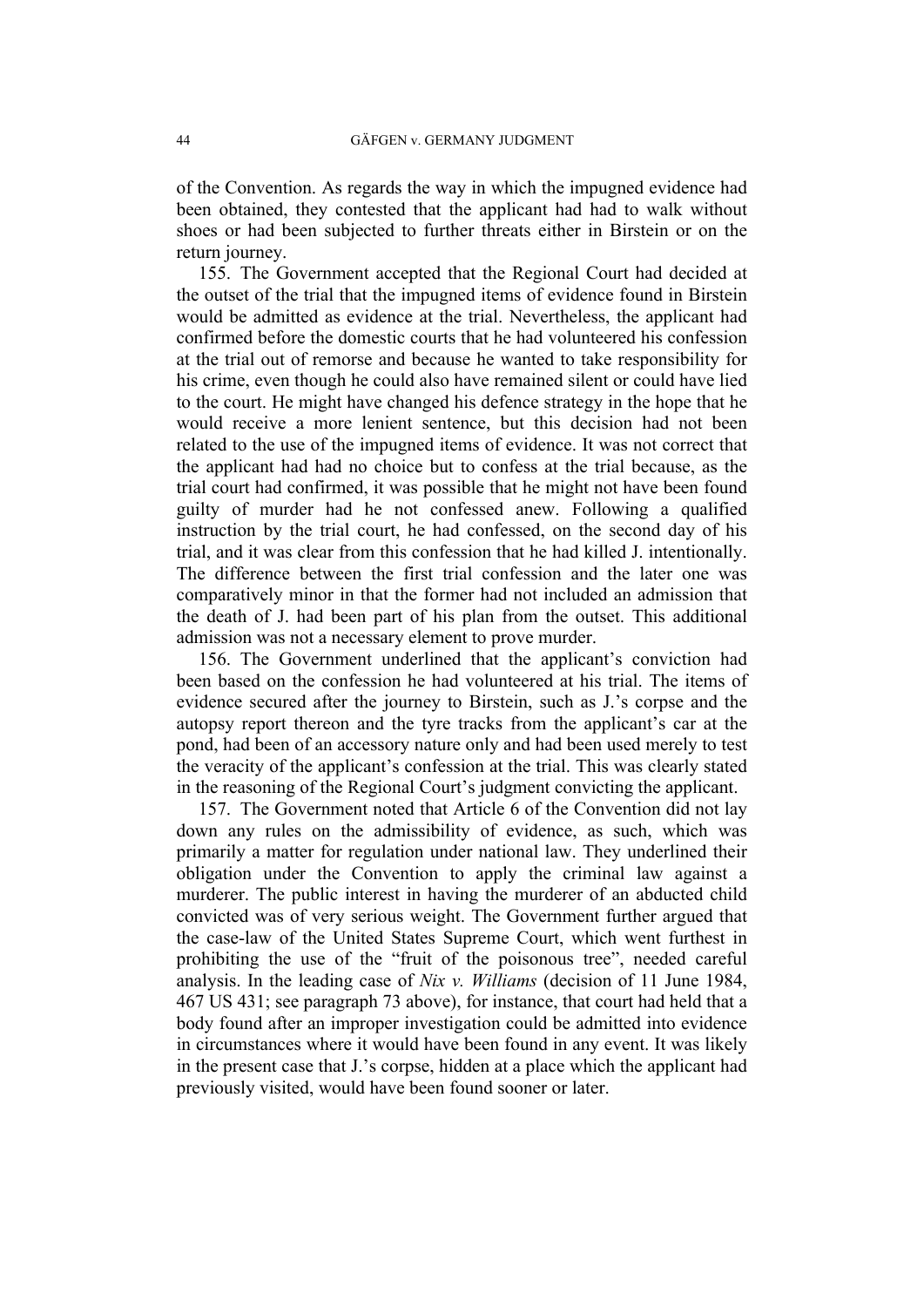#### **(c) The third-party interveners**

#### *(i) J.'s parents*

158. In the submission of J.'s parents, the applicant's trial had fulfilled the requirements of Article 6. At the trial, the applicant had never indicated that he had felt coerced to confess but had repeated that he was making his statements freely and out of respect for his victim's family. They claimed that the applicant had already confessed on the second day of the trial that he had suffocated J., even though he had denied, at that moment, that he had planned to do so before abducting him. In his later statement he had subsequently admitted that he had planned from the outset to kill the boy.

159. J.'s parents further underlined that the applicant had confirmed in his final statement that, owing to the exclusion of his pre-trial statements, he had been given the choice of remaining silent or of making a confession and that it was not as if everything had been established. He had claimed that he had made a full and free confession even though he had recognised the risk that it would not have any (mitigating) effect on the trial court's judgment. In a book published subsequently by the applicant (entitled "Alone With God – The Way Back"; see paragraph 85 above) there was no mention that his confession at the trial had been caused as a consequence of the police interrogation. In that book, he had confirmed, regarding his motives for making a new confession at his trial, that he had wished to express remorse and had therefore described his acts in detail, at the risk – which materialised – that his confession might not have any effect on his sentence (pp. 225-26). His conduct in the proceedings had not, therefore, been a response to the trial court's decision to admit the impugned evidence.

#### *(ii) The Redress Trust*

160. The Redress Trust underlined that the rationale of the exclusionary rule which prohibited the admission of evidence obtained by torture or illtreatment was based upon (i) the unreliability of evidence obtained as a result of torture; (ii) the outrage to civilised values caused and represented by torture; (iii) the public-policy objective of removing any incentive to undertake torture anywhere in the world; (iv) the need to ensure protection of the fundamental rights (to due process and fairness) of the party against whose interest the evidence was tendered; and (v) the need to preserve the integrity of the judicial process.

161. Numerous international declarations, rules, resolutions and conventions prohibited the admission of statements obtained by torture or inhuman treatment as evidence in judicial proceedings. In the Redress Trust's view, it was arguable that the exclusionary rule covered not only confessions but also derivative evidence found as a result of a statement made under torture, notwithstanding that Article 15 of the United Nations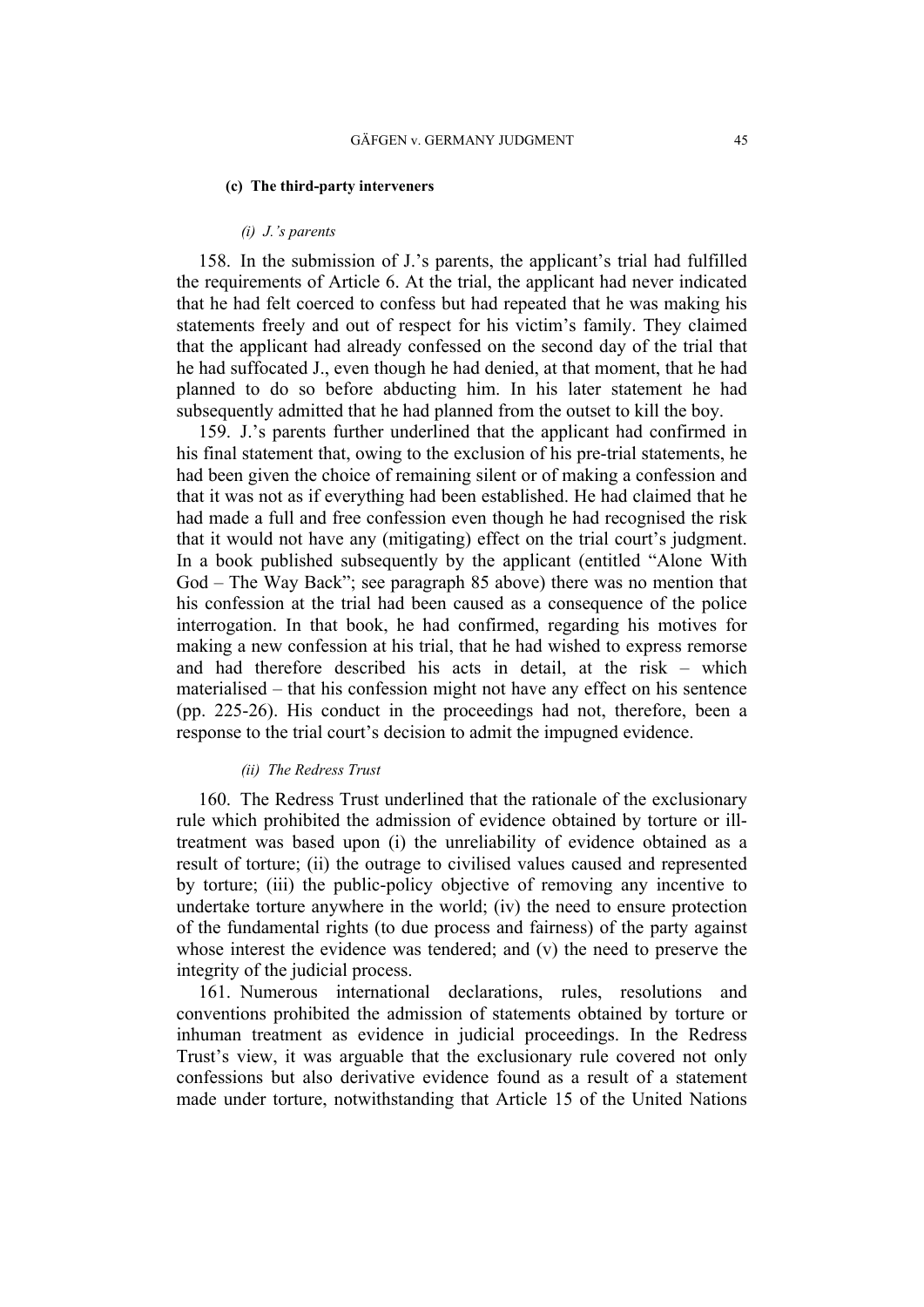Convention against Torture (see paragraph 64 above), in particular, was cast in narrower terms. The United Nations Human Rights Committee, for instance, in its General Comment No. 7 of 30 May 1982 (see paragraph 70 above) had found that, in order to secure effective control of the prohibition of torture, it was essential to make both confessions and other evidence obtained through torture or inhuman or degrading treatment inadmissible in court. Likewise, the Supreme Court of Appeal of South Africa, in its judgment of 10 April 2008 in the case of *Mthembu v. The State* (see paragraph 74 above), had held that any use of evidence obtained by torture, including real evidence derived from it, rendered proceedings unfair. This had to apply in equal measure to other forms of ill-treatment. The findings of the Court in its judgments in *Jalloh* (cited above, §§ 99 and 104-07) and *Harutyunyan v. Armenia* (no. 36549/03, § 63, ECHR 2007-III) pointed in the same direction.

*3. The Court's assessment*

#### **(a) Recapitulation of the relevant principles**

162. The Court reiterates that its duty, pursuant to Article 19 of the Convention, is to ensure the observance of the engagements undertaken by the Contracting States to the Convention. In particular, it is not its function to deal with errors of fact or of law allegedly committed by a national court unless and in so far as they may have infringed rights and freedoms protected by the Convention. While Article 6 guarantees the right to a fair hearing, it does not lay down any rules on the admissibility of evidence as such, which is primarily a matter for regulation under national law (see *Schenk v. Switzerland*, 12 July 1988, §§ 45-46, Series A no. 140; *Teixeira de Castro v. Portugal*, 9 June 1998, § 34, *Reports* 1998-IV; and *Heglas v. the Czech Republic*, no. 5935/02, § 84, 1 March 2007).

163. It is not, therefore, the role of the Court to determine, as a matter of principle, whether particular types of evidence – for example, evidence obtained unlawfully in terms of domestic law – may be admissible. The question which must be answered is whether the proceedings as a whole, including the way in which the evidence was obtained, were fair. This involves an examination of the unlawfulness in question and, where the violation of another Convention right is concerned, the nature of the violation found (see, *inter alia*, *Khan v. the United Kingdom*, no. 35394/97, § 34, ECHR 2000-V; *P.G. and J.H. v. the United Kingdom*, no. 44787/98, § 76, ECHR 2001-IX; and *Allan v. the United Kingdom*, no. 48539/99, § 42, ECHR 2002-IX).

164. In determining whether the proceedings as a whole were fair, regard must also be had as to whether the rights of the defence have been respected. In particular, it must be examined whether the applicant was given an opportunity to challenge the authenticity of the evidence and to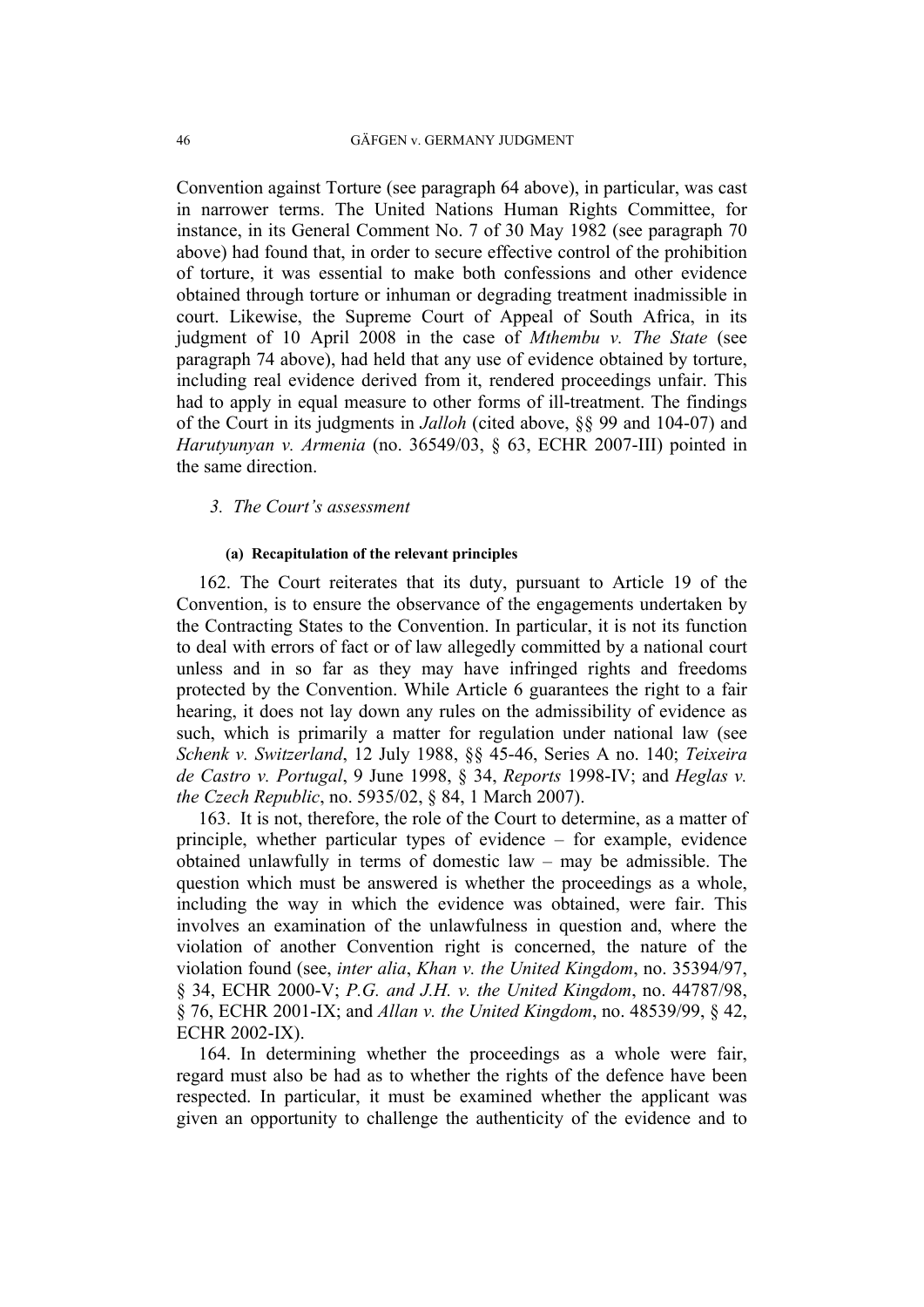oppose its use. In addition, the quality of the evidence must be taken into consideration, as must the circumstances in which it was obtained and whether these circumstances cast doubts on its reliability or accuracy. While no problem of fairness necessarily arises where the evidence obtained was unsupported by other material, it may be noted that where the evidence is very strong and there is no risk of its being unreliable, the need for supporting evidence is correspondingly weaker (see, *inter alia*, *Khan*, cited above, §§ 35 and 37; *Allan*, cited above, § 43; and the judgment in *Jalloh*, cited above, § 96). In this connection, the Court further attaches weight to whether the evidence in question was or was not decisive for the outcome of the proceedings (compare, in particular, *Khan*, cited above, §§ 35 and 37).

165. As to the examination of the nature of the Convention violation found, the Court reiterates that the question whether the use as evidence of information obtained in violation of Article 8 rendered a trial as a whole unfair contrary to Article 6 has to be determined with regard to all the circumstances of the case, including respect for the applicant's defence rights and the quality and importance of the evidence in question (compare, *inter alia*, *Khan*, cited above, §§ 35-40; *P.G. and J.H. v. the United Kingdom*, cited above, §§ 77-79; and *Bykov v. Russia* [GC], no. 4378/02, §§ 94-98, 10 March 2009, in which no violation of Article 6 was found). However, particular considerations apply in respect of the use in criminal proceedings of evidence obtained in breach of Article 3. The use of such evidence, secured as a result of a violation of one of the core and absolute rights guaranteed by the Convention, always raises serious issues as to the fairness of the proceedings, even if the admission of such evidence was not decisive in securing a conviction (see *İçöz v. Turkey* (dec.), no. 54919/00, 9 January 2003; the judgment in *Jalloh*, cited above, §§ 99 and 104; *Göçmen v. Turkey*, no. 72000/01, §§ 73-74, 17 October 2006; and *Harutyunyan*, cited above, § 63).

166. Accordingly, the Court has found in respect of confessions, as such, that the admission of statements obtained as a result of torture (compare *Örs and Others v. Turkey*, no. 46213/99, § 60, 20 June 2006; *Harutyunyan*, cited above, §§ 63, 64 and 66; and *Levinţa v. Moldova*, no. 17332/03, §§ 101 and 104-05, 16 December 2008) or of other ill-treatment in breach of Article 3 (compare *Söylemez v. Turkey*, no. 46661/99, §§ 107 and 122-24, 21 September 2006, and *Göçmen*, cited above, §§ 73-74) as evidence to establish the relevant facts in criminal proceedings rendered the proceedings as a whole unfair. This finding applied irrespective of the probative value of the statements and irrespective of whether their use was decisive in securing the defendant's conviction (ibid.).

167. As to the use at the trial of real evidence obtained as a direct result of ill-treatment in breach of Article 3, the Court has considered that incriminating real evidence obtained as a result of acts of violence, at least if those acts had to be characterised as torture, should never be relied on as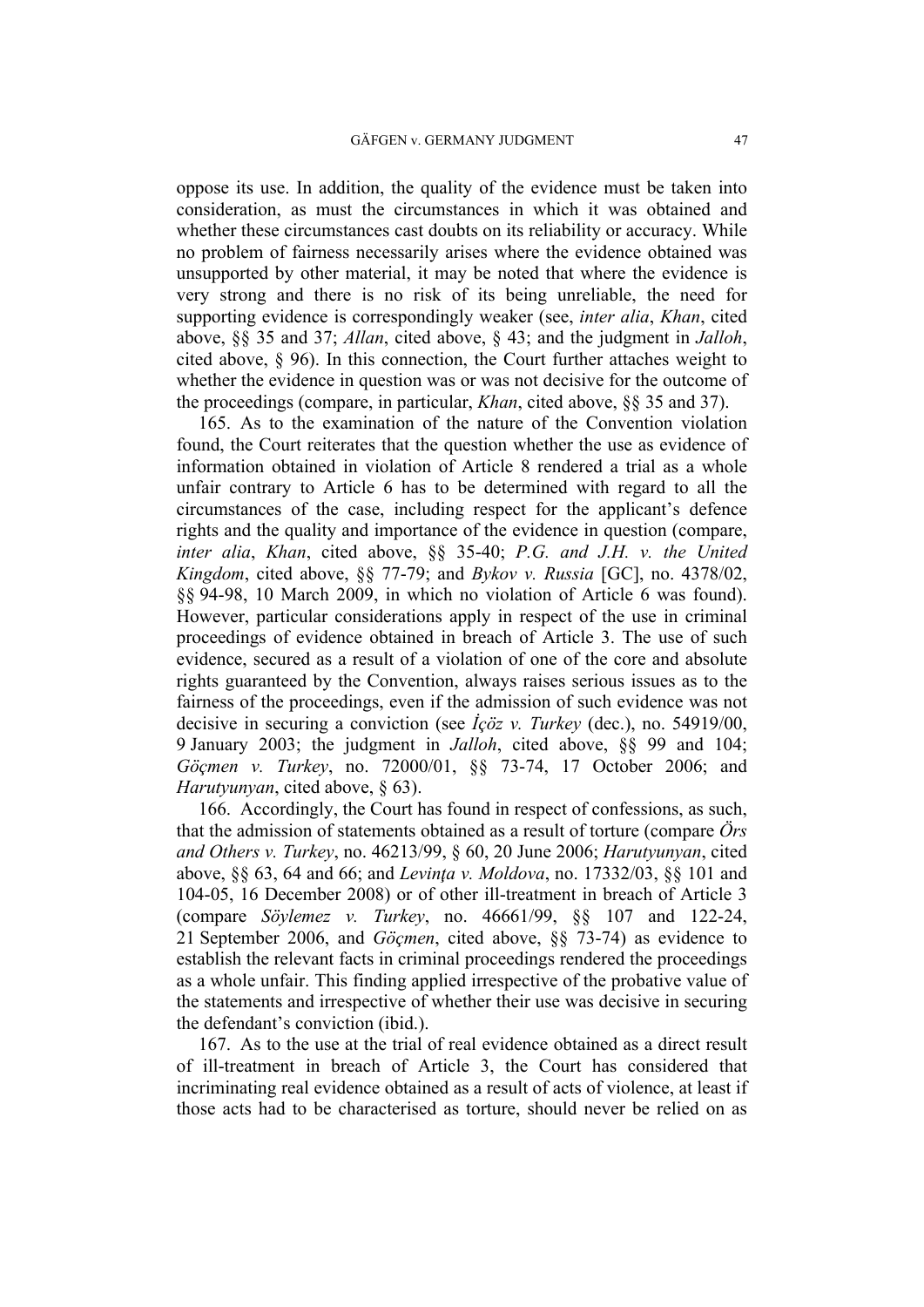proof of the victim's guilt, irrespective of its probative value. Any other conclusion would only serve to legitimise, indirectly, the sort of morally reprehensible conduct which the authors of Article 3 of the Convention sought to proscribe or, in other words, to "afford brutality the cloak of law" (see the judgment in *Jalloh*, cited above, § 105). In its *Jalloh* judgment, the Court left open the question whether the use of real evidence obtained by an act classified as inhuman and degrading treatment, but falling short of torture, always rendered a trial unfair, that is, irrespective of, in particular, the weight attached to the evidence, its probative value and the opportunities of the defendant to challenge its admission and use at trial (ibid., §§ 106-07). It found a breach of Article 6 in the particular circumstances of that case (ibid., §§ 107-08).

168. As regards the use of evidence obtained in breach of the right to silence and the privilege against self-incrimination, the Court reiterates that these are generally recognised international standards which lie at the heart of the notion of fair procedures under Article 6. Their rationale lies, *inter alia*, in the protection of the accused against improper compulsion by the authorities, thereby contributing to the avoidance of miscarriages of justice and to the fulfilment of the aims of Article 6. The right not to incriminate oneself, in particular, presupposes that the prosecution in a criminal case seek to prove their case against the accused without resort to evidence obtained through methods of coercion or oppression in defiance of the will of the accused (see, *inter alia*, *Saunders v. the United Kingdom* [GC], 17 December 1996, § 68, *Reports* 1996-VI; *Heaney and McGuinness v. Ireland*, no. 34720/97, § 40, ECHR 2000-XII; and the judgment in *Jalloh*, cited above, § 100).

#### **(b) Application of these principles to the present case**

169. As the requirements of Article 6 § 3 concerning the rights of the defence and the principle against self-incrimination are to be seen as particular aspects of the right to a fair trial guaranteed by Article 6 § 1, the Court will examine the complaints under those two provisions taken together (compare, among other authorities, *Windisch v. Austria*, 27 September 1990, § 23, Series A no. 186; *Lüdi v. Switzerland*, 15 June 1992, § 43, Series A no. 238; *Funke v. France*, 25 February 1993, § 44, Series A no. 256-A; and *Saunders*, cited above, § 68).

170. In examining whether, in the light of the above principles, the criminal proceedings against the applicant, who, from the outset, had objected to the use of evidence obtained in breach of his Convention rights, can be deemed to have been fair as a whole, the Court must consider, firstly, the nature of the Convention violation at issue and the extent to which the impugned evidence was obtained thereby. It refers to its above finding that the applicant's statement on the morning of 1 October 2002 during his interrogation by E. was extracted in violation of Article 3 (see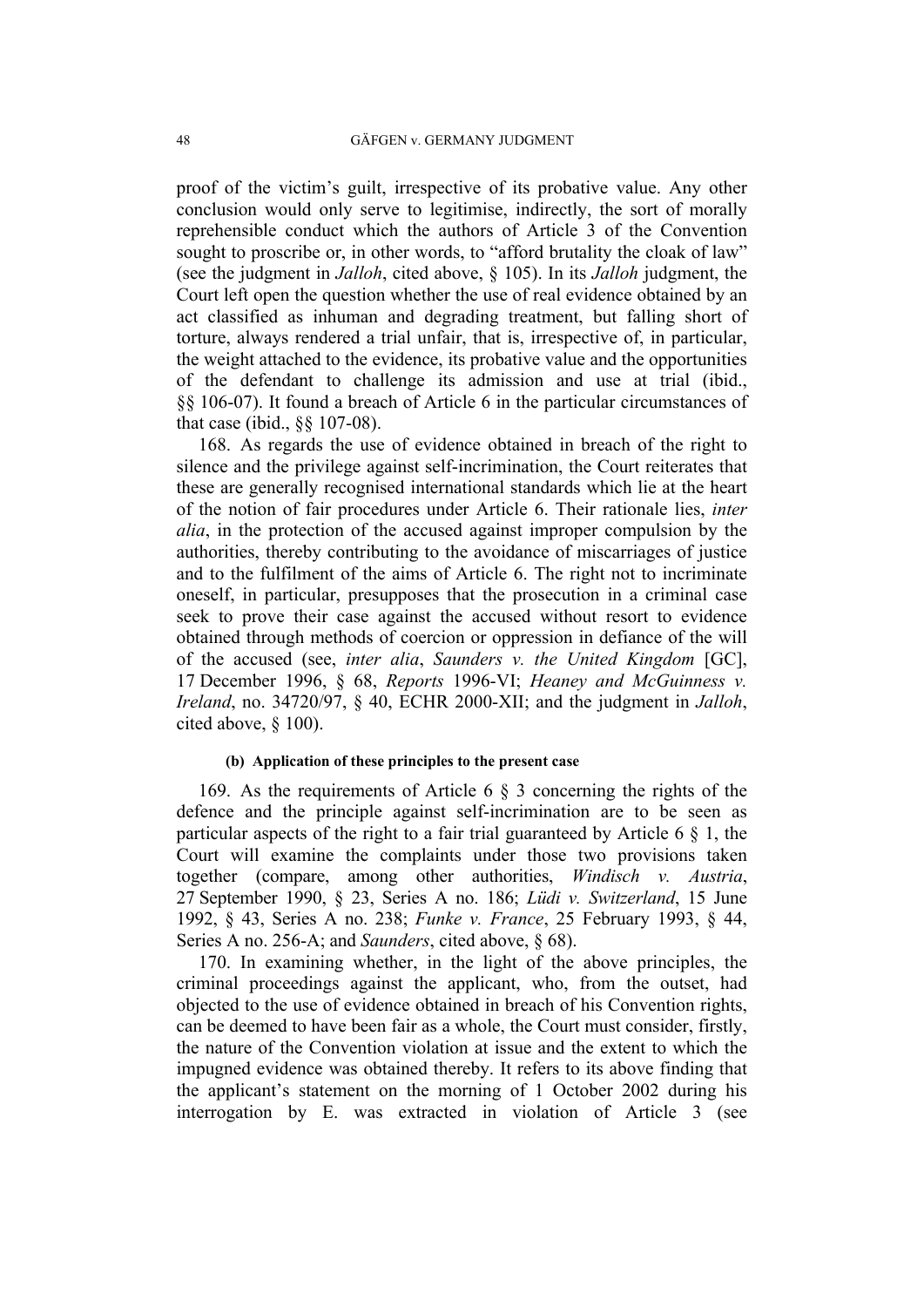paragraph 108 above). It further concluded that there was nothing to indicate that the applicant had been threatened for a second time by the police, at Birstein or during the journey to and from that place, in order to make him disclose real evidence (see paragraph 99 above).

171. The Court notes the Regional Court's finding that the applicant's statements made following the threat, including those made at Birstein and those made on the return trip to the police station, had been made under the continuous effect of the threats issued during interrogation and were therefore inadmissible (see paragraph 29 above), whereas it regarded the real evidence which had become known as a result of such statements as admissible. The Court notes that in the proceedings before the domestic courts, the impugned real evidence was classified as evidence which had become known to the investigation authorities as a consequence of the statements extracted from the applicant (the "long-range effect" (*Fernwirkung*) – see paragraph 31 above). For the purposes of its own assessment under Article 6, it considers it decisive that there is a causal link between the applicant's interrogation in breach of Article 3 and the real evidence secured by the authorities as a result of the applicant's indications, including the discovery of J.'s body and the autopsy report thereon, the tyre tracks left by the applicant's car at the pond, as well as J.'s backpack, clothes and the applicant's typewriter. In other words, the impugned real evidence was secured as a direct result of his interrogation by the police that breached Article 3.

172. Furthermore, an issue arises under Article 6 in respect of evidence obtained as a result of methods in violation of Article 3 only if such evidence was not excluded from use at the applicant's criminal trial. The Court notes that at the trial the Regional Court did not admit any of the confessions the applicant had made in the investigation proceedings under threat or as a result of the continuous effects of the threat (see paragraphs 28-30 above). However, that court, rejecting the applicant's motion at the outset of the trial, refused to bar the admission of items of evidence which the investigation authorities had secured as a result of his statements made under the continuous effect of his treatment in breach of Article 3 (see paragraph 31 above).

173. The Court is therefore called upon to examine the consequences for a trial's fairness of the admission of real evidence obtained as a result of an act qualified as inhuman treatment in breach of Article 3, but falling short of torture. As shown above (see paragraphs 166-67), in its case-law to date, it has not yet settled the question whether the use of such evidence will always render a trial unfair, that is, irrespective of other circumstances of the case. It has, however, found that both the use in criminal proceedings of statements obtained as a result of a person's treatment in breach of Article 3 – irrespective of the classification of that treatment as torture, inhuman or degrading treatment – and the use of real evidence obtained as a direct result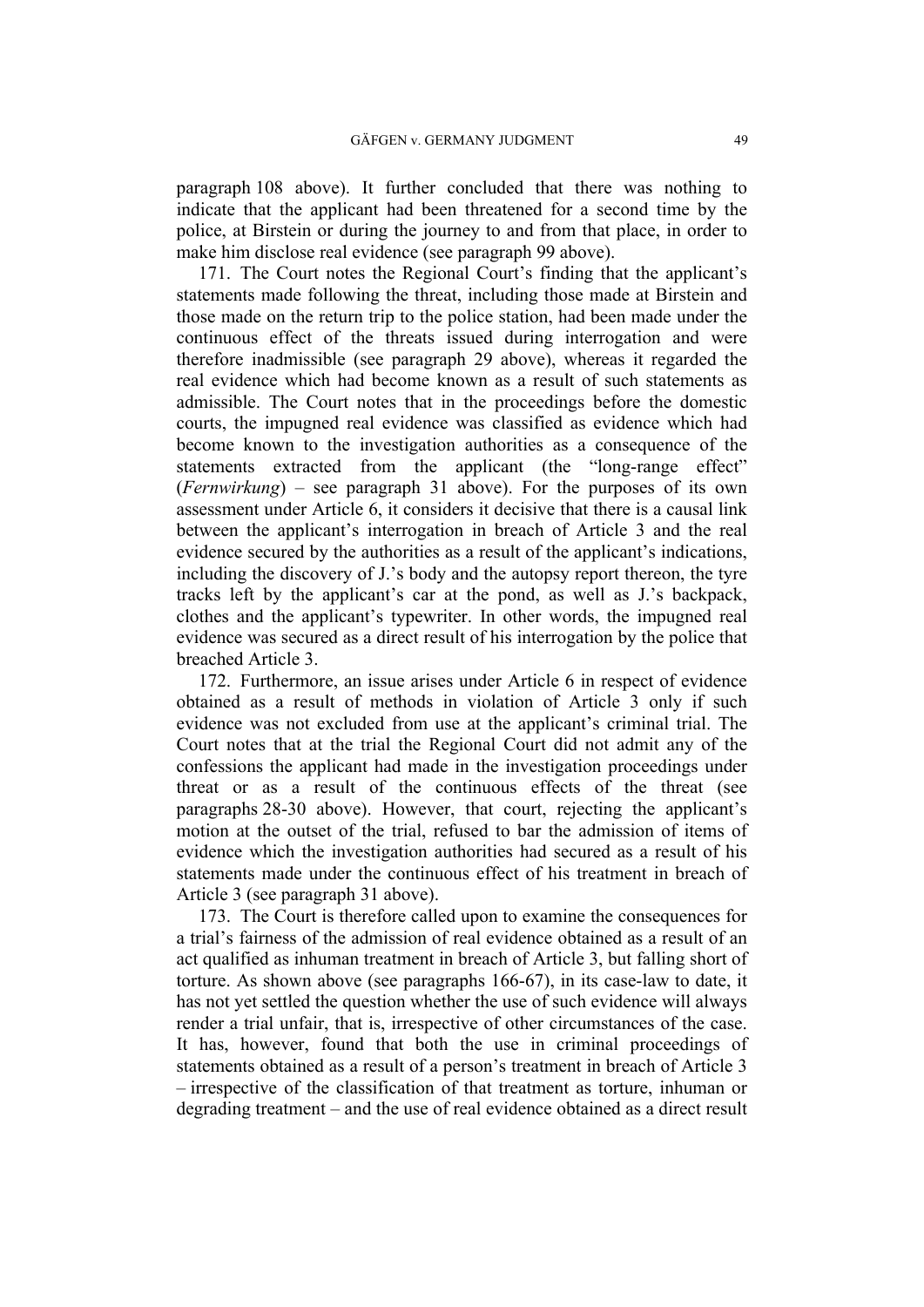of acts of torture made the proceedings as a whole automatically unfair, in breach of Article 6 (ibid.).

174. The Court notes that there is no clear consensus among the Contracting States to the Convention, the courts of other States and other human rights monitoring institutions about the exact scope of application of the exclusionary rule (see the references in paragraphs 69 to 74 above). In particular, factors such as whether the impugned evidence would, in any event, have been found at a later stage, independently of the prohibited method of investigation, may have an influence on the admissibility of such evidence.

175. The Court is further aware of the different competing rights and interests at stake. On the one hand, the exclusion of – often reliable and compelling – real evidence at a criminal trial will hamper the effective prosecution of crime. There is no doubt that the victims of crime and their families as well as the public have an interest in the prosecution and punishment of criminals, and in the present case that interest was of high importance. Moreover, the instant case is particular also in that the impugned real evidence was derived from an illegal method of interrogation which was not in itself aimed at furthering a criminal investigation, but was applied for preventive purposes, namely in order to save a child's life, and thus in order to safeguard another core right guaranteed by the Convention, namely Article 2. On the other hand, a defendant in criminal proceedings has the right to a fair trial, which may be called into question if domestic courts use evidence obtained as a result of a violation of the prohibition of inhuman treatment under Article 3, one of the core and absolute rights guaranteed by the Convention. Indeed, there is also a vital public interest in preserving the integrity of the judicial process and thus the values of civilised societies founded upon the rule of law.

176. While having regard to the above interests at stake in the context of Article 6, the Court cannot but take note of the fact that Article 3 of the Convention enshrines an absolute right. Being absolute, there can be no weighing of other interests against it, such as the seriousness of the offence under investigation or the public interest in effective criminal prosecution, for to do so would undermine its absolute nature (compare also, *mutatis mutandis*, *Saadi*, cited above, §§ 138-39). In the Court's view, neither the protection of human life nor the securing of a criminal conviction may be obtained at the cost of compromising the protection of the absolute right not to be subjected to ill-treatment proscribed by Article 3, as this would sacrifice those values and discredit the administration of justice.

177. The Court also takes note, in this connection, of the Government's argument that they were obliged under the Convention to apply the criminal law against a murderer, and thus to protect the right to life. The Convention indeed requires that the right to life be safeguarded by the Contracting States (see, among many other authorities, *Osman v. the United Kingdom*,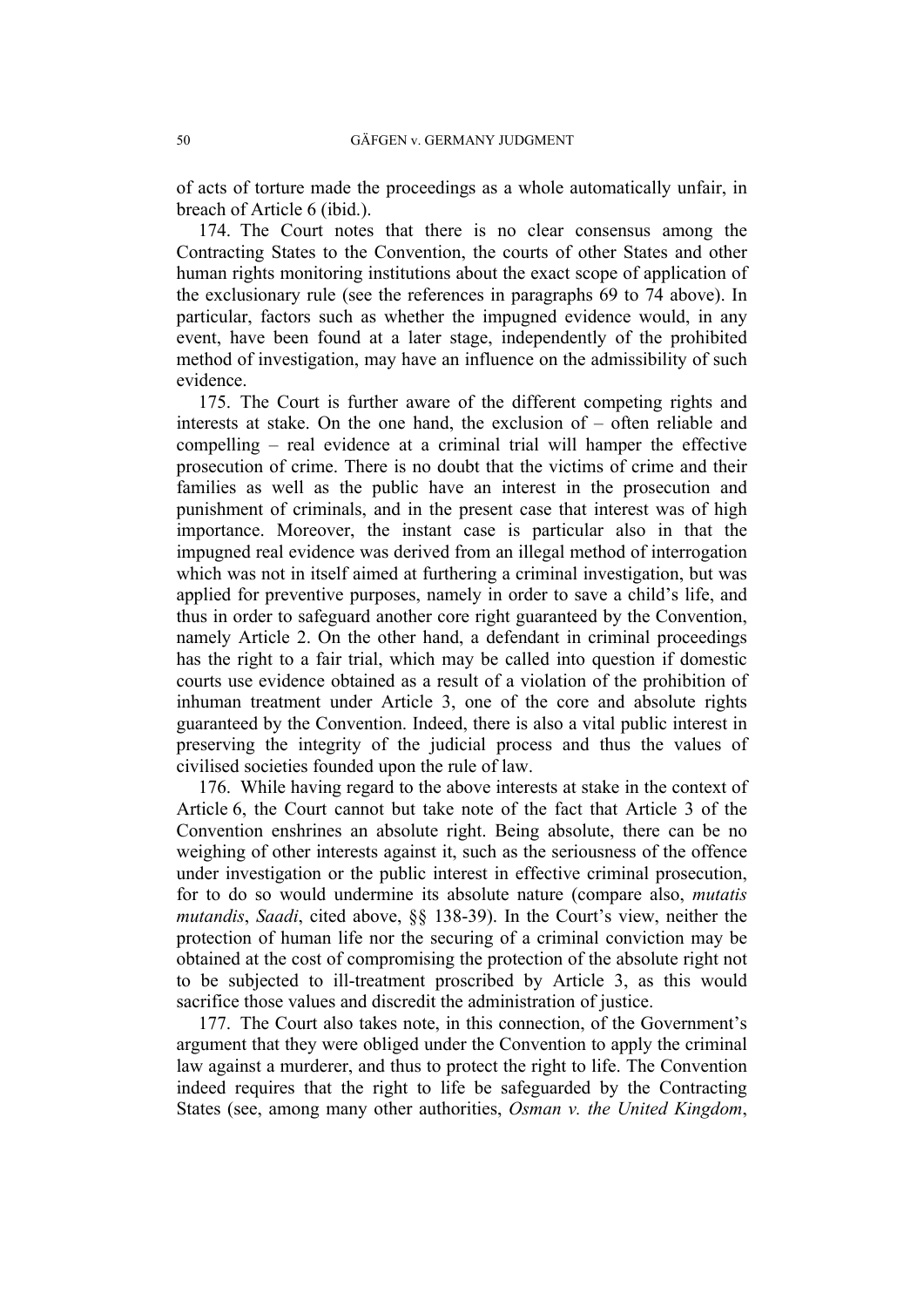28 October 1998, §§ 115-16, *Reports* 1998-VIII). However, it does not oblige States to do so by conduct that violates the absolute prohibition of inhuman treatment under Article 3 or in a manner that breaches the right of every defendant to a fair trial under Article 6 (compare, *mutatis mutandis*, *Osman*, cited above,  $\S$  116). The Court accepts that the State agents in this case acted in a difficult and stressful situation and were attempting to save a life. This does not, however, alter the fact that they obtained real evidence by a breach of Article 3. Moreover, it is in the face of the heaviest penalties that respect for the right to a fair trial is to be ensured to the highest possible degree by democratic societies (compare *Salduz v. Turkey* [GC], no. 36391/02, § 54, ECHR 2008).

178. However, contrary to Article 3, Article 6 does not enshrine an absolute right. The Court must therefore determine what measures are to be considered both necessary and sufficient in criminal proceedings concerning evidence secured as the result of a breach of Article 3 in order to secure effective protection of the rights guaranteed by Article 6. As established in its case-law (see paragraphs 165-67 above), the use of such evidence raises serious issues as to the fairness of the proceedings. Admittedly, in the context of Article 6, the admission of evidence obtained by conduct absolutely prohibited by Article 3 might be an incentive for lawenforcement officers to use such methods notwithstanding such absolute prohibition. The repression of, and the effective protection of individuals from, the use of investigation methods that breach Article 3 may therefore also require, as a rule, the exclusion from use at trial of real evidence which has been obtained as the result of any violation of Article 3, even though that evidence is more remote from the breach of Article 3 than evidence extracted immediately as a consequence of a violation of that Article. Otherwise, the trial as a whole is rendered unfair. However, the Court considers that both a criminal trial's fairness and the effective protection of the absolute prohibition under Article 3 in that context are only at stake if it has been shown that the breach of Article 3 had a bearing on the outcome of the proceedings against the defendant, that is, had an impact on his or her conviction or sentence.

179. The Court notes that, in the present case, the Regional Court expressly based its findings of fact concerning the execution of the crime committed by the applicant – and thus the findings decisive for the applicant's conviction for murder and kidnapping with extortion – exclusively on the new, full confession made by the applicant at the trial (see paragraph 34 above). Moreover, that court also considered the new confession the essential, if not the only, basis for its findings of fact concerning the planning of the crime, which likewise played a role in the applicant's conviction and sentence (ibid.). The additional evidence admitted at the trial was not used by the Regional Court against the applicant to prove his guilt, but only to test the veracity of his confession.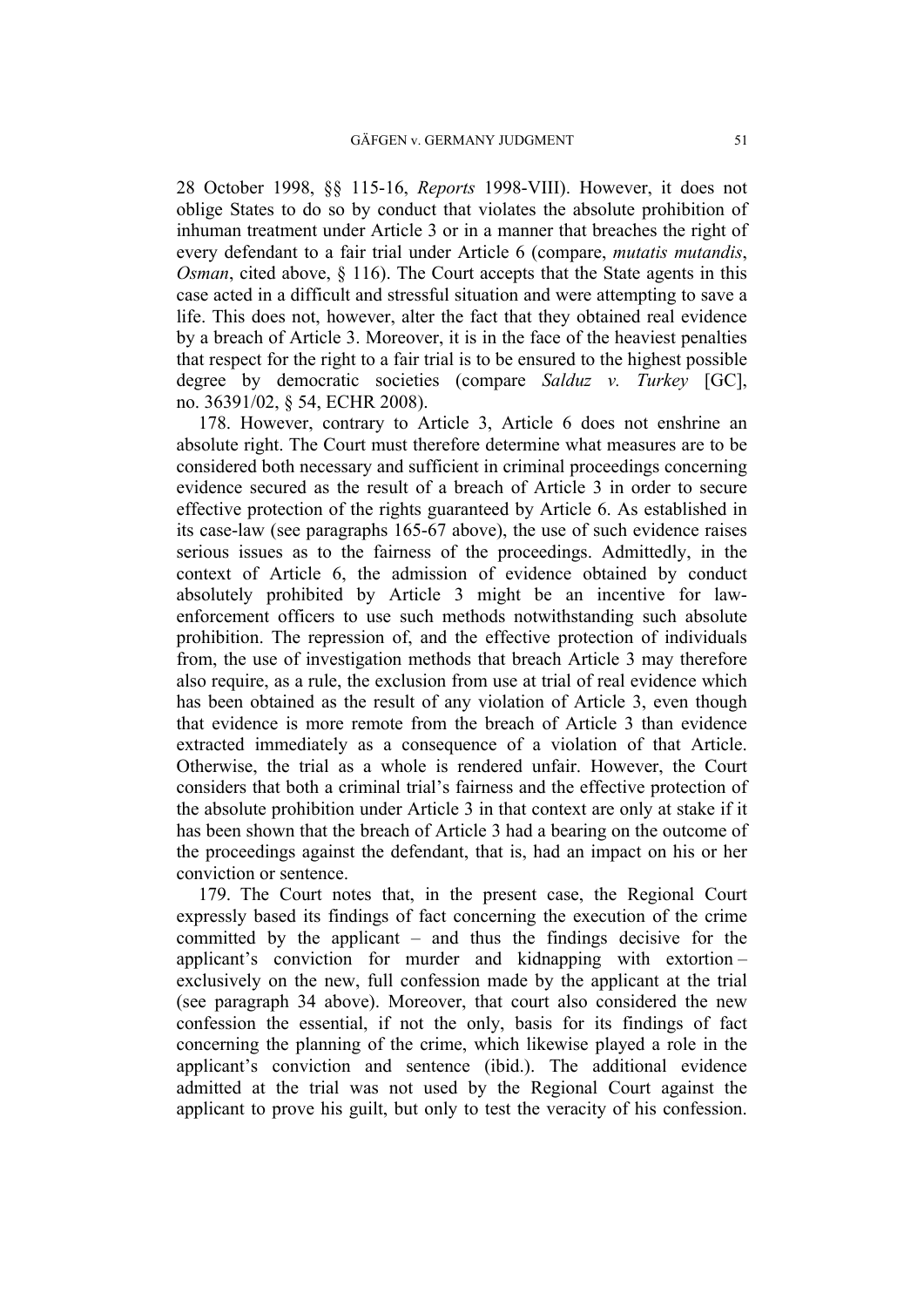This evidence included the results of the autopsy as to the cause of J.'s death and the tyre tracks left by the applicant's car near the pond where the child's corpse had been found. The Regional Court further referred to corroborative evidence which had been secured independently of the first confession extracted from the applicant under threat, given that the applicant had been secretly observed by the police since the collection of the ransom and that his flat had been searched immediately after his arrest. This evidence, which was "untainted" by the breach of Article 3, comprised the testimony of J.'s sister, the wording of the blackmail letter, the note found in the applicant's flat concerning the planning of the crime, as well as ransom money which had been found in the applicant's flat or had been paid into his accounts (ibid.).

180. In the light of the foregoing, the Court considers that it was the applicant's second confession at the trial which – alone or corroborated by further untainted real evidence – formed the basis of his conviction for murder and kidnapping with extortion and his sentence. The impugned real evidence was not necessary, and was not used to prove him guilty or to determine his sentence. It can thus be said that there was a break in the causal chain leading from the prohibited methods of investigation to the applicant's conviction and sentence in respect of the impugned real evidence.

181. In the light of these findings, the Court further has to examine whether the breach of Article 3 in the investigation proceedings had a bearing on the applicant's confession at the trial. It notes that, in his application before the Court, the applicant submitted that this had been the case. In his submission, he had not had any other defence option at the trial but to confess once the Regional Court, at the outset of the trial, had dismissed his request to exclude the real evidence obtained in violation of Article 3.

182. The Court observes in the first place that prior to his confession on the second day of the trial, the applicant had been instructed about his right to remain silent and about the fact that none of the statements he had previously made on the charges could be used as evidence against him (see paragraph 34 above). It is therefore satisfied that domestic legislation and practice did attach consequences to the confessions obtained by means of prohibited ill-treatment (contrast *Hulki Güneş v. Turkey*, no. 28490/95, § 91, ECHR 2003-VII, and *Göçmen*, cited above, § 73) and that the status quo ante was restored, that is, to the situation the applicant was in prior to the breach of Article 3, in this respect.

183. Moreover, the applicant, who was represented by defence counsel, stressed in his statements on the second day and at the end of the trial that he was confessing freely out of remorse and in order to take responsibility for his offence despite the events of 1 October 2002 (see paragraph 32 above). He did so notwithstanding the fact that he had previously failed in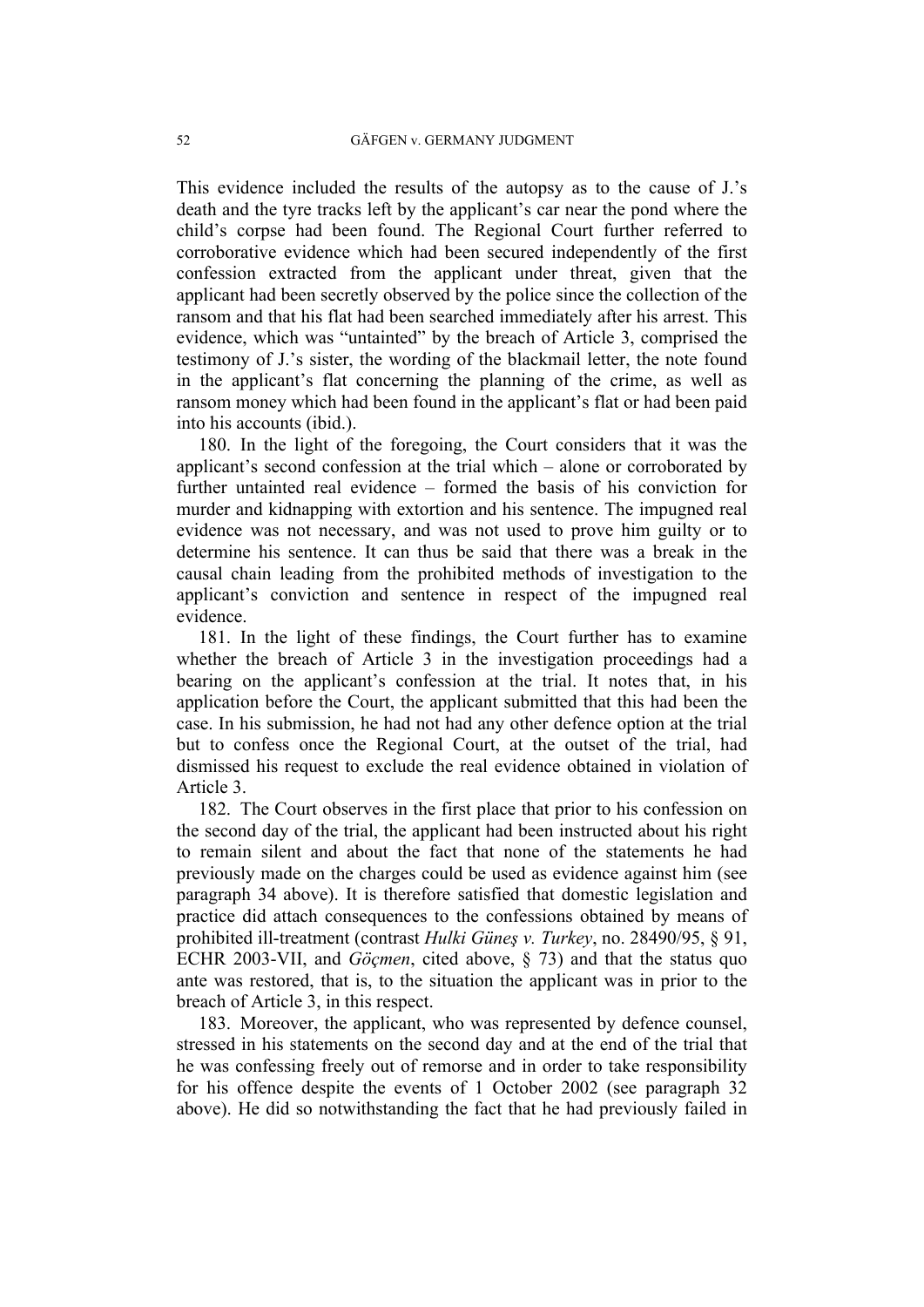his attempt to have the impugned real evidence excluded. There is no reason, therefore, for the Court to assume that the applicant did not tell the truth and would not have confessed if the Regional Court had decided at the outset of the trial to exclude the impugned real evidence and that his confession should thus be regarded as a consequence of measures which extinguished the essence of his defence rights.

184. In any event, it is clear from the Regional Court's reasoning that the applicant's second confession on the last day of the trial was crucial for securing his conviction for murder, an offence of which he might otherwise not have been found guilty (see paragraphs 34 and 35 above). The applicant's confession referred to many additional elements which were unrelated to what could have been proven by the impugned real evidence. Whereas that evidence showed that J. had been suffocated and that the applicant had been present at the pond in Birstein, his confession notably proved his intention to kill J., as well as his motives for doing so. In view of these elements, the Court is not persuaded that, further to the failure to exclude the impugned evidence at the outset of the trial, the applicant could not have remained silent and no longer had any defence option but to confess. Therefore, the Court is not satisfied that the breach of Article 3 in the investigation proceedings had a bearing on the applicant's confession at the trial either.

185. As regards the rights of the defence, the Court further observes that the applicant was given, and availed himself of, the opportunity to challenge the admission of the impugned real evidence at his trial and that the Regional Court had discretion to exclude that evidence. Therefore, the applicant's defence rights were not disregarded in this respect either.

186. The Court notes that the applicant claimed that he had been deprived of the protection afforded by the privilege against selfincrimination at his trial. As shown above (see paragraph 168), the right not to incriminate oneself presupposes that the prosecution prove their case against the accused without resort to evidence obtained through methods of coercion or oppression in defiance of the latter's will. The Court refers to its above findings that the domestic courts based the applicant's conviction on his second confession at the trial, without having recourse to the impugned real evidence as necessary proof of his guilt. The Court therefore concludes that the privilege against self-incrimination was complied with in the proceedings against the applicant.

187. The Court concludes that in the particular circumstances of the applicant's case, the failure to exclude the impugned real evidence, secured following a statement extracted by means of inhuman treatment, did not have a bearing on the applicant's conviction and sentence. As the applicant's defence rights and his right not to incriminate himself have likewise been respected, his trial as a whole must be considered to have been fair.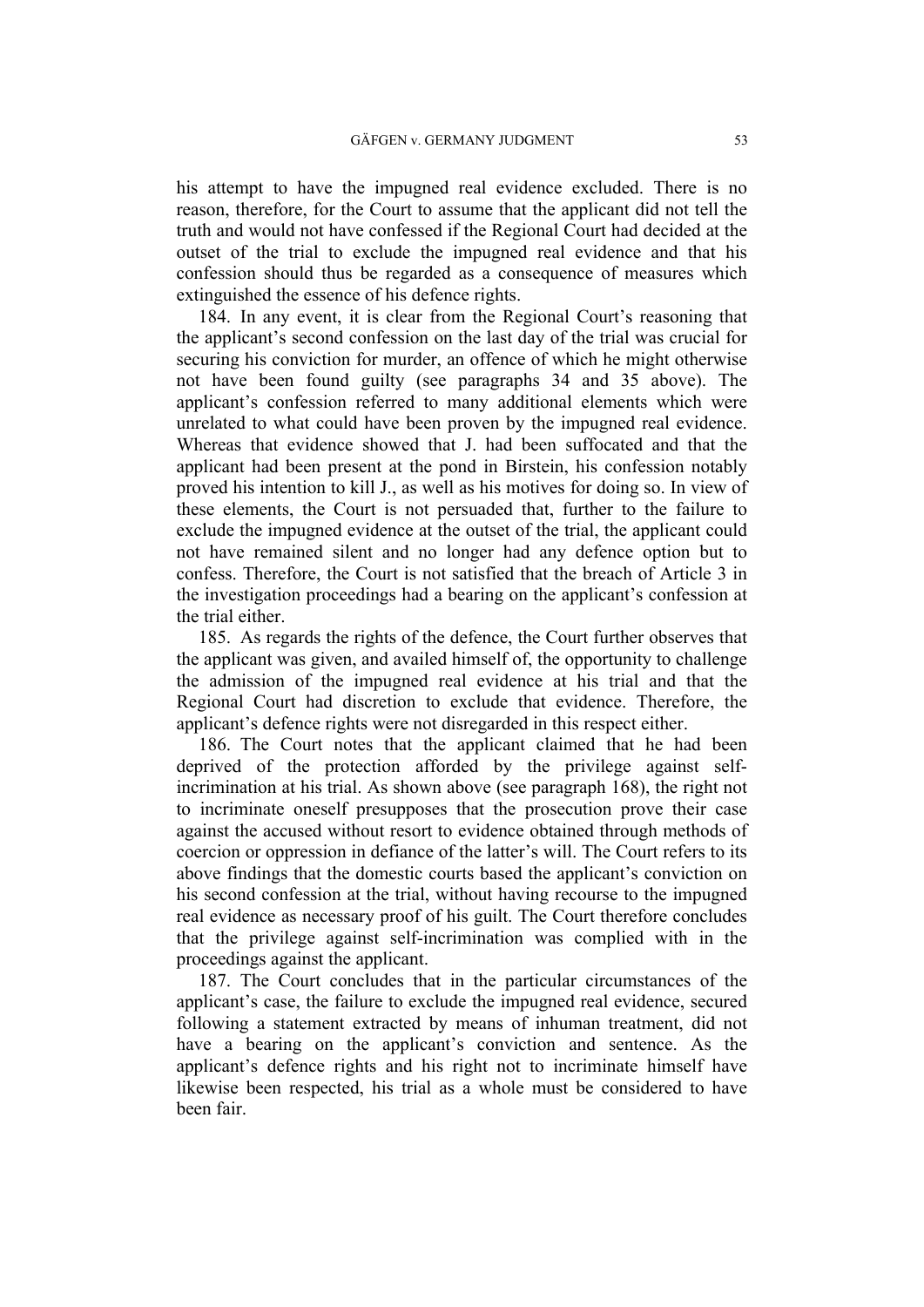188. Accordingly, there has been no violation of Article 6 §§ 1 and 3 of the Convention.

### III. APPLICATION OF ARTICLE 41 OF THE CONVENTION

#### 189. Article 41 of the Convention provides:

"If the Court finds that there has been a violation of the Convention or the Protocols thereto, and if the internal law of the High Contracting Party concerned allows only partial reparation to be made, the Court shall, if necessary, afford just satisfaction to the injured party."

## **A. Damage**

190. The applicant did not claim any award for pecuniary or nonpecuniary damage, stressing that the objective of his application was to obtain a retrial before the domestic courts. The Government did not comment on this issue.

191. The Court accordingly does not make an award in respect of damage. As to the specific measure requested by the applicant in compensation, the Court considers, in view of the conclusion reached under Article 6, that there is no basis for the applicant to request a retrial or the reopening of the case before the domestic courts.

## **B. Costs and expenses**

192. Submitting documentary evidence, the applicant upheld his claims made before the Chamber and requested the payment of the costs of the criminal proceedings which the Regional Court had directed him to pay following his conviction. These amounted to 72,855.60 euros (EUR). He left it to the Court's discretion to decide which of these costs (which included, *inter alia*, expert and other witness costs together with counsel's fees) had to be regarded as having been caused by violations of his Convention rights. He argued that the costs of lodging an appeal on points of law and a constitutional complaint to the Federal Constitutional Court (the amount of which has not been further specified) had been incurred solely in an attempt to rectify the violations of the Convention.

193. The applicant, who had been granted legal aid, further claimed a total of EUR 22,647.85 in costs and expenses incurred in the proceedings before the Court. These vouched or invoiced costs included legal fees, fees for accessing case files from the domestic proceedings and for legal experts' reports, copying costs, and travel, subsistence and accommodation expenses, together with the costs of further proceedings pending before the domestic courts.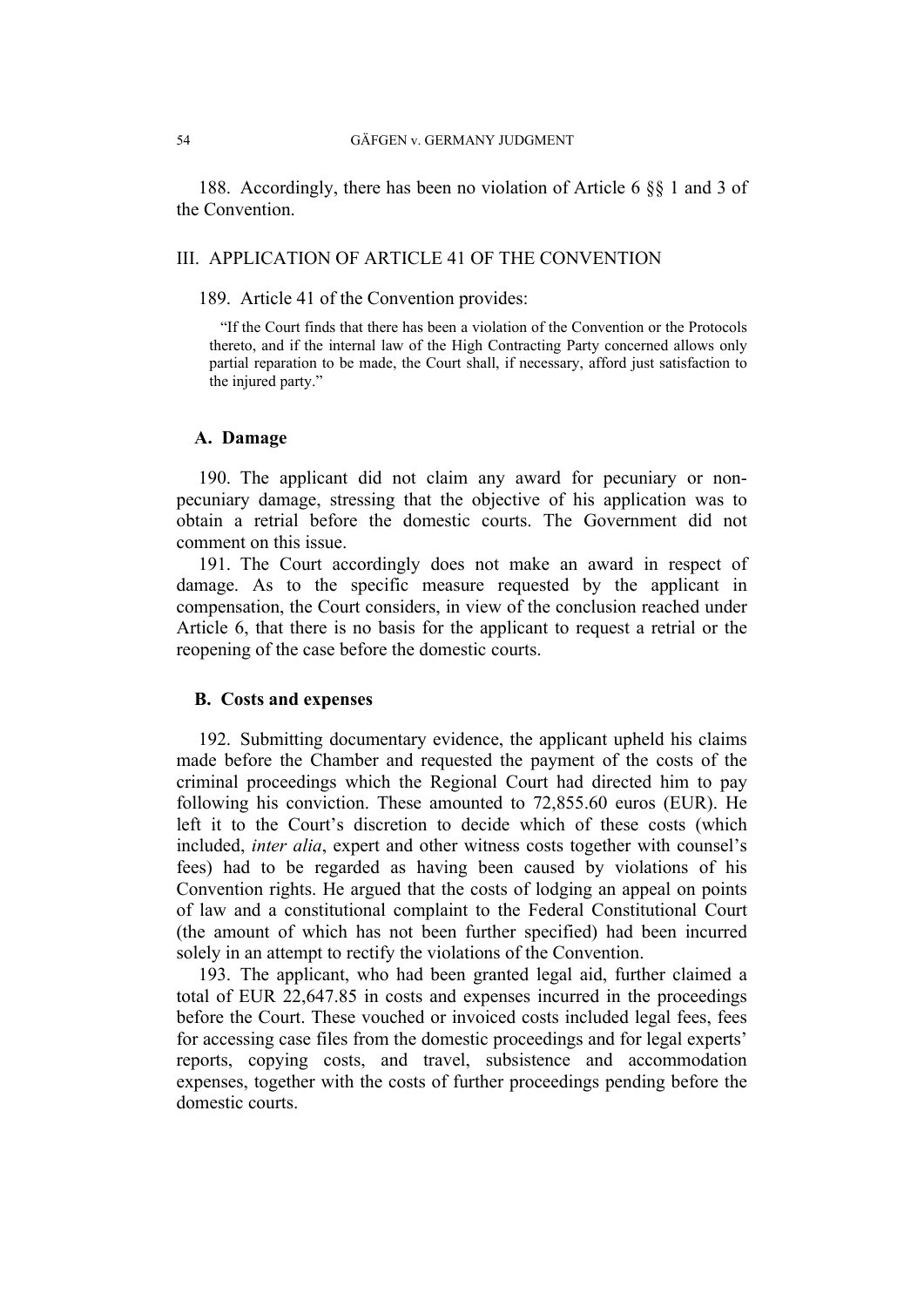194. The Government did not comment on the applicant's claims before the Grand Chamber. Before the Chamber, they had argued that the costs awarded against the applicant by the Regional Court had not been incurred in order to prevent or redress a violation of his Convention rights. The applicant had not specified any costs incurred in the proceedings before the Federal Court of Justice or before the Federal Constitutional Court. If the proceedings were to be reopened before the domestic courts following a finding of a violation of the applicant's Convention rights and if the applicant were to be acquitted, then the decision on the costs of the proceedings before the Regional Court would be reviewed.

195. The Government further left it to the Court's discretion to decide on the reasonableness or otherwise of the lawyers' fees, as claimed.

196. According to the Court's established case-law, costs and expenses will not be awarded under Article 41 unless it is established that they were actually and necessarily incurred and were reasonable as to quantum. Furthermore, legal costs are only recoverable in so far as they relate to the violation found (see, for example, *Beyeler v. Italy* (just satisfaction) [GC], no. 33202/96, § 27, 28 May 2002; *Kafkaris v. Cyprus* [GC], no. 21906/04, § 176, ECHR 2008; and *Sahin v. Germany* [GC], no. 30943/96, § 105, ECHR 2003-VIII).

197. As to the costs and expenses incurred in the proceedings before the domestic courts, the Court notes that the applicant left it to its discretion to assess what portion of the costs of the criminal proceedings against him before the Regional Court could be attributed to his attempt at preventing a violation of the Convention. It notes, however, that, whereas it has found that Article 3 was disregarded in the investigation proceedings, it has concluded that the criminal proceedings against the applicant complied with the requirements of the Convention. As the applicant failed to specify the costs incurred in all proceedings before the domestic authorities which were aimed at remedying the breach of Article 3, the Court cannot make an award of costs under this head.

198. As to the costs and expenses incurred in the proceedings before it, the Court considers that the amounts claimed by the applicant were in part not necessarily incurred and are as a whole excessive. Moreover, the applicant's claims before the Court were only partly successful. It therefore considers it reasonable to award the applicant EUR 4,000 under this head, less EUR 2,276.60 received by way of legal aid from the Council of Europe, making a total of EUR 1,723.40, plus any tax that may be chargeable to the applicant on that amount.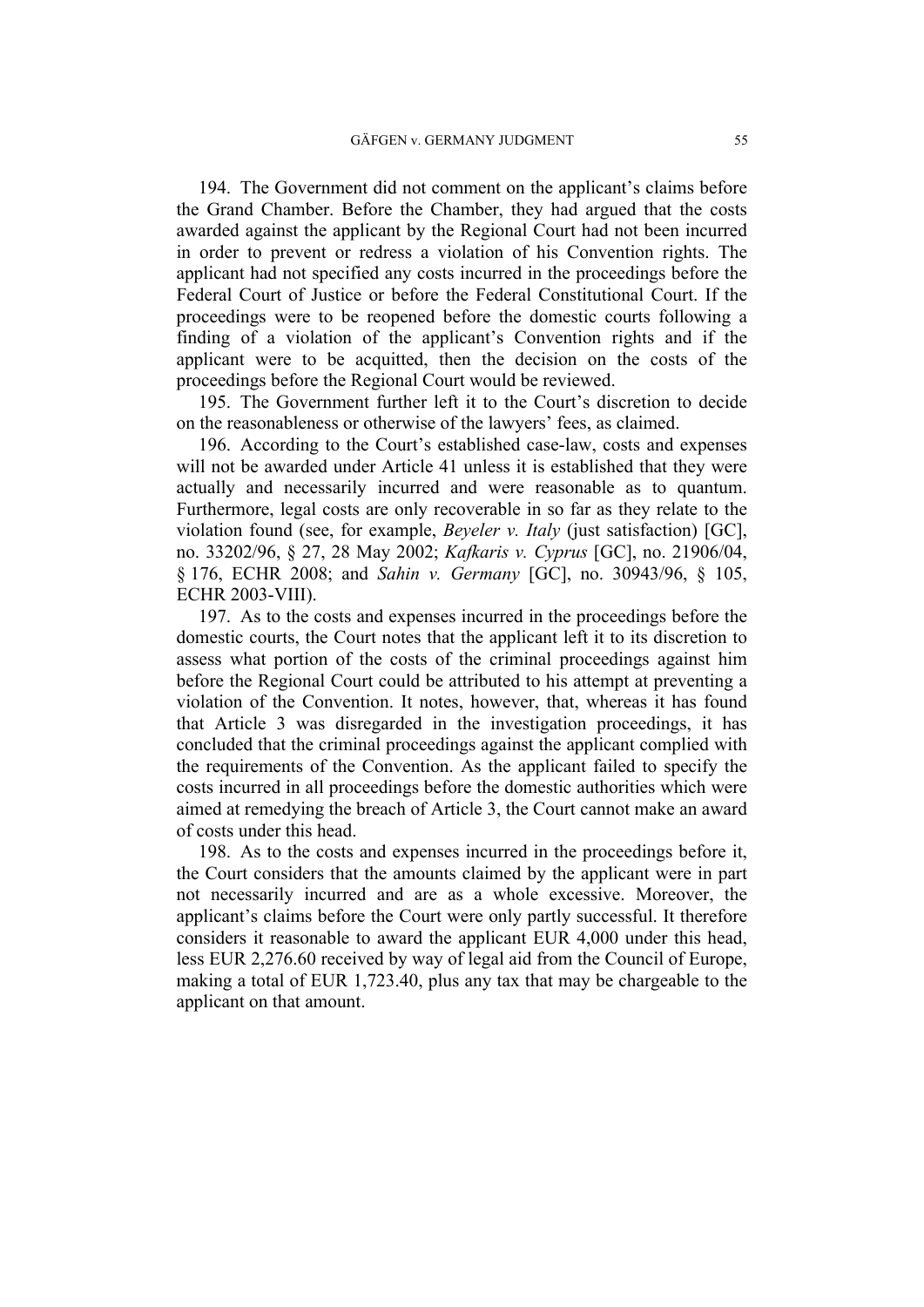## **C. Default interest**

199. The Court considers it appropriate that the default interest rate should be based on the marginal lending rate of the European Central Bank, to which should be added three percentage points.

## FOR THESE REASONS, THE COURT

- 1. *Dismisses* unanimously the Government's preliminary objection in respect of the applicant's complaint under Article 6 of the Convention;
- 2. *Holds* by eleven votes to six that the applicant may still claim to be the "victim" of a violation of Article 3 of the Convention for the purposes of Article 34 of the Convention;
- 3. *Holds* by eleven votes to six that there has been a violation of Article 3 of the Convention;
- 4. *Holds* by eleven votes to six that there has been no violation of Article 6 §§ 1 and 3 of the Convention;
- 5. *Holds* by ten votes to seven

(a) that the respondent State is to pay the applicant, within three months, EUR 1,723.40 (one thousand seven hundred and twenty-three euros and forty cents) in respect of costs and expenses, plus any tax that may be chargeable to the applicant;

(b) that from the expiry of the above-mentioned three months until settlement simple interest shall be payable on the above amount at a rate equal to the marginal lending rate of the European Central Bank during the default period plus three percentage points;

6. *Dismisses* unanimously the remainder of the applicant's claim for just satisfaction.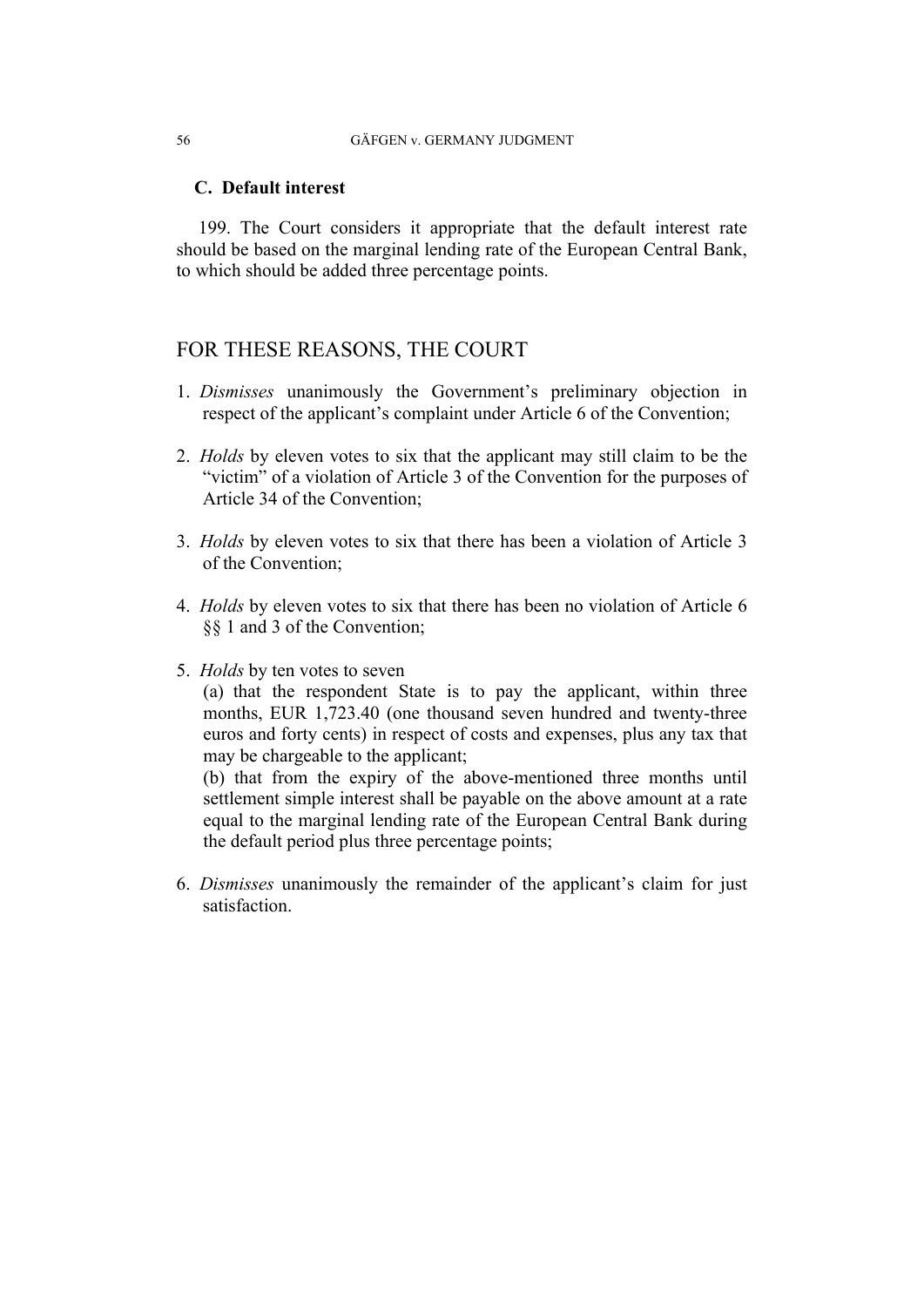Done in English and in French, and delivered at a public hearing in the Human Rights Building, Strasbourg, on 1 June 2010.

Registrar President

Erik Fribergh Jean-Paul Costa

In accordance with Article 45 § 2 of the Convention and Rule 74 § 2 of the Rules of Court, the following separate opinions are annexed to this judgment:

(a) joint partly concurring opinion of Judges Tulkens, Ziemele and Bianku;

(b) joint partly dissenting opinion of Judges Rozakis, Tulkens, Jebens, Ziemele, Bianku and Power;

(c) partly dissenting opinion of Judge Casadevall joined by Judges Kovler<sup>1</sup>, Mijović, Jaeger, Jočienė and López Guerra.

> J.-P.C. E.F.

<sup>1</sup> Rectified on 3 June 2010: the name of Judge Kovler has been added.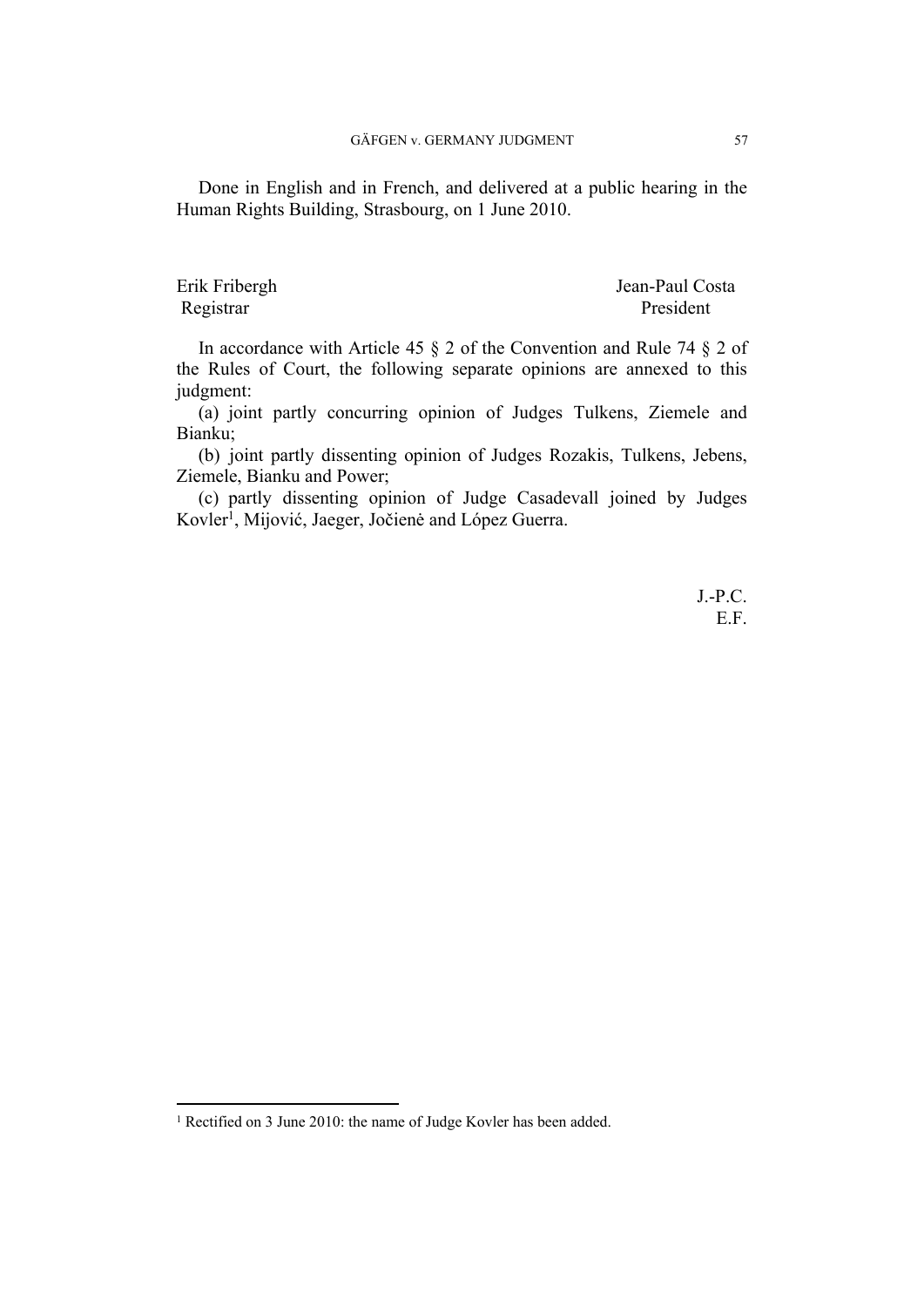## JOINT PARTLY CONCURRING OPINION OF JUDGES TULKENS, ZIEMELE AND BIANKU

#### *(Translation)*

1. With regard to Article 3 of the Convention, we agree with the conclusion reached in the judgment<sup>1</sup> that the applicant may still claim to be a "victim" within the meaning of Article 34 of the Convention and that Article 3 has therefore been breached. However, our reasoning on the issue of the applicant's victim status differs from that adopted by the majority.

2. In order to determine whether or not the applicant had lost his status as a victim, the Court was required to examine, in accordance with its caselaw, whether the domestic authorities had acknowledged and afforded redress for the alleged breach of Article 3.

3. The breach was indisputably acknowledged since the judicial authorities expressly admitted that the methods of investigation employed constituted "ill-treatment" and could not be justified on the ground of "necessity", which was not a defence to a violation of the absolute protection of human dignity under Article 1 of the Basic Law and Article 3 of the Convention.

4. However, the judgment considers that appropriate and sufficient redress was not afforded, basing that finding on what it views as shortcomings in the conduct of the criminal proceedings resulting in the police officers' conviction. While it finds that the criminal investigation in respect of the police officers who threatened the applicant with torture was compatible with the requirements of the Convention, the same does not apply to the *penalties* imposed on the police officers. The judgment concludes that they were not "adequate" and were "manifestly disproportionate" to the seriousness of the offence; accordingly, they did not have "the necessary deterrent effect in order to prevent further violations of the prohibition of ill-treatment in future difficult situations" (see paragraphs 123 and 124 of the judgment).

5. Admittedly, this assessment by the Court of the scope of the State's duty to punish is not new and has been found in many previous judgments. However, in our view it raises three questions, especially in the present case. Firstly, sentencing is one of the most delicate and difficult tasks in the administration of criminal justice. It requires a range of factors to be taken into account, as well as knowledge of, and hence closeness to, the facts, situations and persons concerned. It is normally the role of the national courts and not the Court, which should involve itself in this process only

<sup>1.</sup> However, with regard to Article 6 of the Convention, we consider, unlike the majority, that there was a violation of that Article, and we refer to the joint partly dissenting opinion of Judges Rozakis, Tulkens, Jebens, Ziemele, Bianku and Power.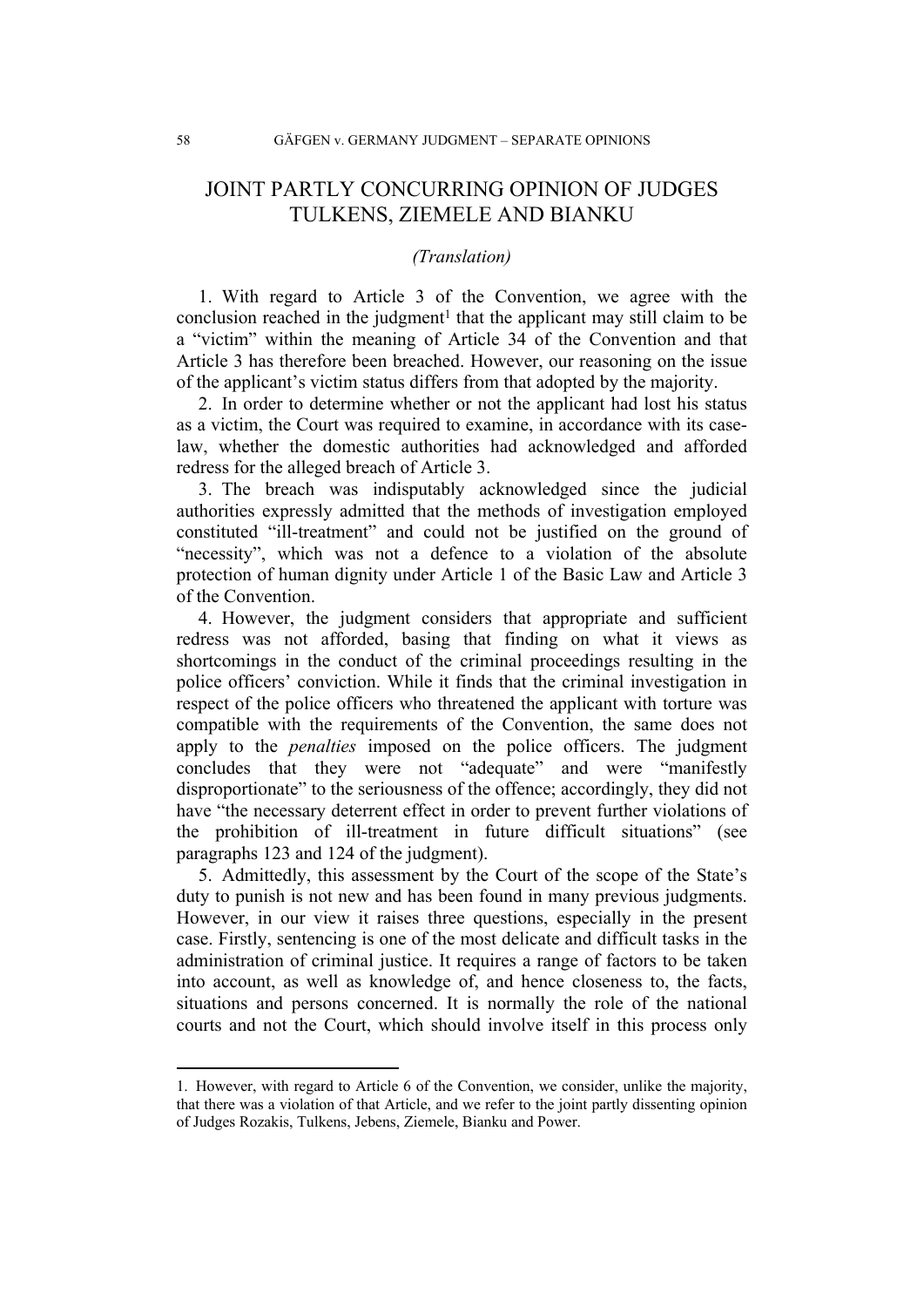with the utmost caution and in cases of absolute necessity. Secondly, we wonder whether the Court, in making the assumption that more severe criminal penalties have a deterrent effect, is not at risk of creating or maintaining an illusion. The (general or individual) preventive effect of sentences has long been the subject of extensive studies and research, particularly of an empirical nature. Such studies have concluded that this effect is relative, if not limited<sup>1</sup>. Lastly, even – and no doubt especially – where criminal punishment serves the purpose of protecting rights and freedoms, at the risk of obscuring the fact that it is also a threat to rights and freedoms, we should not lose sight of the subsidiarity principle, which is a basic axiom of criminal law: use of the weapon of punishment is acceptable only if there are no other means of protecting the values or interests at stake.

6. As the Court never tires of repeating, the rights protected by the Convention cannot be theoretical and illusory but must be practical and effective. However, in the present case was the police officers' criminal trial, which clearly had to take place, the only possible means of preventing further violations of Article 3, a provision that forms part of the core rights protected by the Convention? We do not think so.

7. According to the Court's case-law as reiterated in the judgment, the appropriateness and sufficiency of redress for a Convention violation must be assessed with due regard to all the circumstances of the case (see paragraph 116 of the judgment). In the present case we consider that the most appropriate form of redress for the violation of Article 3 that was found and acknowledged would have been the *exclusion from the trial* of the evidence obtained in breach of the Convention; as this did not happen, our conclusion is that the applicant may still claim to be a "victim" within the meaning of Article 34 of the Convention.

8. It is, however, interesting to observe that, at the end of its analysis, the Court does not in principle rule out the possibility of excluding evidence as an additional measure:

"... in cases in which the deployment of a method of investigation prohibited by Article 3 led to disadvantages for an applicant in criminal proceedings against him, appropriate and sufficient redress for that breach may have to entail, in addition to the above-mentioned requirements, measures of restitution addressing the issue of the continuing impact of that prohibited method of investigation on the trial, in particular the exclusion of evidence obtained by breaching Article 3." (see paragraph 128 *in fine*)

<sup>1.</sup> G. Kellens, *Punir. Pénologie et Droit des Sanctions Pénales*, (Liège: Editions juridiques de l'Université de Liège), 2000, pp. 59 et seq.; P. Poncela, *Droit de la Peine*, (Paris: PUF), coll. Thémis, 2nd edition, 2001, pp. 458 et seq.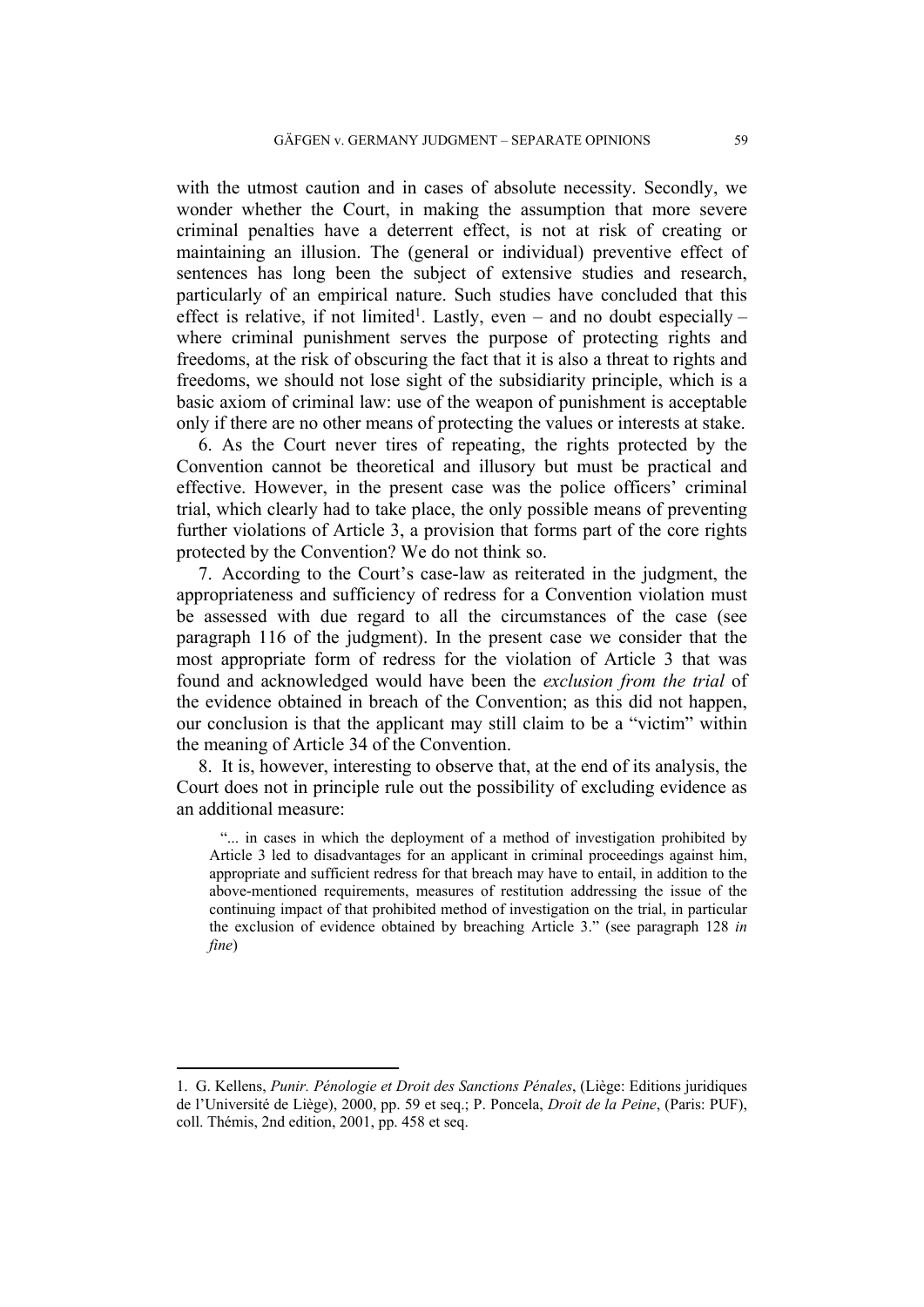## JOINT PARTLY DISSENTING OPINION OF JUDGES ROZAKIS, TULKENS, JEBENS, ZIEMELE, BIANKU AND POWER

1. We do not share the majority's opinion that there has been no violation of Article 6 §§ 1 and 3 of the Convention. In our view, there was a breach of Article 6 because real evidence which had been secured as a direct result of a violation of Article 3 was admitted into the applicant's criminal trial. The breach was compounded by the fact that this evidence had also been obtained in circumstances that were self-incriminating.

2. The admission into criminal proceedings of any evidence obtained in violation of Article 3 raises a fundamental and vitally important question of principle. While the Court's case-law was clear in so far as the admission of confession statements obtained in violation of Article 3 is concerned, (such statements being always inadmissible regardless of whether they were obtained by torture or inhuman or degrading treatment) the question of the consequences for a trial's fairness of admitting other types of evidence ("real evidence") obtained as a result of treatment falling short of torture but still within the ambit of Article 3, remained to be settled. Difficult though this case was, it presented the Grand Chamber with an opportunity to rule upon the precise scope of the exclusionary rule in respect of any evidence obtained by a breach of Article 3. The Court could have answered that question categorically by asserting, in an unequivocal manner, that irrespective of the conduct of an accused, fairness, for the purpose of Article 6, presupposes respect for the rule of law and requires, as a selfevident proposition, the exclusion of any evidence that has been obtained in violation of Article 3. A criminal trial which admits and relies, to any extent, upon evidence obtained as a result of breaching such an absolute provision of the Convention cannot *a fortiori* be a fair one. The Court's reluctance to cross that final frontier and to establish a clear or "bright-line" rule in this core area of fundamental human rights is regrettable.

3. It is clear from the Court's case-law that the admission of evidence obtained in violation of Article 3 has always been subject to different considerations than those arising where other Convention rights, such as those protected under Article 8, are concerned<sup>1</sup>. Heretofore, the Court took the view that even if proper procedural safeguards are in place, it would be unfair to rely on material if its nature and source were tainted by any oppression or coercion<sup>2</sup> . The use of *statements* obtained as a result of

<sup>1.</sup> *Schenk v. Switzerland*, 12 July 1988, Series A no. 140; *Khan v. the United Kingdom*, no. 35394/97, ECHR 2000-V; *P.G. and J.H. v. the United Kingdom*, no. 44787/98, ECHR 2001-IX; *Allan v. the United Kingdom*, no. 48539/99, ECHR 2002-IX; *Perry v. the United Kingdom*, no. 63737/00, ECHR 2003-IX; *Jalloh v. Germany* [GC], no. 54810/00, ECHR 2006-IX; and *Bykov v. Russia* [GC], no. 4378/02, 10 March 2009.

<sup>2.</sup> *Perry v. the United Kingdom* (dec.), no. 63737/00, 26 September 2002.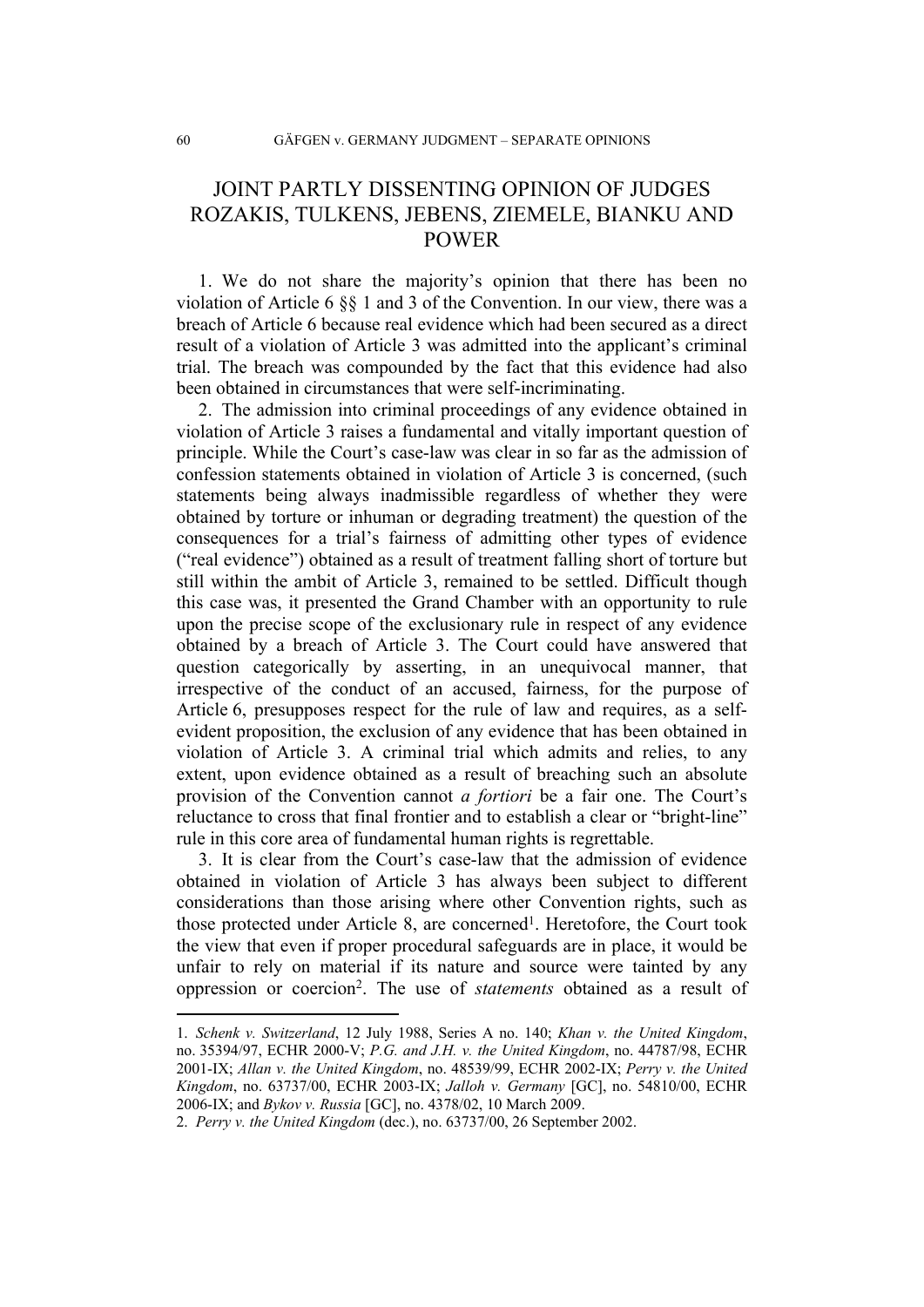violence, brutality or other conduct which could be characterised as torture<sup>1</sup> or ill-treatment<sup>2</sup> in breach of Article 3 always rendered the proceedings as a whole unfair, irrespective of whether such evidence was decisive in securing the applicant's conviction. Whether that principle applied with equal force to other types of evidence remained to be considered. In *Jalloh*, the Court indicated that an issue *may* arise under Article 6 § 1 in respect of any evidence obtained in violation of Article 3 even if its admission was not decisive in securing a conviction<sup>3</sup>. On the facts of that case, the general question as to whether the use of real evidence obtained by an act falling short of torture but still within the scope of Article 3 automatically renders a trial unfair was left open<sup>4</sup> . Regrettably, the answer now given and the reasoning adopted by the majority risks undermining the effectiveness of the absolute rights guaranteed by Article 3. A distinction has been introduced into the Court's jurisprudence between the admissibility of statements obtained in breach of the absolute prohibition of inhuman and degrading treatment and the admissibility of other evidence obtained in the same manner. Such a distinction is difficult to sustain.

4. The majority accepts that the real evidence against the applicant in this case, which was admitted into trial, "was secured as a direct result of his interrogation by the police that breached Article 3" (see paragraph 171 of the judgment). That prohibited conduct resulted in a coerced confession followed by a journey to the scene of vital evidence where the applicant, upon the order of the police, pointed out the locus of the body (while being filmed) and, thereafter, assisted in the gathering of other self-incriminating evidence. There is no doubt from the proceedings before the domestic courts that this evidence was then admitted, adduced, examined and relied upon at the trial and referred to in the Regional Court's judgment (see paragraphs 32 and 34). Notwithstanding the foregoing, the majority has nevertheless concluded that the applicant's trial was fair because of "a break in the causal chain" (see paragraph 180) leading from that breach to the applicant's conviction and sentence. We do not agree with its finding or with the reasoning upon which it is based.

5. From the moment of arrest to the handing down of sentence, criminal proceedings form an organic and interconnected whole. An event that occurs at one stage may influence and, at times, determine what transpires at another. When that event involves breaching, at the investigation stage, a suspect's absolute right not to be subjected to inhuman or degrading treatment, the demands of justice require, in our view, that the adverse effects that flow from such a breach be eradicated entirely from the proceedings. This approach has previously been confirmed and underlined,

<sup>1.</sup> *Harutyunyan v. Armenia*, no. 36549/03, §§ 63 and 66, ECHR 2007-III.

<sup>2.</sup> *Göçmen v. Turkey*, no. 72000/01, §§ 74-75, 17 October 2006.

<sup>3.</sup> *Jalloh*, cited above, § 99.

<sup>4.</sup> Ibid., § 107.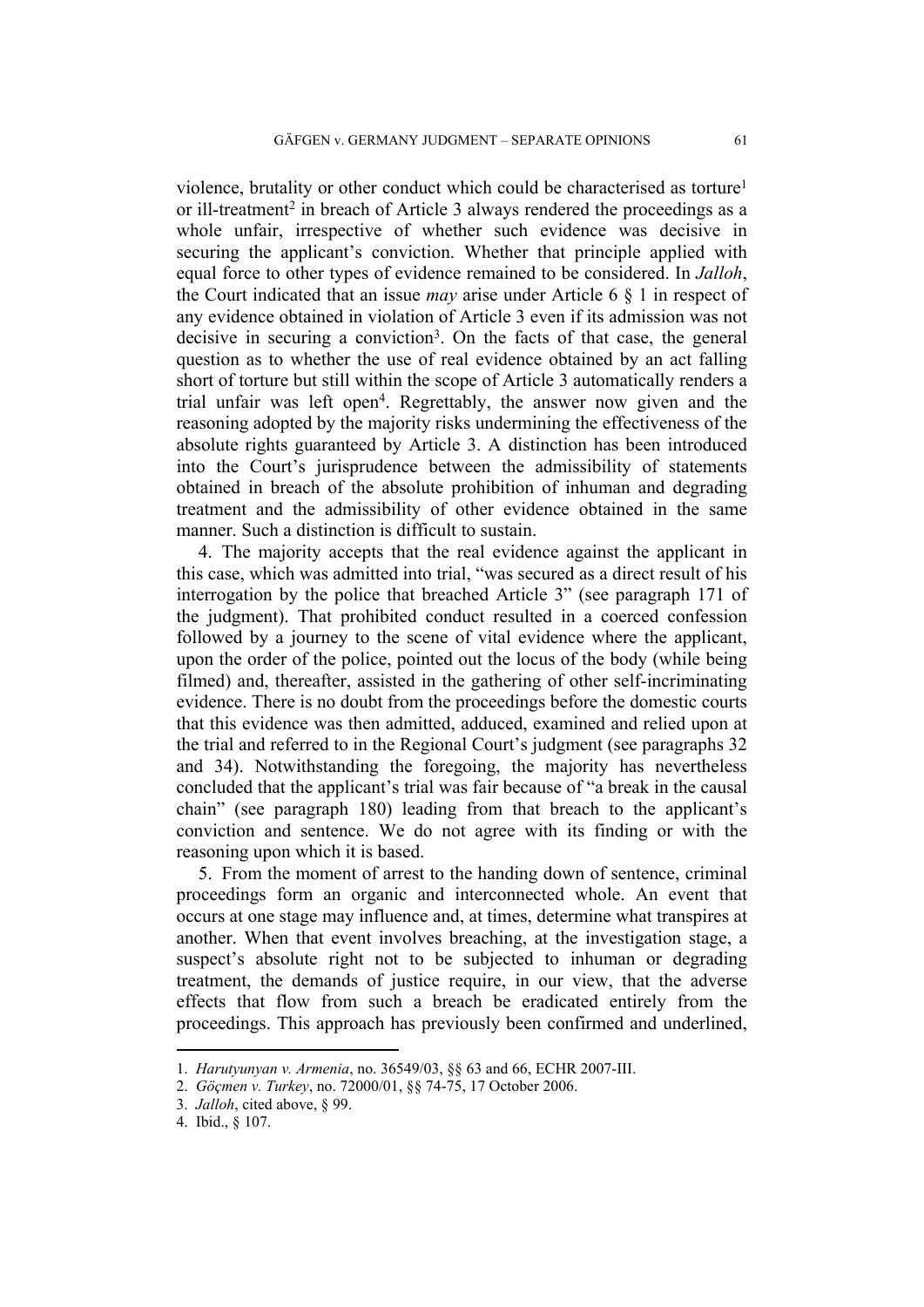in principle, by the Court in its consideration of the importance of the investigation stage for the preparation of criminal proceedings by finding that the evidence obtained during this stage determines the framework in which the offence charged will be considered at the trial. Thus, in *Salduz v. Turkey* (which involved restrictions on the applicant's access to a lawyer while in police custody) the Court found that neither the legal assistance provided subsequently nor the adversarial nature of the ensuing proceedings could cure the defects which had occurred during the time spent in police custody and it proceeded to find a violation of Article  $6<sup>1</sup>$ . If that is so when considering a breach of the right to consult a lawyer, then surely the same reasoning must apply with even greater force when confronted with a breach of a suspect's right not to be subjected to inhuman treatment and the subsequent admission into criminal proceedings of the evidence obtained as a result of such a breach.

6. Instead of viewing the proceedings as an organic whole, the majority's *modus operandi* was to compartmentalise, parse and analyse the various stages of the criminal trial, separately, in order to conclude that the terminus arrived at (conviction for murder warranting maximum sentence) was not affected by the route taken (admission of evidence obtained in violation of Article 3). Such an approach, in our view, is not only formalistic; it is unrealistic since it fails altogether to have regard to the practical context in which criminal trials are conducted and to the dynamics operative in any given set of criminal proceedings. The majority's judgment pays no regard to the fact that the applicant's confession which, it is claimed, "broke" the causal chain, was made immediately after his failed attempt to exclude the incriminating evidence and that it was repeated, more fully, only after all of that evidence had been adduced at trial. Having failed to have it excluded, he cannot but have been aware that the trial court would have before it forensic and other compelling evidence which he himself had pointed out on the order of the police authorities and which would clearly establish his guilt. We consider it telling that both the Federal Public Prosecutor and counsel for J.'s parents argued that the applicant's confession "was worth nothing" since he had only confessed to what had, in any event, already been proven (see paragraph 35 of the judgment). Therein lies the core of the problem and it is difficult to disagree with their submissions in this regard.

7. In our view, the evidence secured in breach of Article 3 and thereafter admitted into trial cannot be regarded as having had no bearing upon the subsequent development and outcome of the proceedings. The exclusion only of the applicant's pre-trial statements afforded little if any benefit to him in terms of curing the defect caused by the violation of Article 3. Once the incriminating evidence had been admitted, his freedom to mount a

<sup>1.</sup> *Salduz v. Turkey* [GC], no. 36391/02, § 58, ECHR 2008.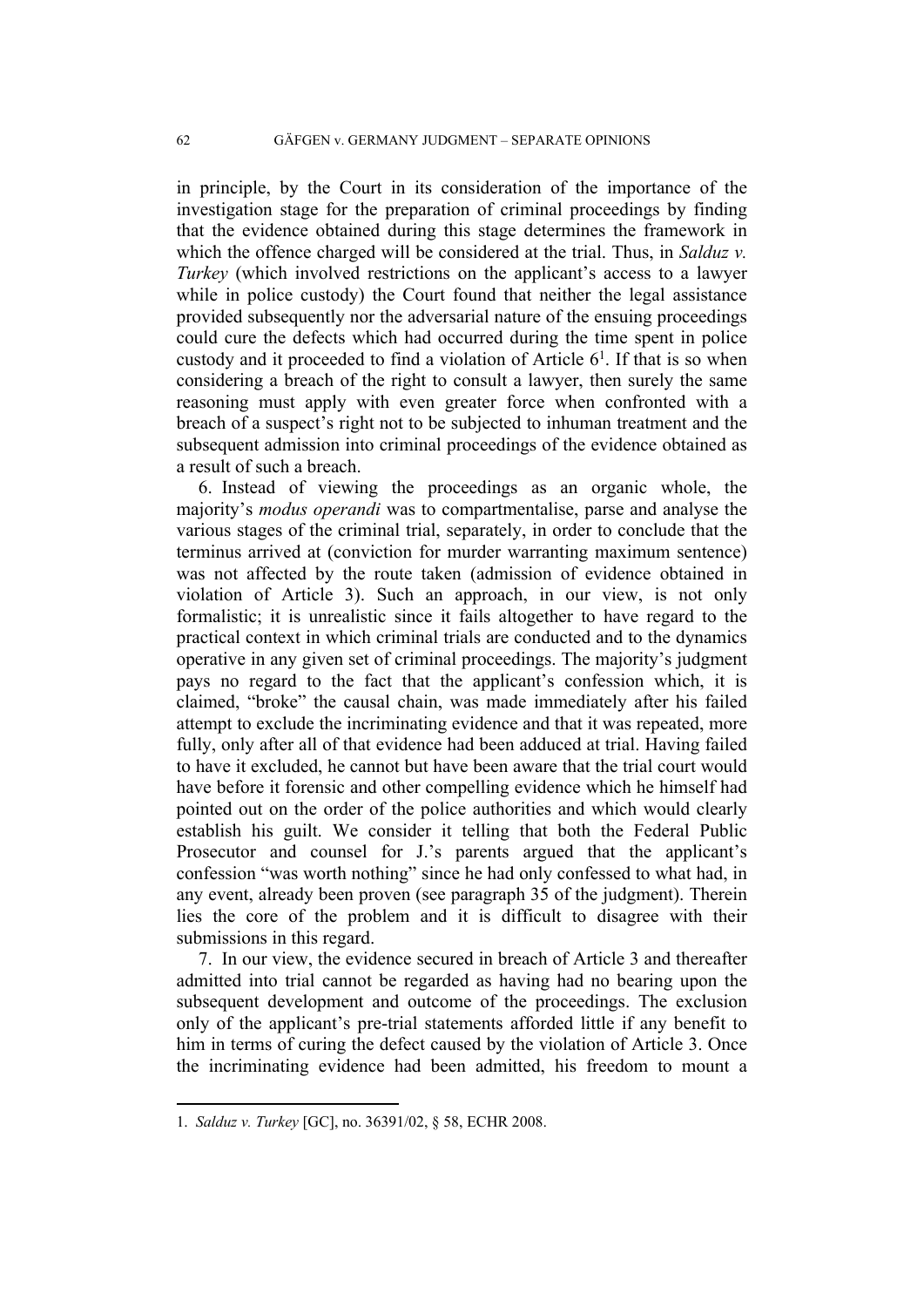defence was restricted substantially, if not entirely, and a conviction for the charges upon which he stood accused was all but inevitable. That such inevitability was articulated by the prosecuting parties who participated in the trial confirms us in our view that serious doubt must be cast over the capacity of the applicant, at the outset of the trial, to defend himself effectively.

8. Neither the applicant's confession at trial nor the ostensibly limited reliance upon that coerced evidence to establish the veracity of the said confession was capable of curing the manifest defect in the proceedings that was caused by the admission into evidence of such tainted materials. The only way to ensure effective protection of the applicant's fundamental right to a fair hearing would have been to exclude all impugned evidence and to have proceeded (albeit on other charges, such as kidnapping with extortion causing death; see paragraph 35 of the judgment) on the basis of the noncontaminated evidence that was available to the prosecution. To allow evidence obtained by a breach of Article 3 to be admitted into a criminal trial weakens, inevitably, the protection which that provision confers and signals a certain ambivalence about how far that protection goes.

9. We find it disturbing that the Court has introduced, for the first time, a dichotomy in principle between the types of conduct prohibited by Article 3 at least in so far as the consequences for a trial's fairness are concerned where breaches of that provision occur. In effect, the Court has concluded that real evidence obtained by inflicting inhuman treatment upon an accused person may be admitted into trial and that such a trial may nevertheless be regarded as "fair" so long as such evidence has no bearing on the outcome of proceedings. If it can have no bearing, what, one wonders, is the purpose of its admission? And why, in principle, should the same reasoning not now apply to real evidence obtained by torture? If a break in the causal chain from torture to conviction can be established – where, for example, a torture victim chooses to confess during trial – why not permit the admission of such evidence at the outset of his trial and wait to see if any break in the causal chain might occur? The answer is manifestly obvious. Societies that are founded upon the rule of law do not tolerate or sanction, whether directly, indirectly or otherwise, the perpetration of treatment that is absolutely prohibited by Article 3 of the Convention. Neither the wording of Article 3 nor that of any other provision of the Convention makes a distinction between the consequences to be attached to torture and those attaching to inhuman and degrading treatment. There is thus no legal basis, in our view, for regarding inhuman treatment as different from torture in terms of the consequences that flow from the perpetration thereof. Neither "a break in the causal chain" nor any other intellectual construct can overcome the inherent wrong that occurs when evidence obtained in violation of Article 3 is admitted into criminal proceedings.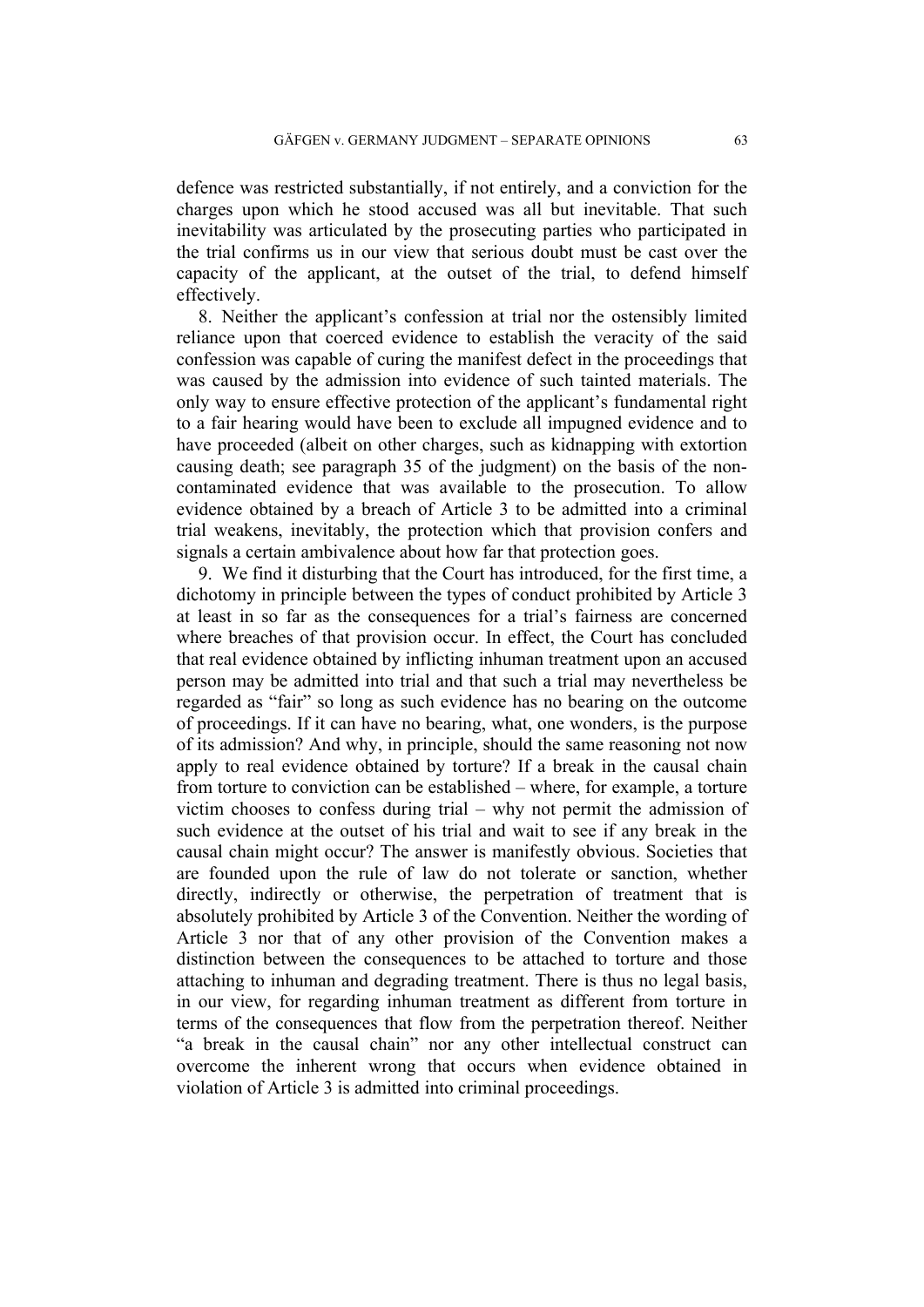10. The Court has repeatedly stated that Article 3 is an absolute right and that no derogation from it is permissible under Article 15  $\S$  2 – even in the event of a public emergency<sup>1</sup>. Being absolute, all violations thereof are serious and, in our view, the most effective way of guaranteeing that absolute prohibition is a strict application of the exclusionary rule when it comes to Article 6. Such an approach would leave State agents who are tempted to perpetrate inhuman treatment in no doubt as to the futility of engaging in such prohibited conduct. It would deprive them of any potential incentive or inducement for treating suspects in a manner that is inconsistent with Article 3

11. We are mindful of the consequences that flow from a strict application of the exclusionary rule where violations of Article 3 are concerned. We recognise that, at times, often reliable and compelling evidence may have to be excluded and that the effect upon the prosecution of a crime may thereby be compromised. Furthermore, the exclusion of such evidence may result in an accused person receiving a lighter sentence than he or she might otherwise have received. However, where this occurs the ultimate responsibility for any such "advantage" to the accused lies, firmly, with the State authorities whose agents, irrespective of their motivation, permitted the perpetration of inhuman treatment and thereby risked compromising the subsequent conduct of criminal proceedings.

12. We are also cognisant of the fact that victims of crime, their families and the public at large all have an interest in the prosecution and punishment of those who engage in criminal activities. However, in our view, there is an equally vital, compelling and competing public interest in the preservation of the values of civilised societies founded upon the rule of law. In such societies, recourse to subjecting individuals to inhuman or degrading treatment, regardless of its purpose, can never be permitted. There is, in addition, a critical public interest in ensuring and maintaining the integrity of the judicial process and the admission into a trial of evidence obtained in violation of an absolute human right would undermine and jeopardise the integrity of that process. In our view, criminal activity may not be investigated nor an individual's conviction secured at the cost of undermining the absolute right not to be subjected to inhuman treatment as guaranteed under Article 3. To hold otherwise would involve sacrificing core values and bringing the administration of justice into disrepute.

13. As with the majority, we acknowledge that the State agents in this case acted in a difficult and highly charged situation. This does not, however, alter the fact that they obtained, by a breach of Article 3, real evidence which was subsequently used and relied upon at the criminal trial

<sup>1.</sup> See, *inter alia*, *Chahal v. the United Kingdom*, 15 November 1996, § 79, *Reports of Judgments and Decisions* 1996-V; *V. v. the United Kingdom* [GC], no. 24888/94, § 69, ECHR 1999-IX; *Ramirez Sanchez v.* France [GC], no. 59450/00, § 116, ECHR 2006-IX; and *Saadi v. Italy* [GC], no. 37201/06, § 127, ECHR 2008.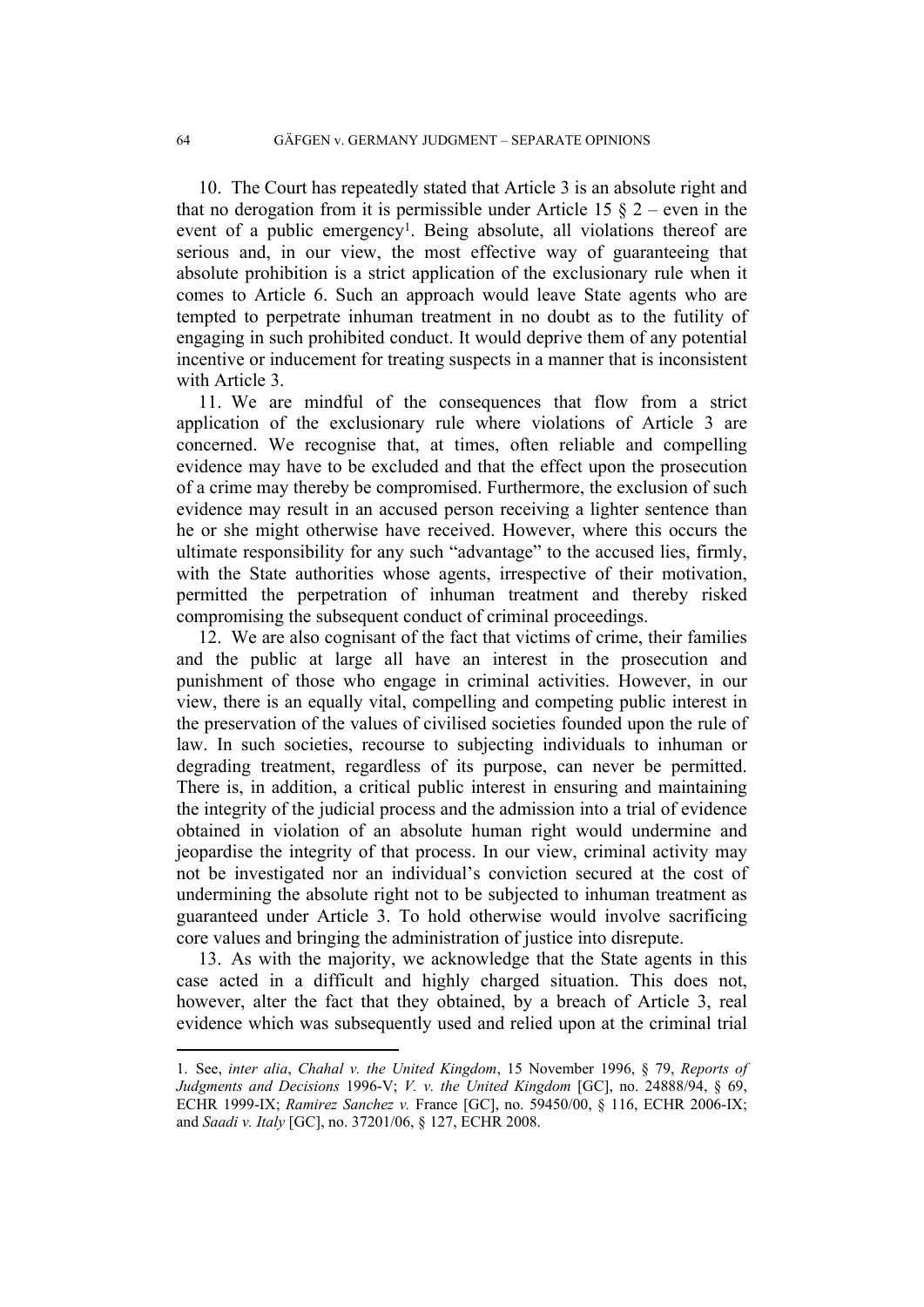of the applicant. Though the situation in this case was critical it is precisely in times of crisis that absolute values must remain uncompromised.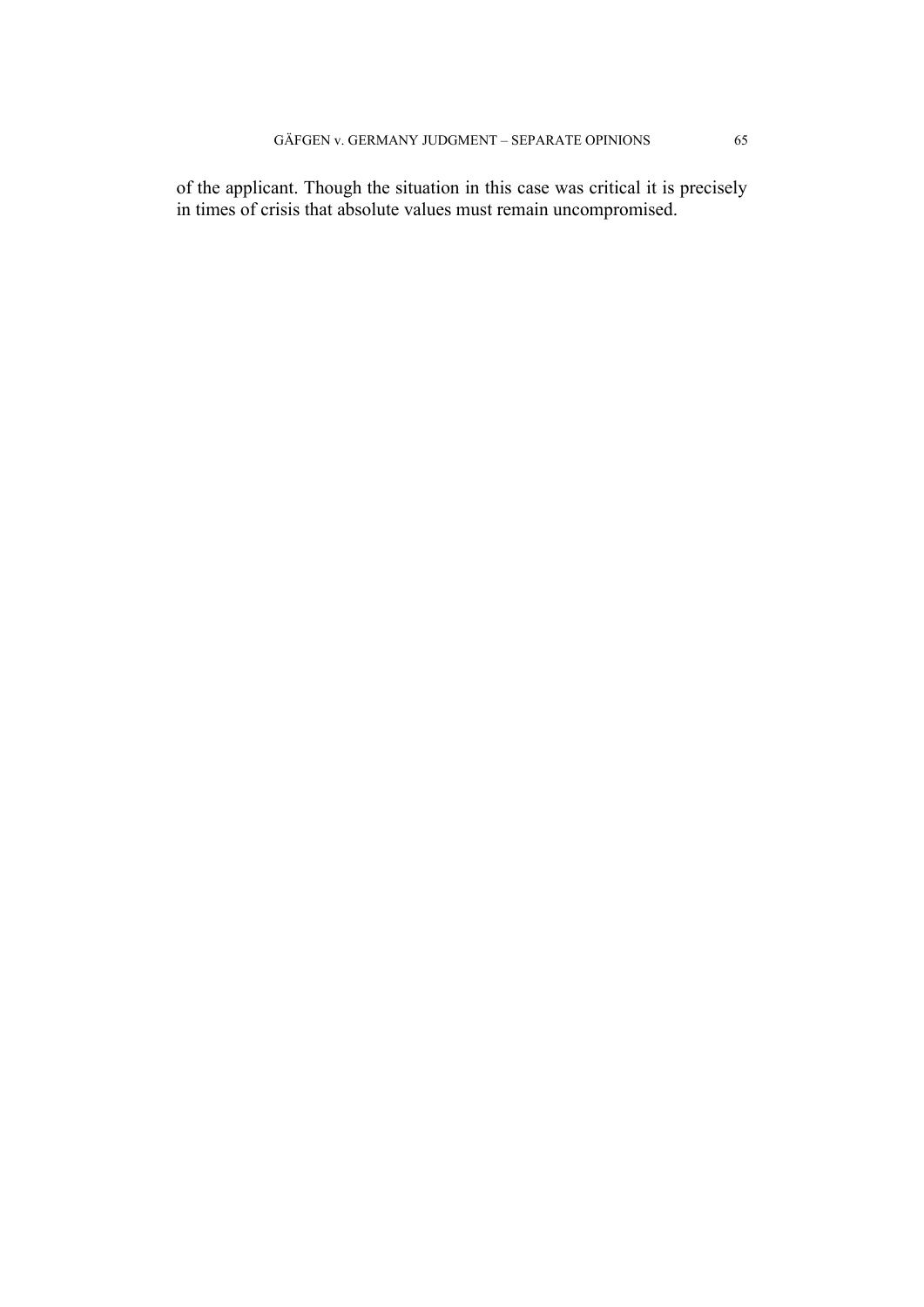## PARTLY DISSENTING OPINION OF JUDGE CASADEVALL JOINED BY JUDGES KOVLER<sup>1</sup> , MIJOVIĆ, JAEGER, JOČIENĖ AND LÓPEZ GUERRA

## *(Translation)*

1. I am unable to agree with the conclusions reached by the majority in this case regarding the applicant's victim status and the finding of a violation of Article 3 of the Convention. The case was admittedly delicate in terms of the applicant's legitimate rights, but was all the more delicate and difficult for the prosecuting authorities, who were faced with an extremely serious and tragic situation culminating in the murder of an 11-year-old child.

2. It is not disputed that the threats of violence against the applicant amounted to inhuman and degrading treatment proscribed by Article 3 of the Convention. This was formally acknowledged by the German judicial authorities: the Frankfurt am Main Regional Court stated that "the threat to cause the applicant pain in order to extract a statement from him had not only constituted a prohibited method of interrogation under Article 136a of the Code of Criminal Procedure; the threat had also disregarded Article 3 of the Convention", and the Federal Constitutional Court found that "the applicant's human dignity and the prohibition on subjecting prisoners to illtreatment ... had been disregarded" (see paragraph 120 of the judgment).

3. The Chamber held in its judgment that the applicant could no longer claim to be the victim of a violation of Article 3 after the domestic courts had acknowledged the violation and afforded sufficient redress for it, seeing that the two police officers involved in the events in question had been convicted and punished. I support that conclusion in the present case.

4. The majority of the Grand Chamber, endorsing the Chamber's findings, consider that the domestic courts "acknowledged expressly and in an unequivocal manner that the applicant's interrogation had violated Article 3 of the Convention" (see paragraph 120 *in fine* of the judgment); that the investigation and the criminal proceedings were "sufficiently prompt and expeditious to meet the standards set by the Convention" (see paragraphs 121 and 122); and that "the police officers were found guilty of coercion and incitement to coercion, respectively, under the provisions of German criminal law" (see paragraph 123). However, they conclude that the applicant can still claim to be a victim and that there has been a violation of Article 3.

5. This assessment appears to be based mainly on the leniency of the penalties imposed on the police officers, because

<sup>1</sup> Rectified on 3 June 2010: the name of Judge Kovler has been added.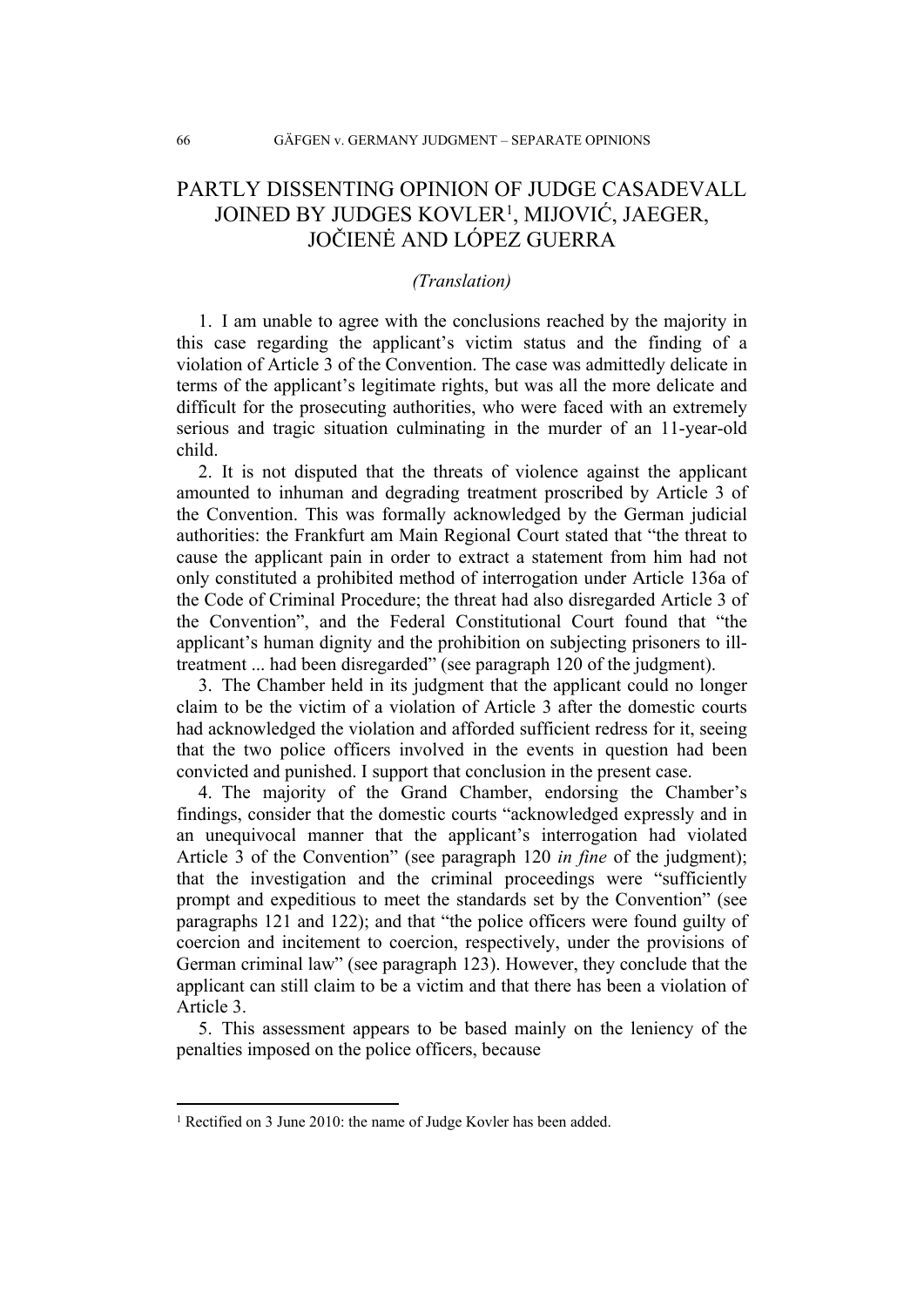(i) in the criminal proceedings they were sentenced "only to very modest and suspended fines" (see paragraph 123), which were "almost token" and "manifestly disproportionate" (see paragraph 124); and

(ii) the disciplinary sanctions, consisting in their transfer to posts which no longer involved direct association with the investigation of criminal offences, were too lenient as the officers were not "suspended from duty while being investigated or tried" or dismissed after being convicted (see paragraph 125).

6. In the very particular circumstances of this case, regard being had to the fact that after the interrogation D., the deputy chief of police, drew up a note for the police file in which he described – and admitted – the manner in which the events had occurred and provided reasons, or indeed justification, for them; that the domestic courts (the Regional Court and the Federal Constitutional Court) expressly declared that there had been a breach of the Basic Law and the Convention; and that the two police officers were found guilty and received criminal and disciplinary sanctions, the question of the quantum of the penalties should no longer be relevant. The Court points out that, except in manifestly arbitrary cases, "it is not its task to rule on the degree of individual guilt ... or to determine the appropriate sentence of an offender, those being matters falling within the exclusive jurisdiction of the national criminal courts" (see paragraph 123 of the judgment). There are good reasons for such judicial restraint, namely the lack of familiarity with the criminal case that resulted in the conviction and the fact that the convicted persons do not take part in the proceedings before the Court.

7. Applying the criterion of the severity of the penalty imposed, one may wonder what degree of punishment the majority might have accepted in order to find that the applicant was no longer a victim. In other words, should the applicant's victim status depend on the severity of the penalty imposed on the police officers? In my opinion the answer is "no".

8. This leaves the question of the additional requirement of compensation and the doubts as to the effectiveness of the official liability proceedings instituted by the applicant (see paragraphs 126 and 127 of the judgment). I have two observations on this point: (a) the applicant did not bring his compensation claim at national level until after his application to the Court had been communicated and his request for legal aid granted, that is, three years after the alleged damage; and (b) the case is pending before the domestic courts and there is no cause to prejudge either the effectiveness or the eventual outcome of this remedy. In addition, the fact that the applicant did not seek any award for non-pecuniary damage (see paragraph 190 of the judgment) is fairly significant.

9. The question also arises as to what useful purpose is served by the operative provisions of the judgment. In the final analysis, the majority of the Grand Chamber simply confirm what the German judicial authorities – the Frankfurt am Main Regional Court and the Federal Constitutional Court